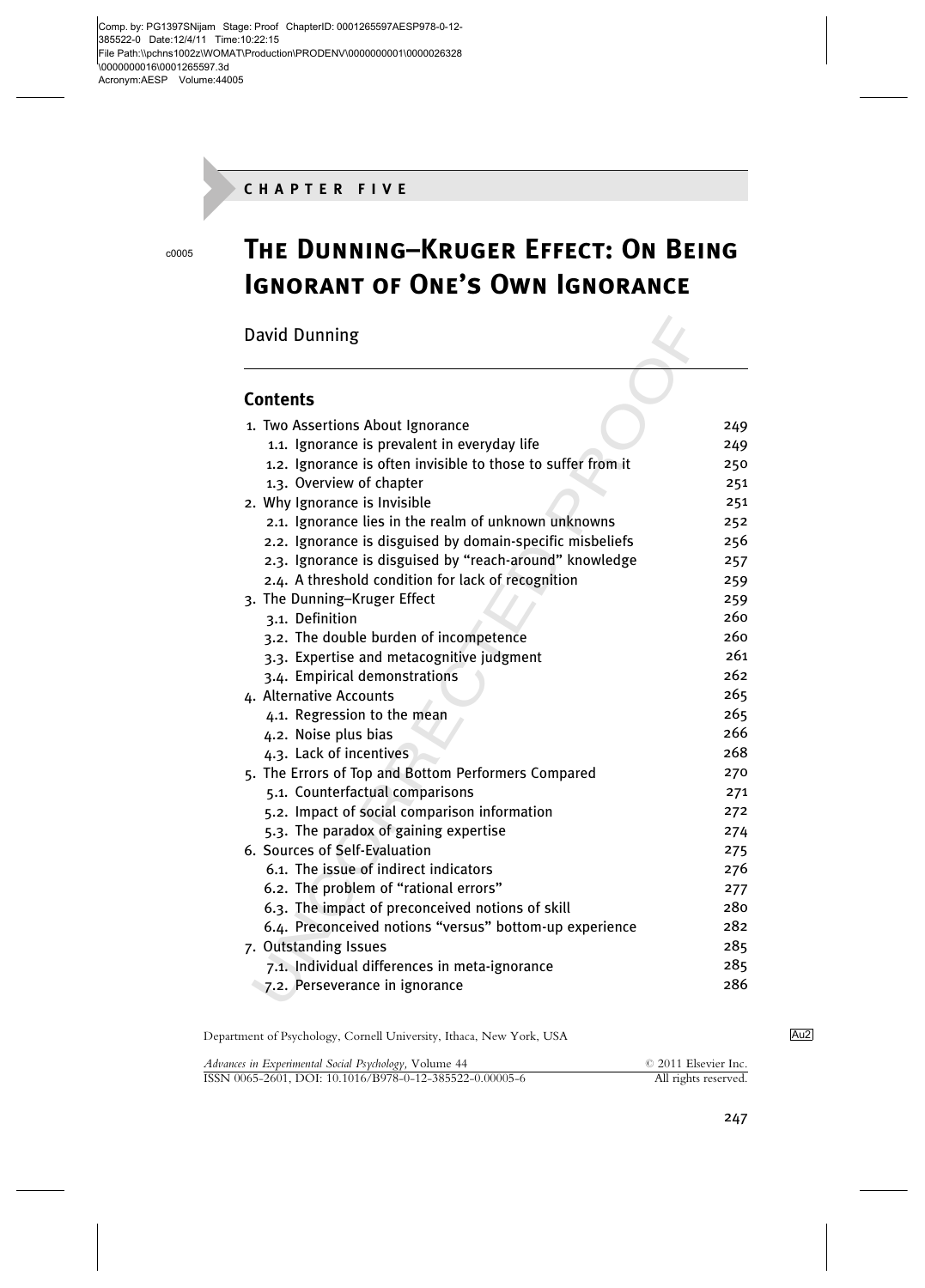| 248 | David Dunning |
|-----|---------------|
|-----|---------------|

| 7.3. Boundary conditions to the invisibility of incompetence | 288 |
|--------------------------------------------------------------|-----|
| 7.4. Can ignorance be bliss?                                 | 288 |
| 8. Concluding Remarks                                        | 289 |
| Acknowledgments                                              | 290 |
| References                                                   | 290 |
|                                                              |     |

# **Abstract**

nce that the scope of porta-ignorance (or ignorance disposition in the scope of portal disposition of the sufficient to conclude ance, I describe the Du v social and intellectual differences is. Their deficit sp0095 In this chapter, I provide argument and evidence that the scope of people's ignorance is often invisible to them. This meta-ignorance (or ignorance of ignorance) arises because lack of expertise and knowledge often hides in the realm of the "unknown unknowns" or is disguised by erroneous beliefs, or background knowledge that only appear to be sufficient to conclude a right answer. As empirical evidence of meta-ignorance, I describe the Dunning– Kruger effect, in which poor performers in many social and intellectual domains seem largely unaware of just how deficient their expertise is. Their deficits leave them with a double burden—not only does their incomplete and misguided knowledge lead them to make mistakes but also those exact same deficits prevent them from recognizing when they are making mistakes and when other people choosing more wisely. I discuss theoretical controversies over the interpretation of this effect and describe how the self-evaluation errors of poor and top performers differ. I also address a vexing question: If self-perceptions of competence so often vary from the truth, what cues are people using to determine whether their conclusions are sound or faulty?

hem with a double burden—not only does thei<br>nowledge lead them to make mistakes but als<br>revent them from recognizing when they are make<br>eople choosing more wisely. I discuss theore<br>therpretation of this effect and describe p0005 Allow me to begin this chapter with a stipulation that I hope will not be too controversial. That stipulation is that people conduct their daily affairs under the shadow of their own inevitable ignorance. People simply do not know everything about everything. There are holes in their knowledge, gaps in their expertise. I, for example, can name many areas in which my knowledge is incomplete, if it even begins at all. I am not up on the latest developments in hydrostatics and hydraulic circuitry design. I do not know much about the highlights of twentieth century Zimbabwean sculpture. I am not your "go to" guy when it comes to good restaurants in Dusseldorf, Germany.

p0010 Of course, one might concede the inevitability of ignorance, but argue that most—if not all—of people's ignorance covers obscure topics that carry no implications for their everyday lives. Much like ants fail to suffer because they do not know, or even conceive of, such topics as bebop jazz or quantum mechanics, people may not suffer because the topics they fail to know fall well beyond the issues that actually influence their outcomes in life. Economists, for example, have argued that most ignorance is rational, in that there are several topics for which gaining expertise would just not provide the tangible benefit to make it worthwhile (Downs 1957).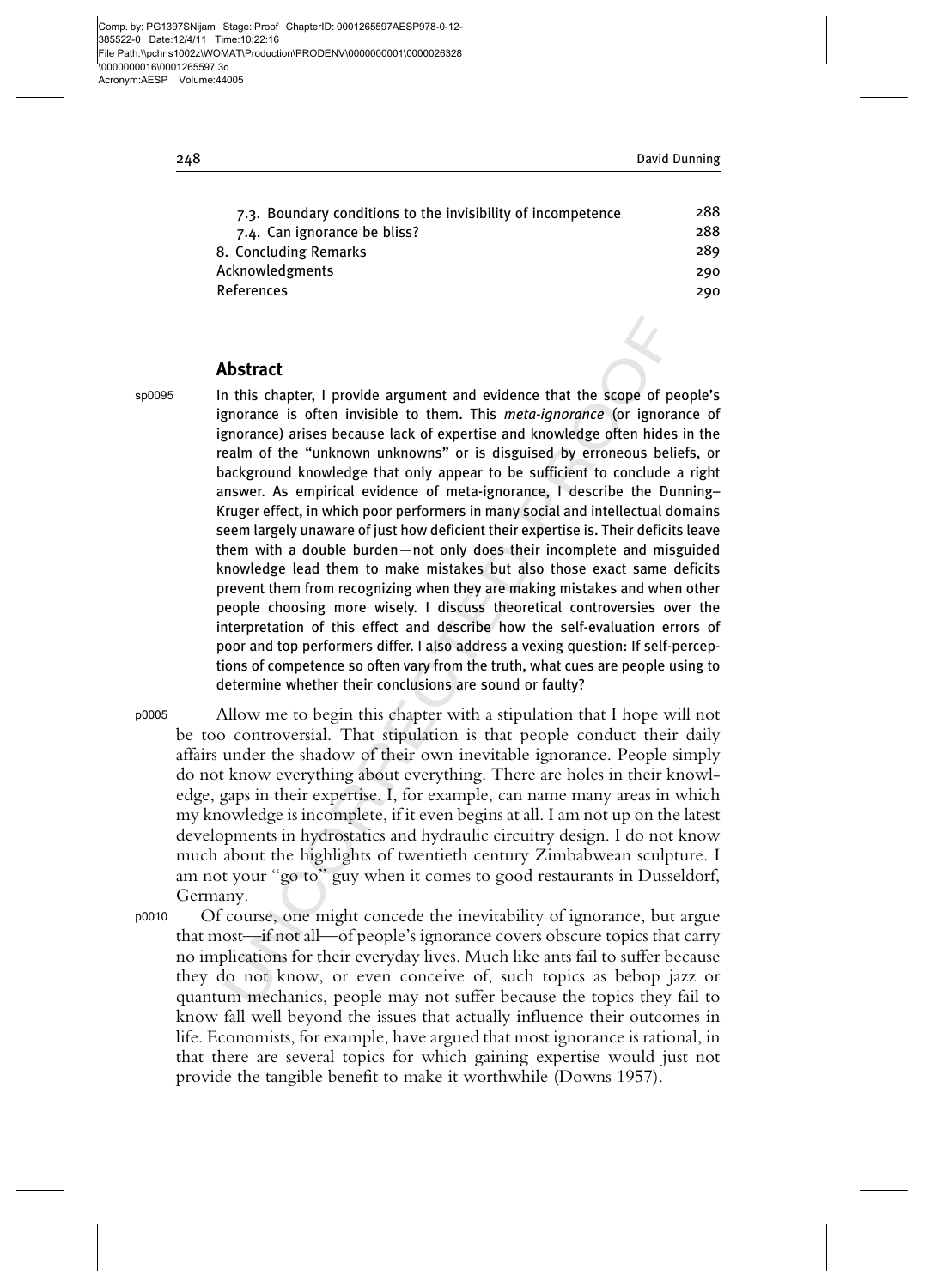The Dunning-Kruger Effect 249

# s0005 1. Two Assertions About Ignorance

p0015 But I believe this stance toward ignorance is mistaken. Instead, I wish to make two assertions about people's inevitable ignorance that makes it a quite relevant issue for their daily lives. Of course, making those assertions convincingly takes some argumentation and, more importantly, data.

# s0010 1.1. Ignorance is prevalent in everyday life

- rise, making diose assessed<br>ore importantly, data<br>**ife**<br>eople's knowledge en<br>oner than one would e<br>in the geography of even<br>and effective lives—ce<br>cally face over the cot p0020 First, I wish to argue that the boundary where people's knowledge ends and their ignorance begins frequently arrives far sooner than one would expect. That boundary often insinuates itself well within the geography of everyday tasks that determine whether people live happy and effective lives—certainly within the circle of challenges that people typically face over the course of a lifetime.
- example, in contemporary society, people<br>boott scientific facts on such important is<br>al treatment, and biotechnology. In that reg<br>ation, in its biannual survey of scientific kr<br>basic facts of what people know. In its 200<br> p0025 For example, in contemporary society, people must filter a good deal of news about scientific facts on such important issues as the environment, medical treatment, and biotechnology. In that regard, the National Science Foundation, in its biannual survey of scientific knowledge, finds large gaps in the basic facts of what people know. In its 2008 survey of roughly 1500 United States adults, only about 53% of respondents knew that electrons are smaller than atoms and only 51% could successfully identify that it was the earth that revolved around the sun (rather than the other way around), taking a year for the earth to do it. When asked whether it was better to test a new high blood pressure drug by giving it (a) to 1000 participants or (b) to 500 participants, with an additional 500 receiving a placebo, only 38% gave the correct answer with an appropriate rationale<sup>1</sup> (National Science Board, 2010).
- p0030 But perhaps science is not a day-to-day activity for typical citizens, so they can be excused for not having basic knowledge about topics they make no direct decisions about. They do, however, make decisions in every election; thus, it is important for citizens to have a basic working knowledge of their government. In a 2009 survey of roughly 2500 American citizens, only half of respondents could name all three branches of the Federal government, only 54% knew that the power to declare war rests with Congress rather than the President, and only 57% could properly identify the role played by the electoral college, with many thinking it "trains those aspiring for higher office" or "supervised the first television debates" (Intercollegiate Studies Institute, 2008).

<sup>1</sup> For a response to be coded as accurate, the respondent must provide an appropriate rationale. Many respondents opt for the placebo group, but do so, for example, to keep the fatality rate down if the drug should prove deadly. This is not coded as accurate (Miller, 1998).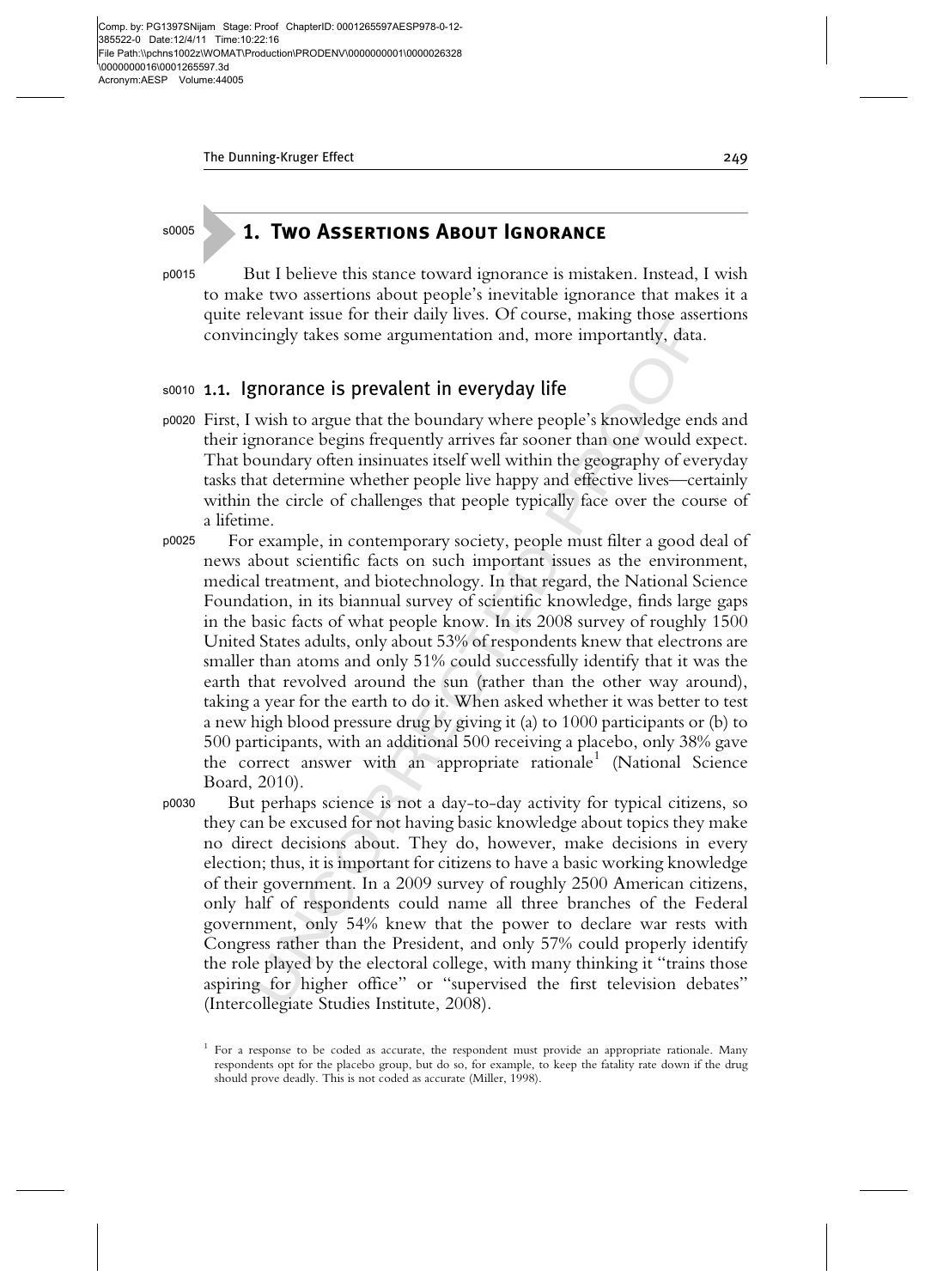- must be savvy about h<br>must be savvy about h<br>cial literacy provide can<br>mple, presented respon<br>mg people's understance<br>g of inflation.<br>d the interest rate was 2<br>ou would have in the action account was 1% per year p0035 Or, perhaps, people have more expertise about decisions that carry specific and concrete consequences for them, like saving for retirement. Over recent decades, many companies and institutions have moved from "defined benefit" plans, in which the benefits people receive once they retire are fixed, to "defined contribution" plans, in which employers hand over lump sums of money for their employees to invest as they see fit. For defined contribution plans to be successful, employees must be savvy about how to invest. With this as background, studies of financial literacy provide cause for concern. Lusardi and Mitchell (2009), for example, presented respondents with the following two questions, the first probing people's understanding of interest rates and the second their understanding of inflation.
	- Suppose you had \$100 in a savings account and the interest rate was 2% per year. After 5 years, how much do you think you would have in the account if you left the money to grow: more than \$102, exactly \$102, less than \$102.
	- Imagine that the interest rate on your savings account was 1% per year and inflation was 2% per year. After 1 year, would you be able to buy more, exactly the same as, or less than today with the money in this account?

### p0050 Only 56% answered both questions correctly.

ty the same as, or less than today with the<br>ly 56% answered both questions correctly.<br>matters of health literacy, an area certainly<br>cture remains the same. The Institute of<br>1 people in the United States (with a poq<br>1) have p0055 In matters of health literacy, an area certainly within everyday concern, the picture remains the same. The Institute of Medicine reports that 90 million people in the United States (with a population of just over 300 million) have substantial difficulty understanding and following health information, thus taking drugs erratically or in ways that undercut their effectiveness (Nielsen-Bohlman, Panzer, & Kindig, 2004). In one specific study, asthma sufferers were asked to demonstrate how to use an inhaler, with researchers noting whether respondents followed six steps essential for inhalers to be effective (e.g., did the respondent shake the inhaler before using, exhale before taking a puff, wait at least 30 s between puffs). Respondents did not show a high degree of competence, with 48% of those reading at a high school level and 89% of those reading below a third grade level failing to follow three or more of the crucial steps identified (Williams, Baker, Honig, Lee, & Nowlan, 1998).

# s0015 1.2. Ignorance is often invisible to those to suffer from it

p0060 But it is the second assertion that may be more important, and to which the bulk of this chapter is devoted. That assertion is that people are destined not to know where the solid land of their knowledge ends and the slippery shores of their ignorance begin. In perhaps the cruelest irony, the one thing people are most likely to be ignorant of is the extent of their own ignorance—where it starts, where it ends, and all the space it fills in-between. This is not a matter of trying. It is reasonable to assume that people are a lot like Marcus Tullius Cicero, the eminent Roman orator, who once admitted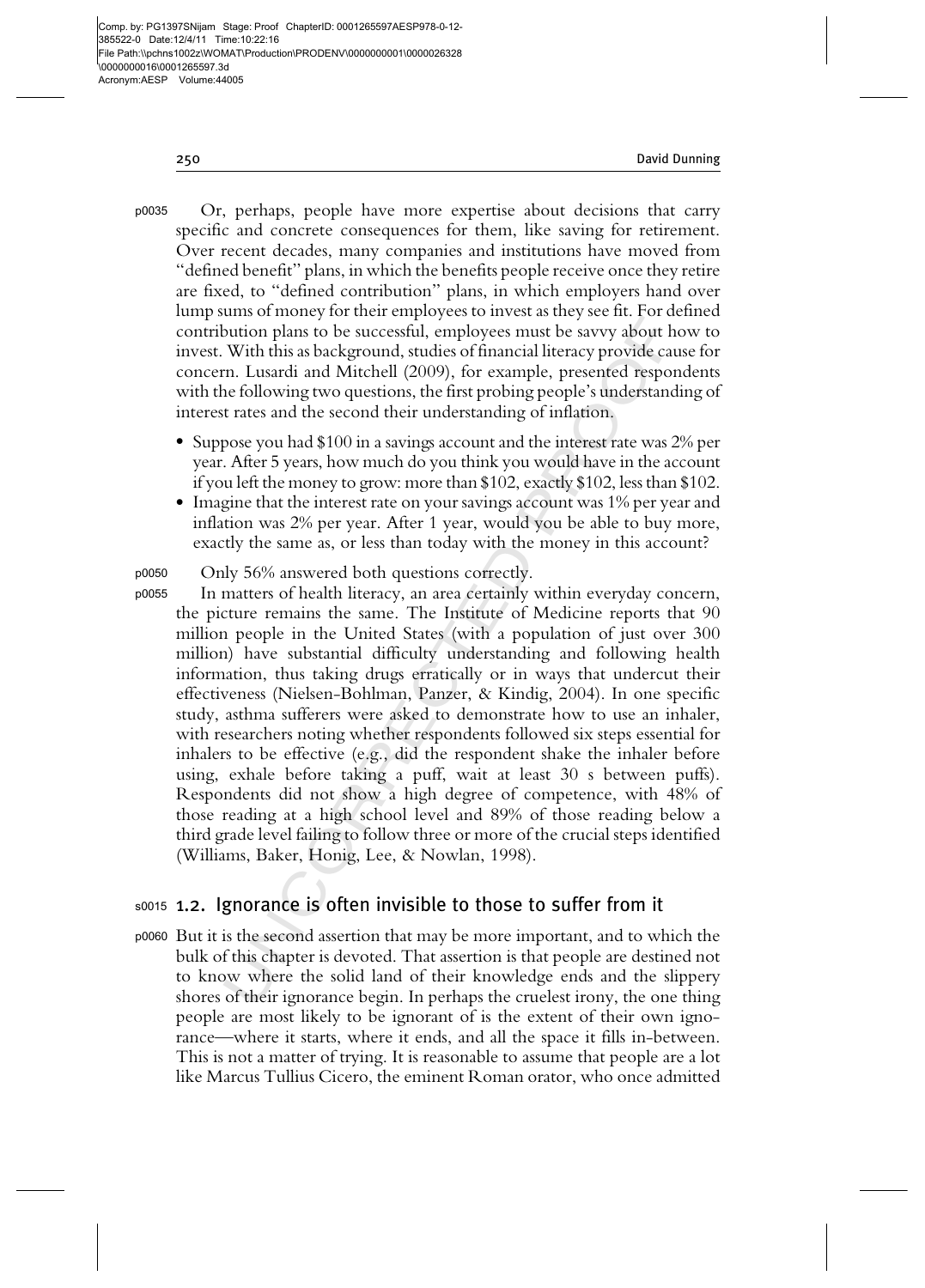The Dunning-Kruger Effect 251

throw. To be sure, properties the sure of the same of the set of the set of the set of the set of the set of the set of the set of the set of the set of the set of the set of the set of the set of the set of the set of the that he was not ashamed to confess he was ignorant of what he did not know. The trick is if only he, and we, could figure out what that "what" is. p0065 In the discussion that follows, I will argue that it is nearly impossible, left to one's own devices, for one to surmise what one does not know. It is an intrinsically difficult task and one that people fail repeatedly (Carter & Dunning, 2008). As such, we should not demand of people that they have some magical awareness of all that they do not know. To be sure, people occasionally can identify pockets of their own incompetence, but they are far from perfect in identifying all of them. Instead, they often believe they act with adequate if not excellent expertise, when instead they misstep out of misunderstanding and miscalculation that they fail to recognize as such. They may think that they are doing just fine when they are, instead, doing anything but.

# s0020 1.3. Overview of chapter

- by conserve such a minitary correct people act out of an inevitable ignoran<br>the epoople act out of an inevitable ignoran<br>no recognize. I then turn to an instance in<br>twisible and flamboyant—namely, the D<br>people suffering th p0070 In this chapter, I begin by describing why ignorance so often slinks around invisibly to those who suffer from it, covering a number of issues that arise because people act out of an inevitable ignorance that they are not in a position to recognize. I then turn to an instance in which this predicament is its most visible and flamboyant—namely, the Dunning–Kruger effect, in which people suffering the most among their peers from ignorance or incompetence fail to recognize just how much they suffer from it. I describe the phenomenon, report the empirical evidence for it, discuss alternative theoretical accounts for it, and lay out some of its many implications. I also discuss the types of "errors" made by top performers—that is, those imbued with ample competence and expertise—and show how they differ from those of poor performers.
- p0075 Next, I note that although people may have little insight into their own ignorance, they do go ahead with a firm sense that they are knowledgeable about certain topics and tasks. Where do these self-impressions of skill come from? I discuss empirical work in my lab that has documented two sources of people's self-impressions—sources that are, regrettably, not necessarily tied closely to actual skill. Finally, I end by discussing the open issues that deserve further empirical study. Among those questions is whether people ultimately learn about their deficits? And if not, why not?

# s0025 2. WHY IGNORANCE IS INVISIBLE

p0080 The central assertion of this chapter is that people's ignorance is often invisible to them—that they suffer, for lack of a better term, a *meta-ignorance*, remaining ignorant of the multitude of ways they demonstrate gaps in knowledge. To be sure, people are often successful in identifying a few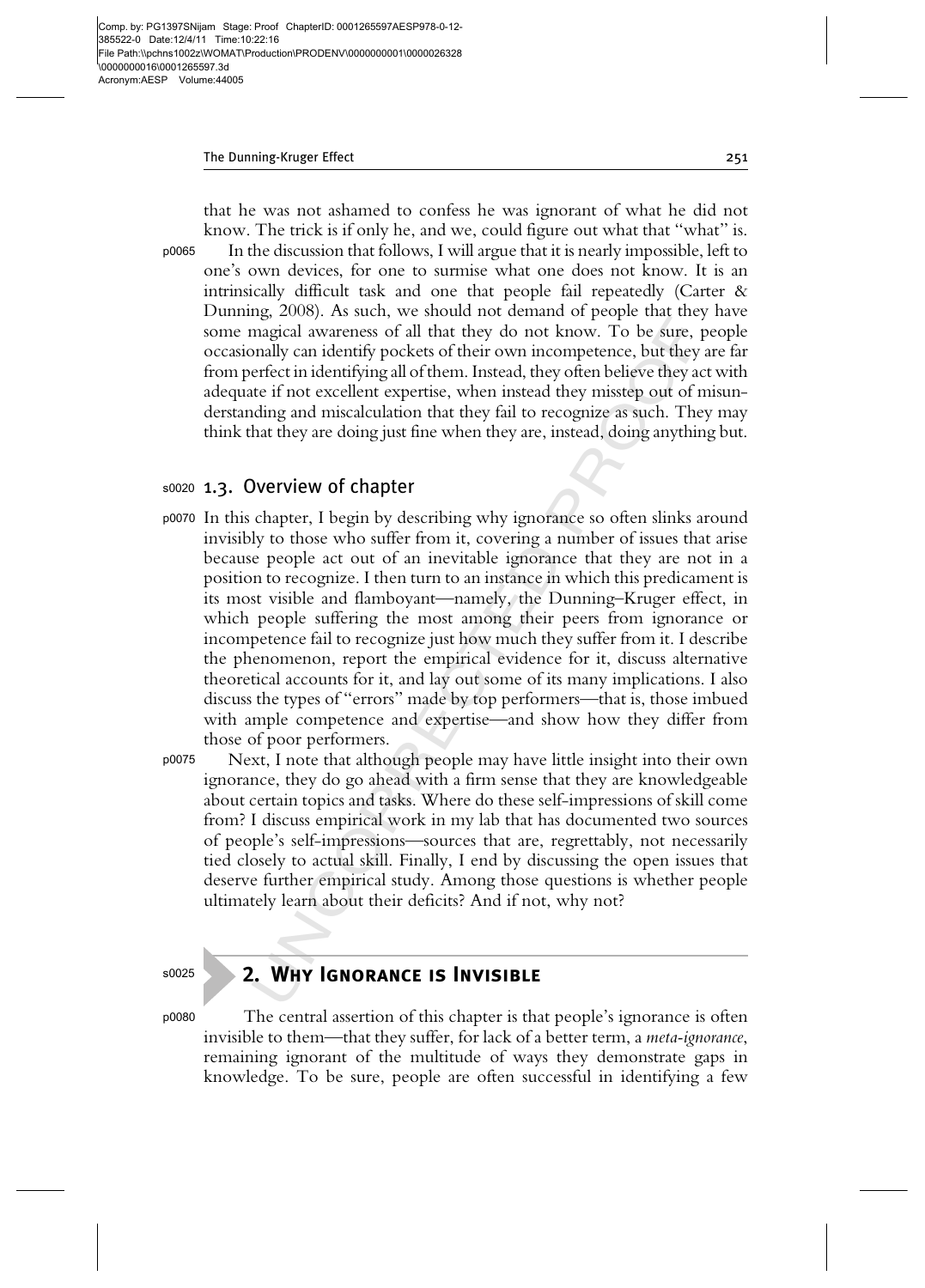at people mistake for<br>at people may be a<br>vledge, or "reach-are<br>ble when it really is no<br>**own unknowns**<br>ilding a functional bu:<br>g one's country from t<br>t can be broken dow. areas where their expertise is lacking, or topics they wish they knew more about—but I would assert that any individual's mental catalogue of their areas of ignorance is likely to be very incomplete. People's catalogues are likely to be imperfect because many of their deficits are camouflaged in one of two ways. First, many instances of an ignorance fall into the category of unknown unknowns. Second, many instances of ignorance may be obscured because they are hidden behind misbeliefs that people mistake for valid knowledge in the domain in question. Third, people may be able to construct responses on general world knowledge, or "reach-around" knowledge, appears to be relevant and reasonable when it really is not.

### s0030 2.1. Ignorance lies in the realm of unknown unknowns

- p0085 Consider any complex project, whether it be building a functional building, crafting a winning legal argument, or protecting one's country from terrorist attack. Information relevant to that project can be broken down into three different categories. First, there are known knowns, information that people have and know that they have. Second, there are known unknowns, information that people do not have and know that they lack.
- different categories. First, there are *known* have and know that they have. Second, thation that people do not have and know the most important to our analysis of ignoral ation, *unknown unknowns*, information that at peo p0090 But most important to our analysis of ignorance is a third category of information, unknown unknowns, information that is relevant to the project but that people do not know they lack. These are considerations that the person does not even conceive of. Questions that people do not know enough to ask. The notion can refer to any piece of information that lies outside a person's ken. It can refer to potential problems or risks that the person does not anticipate, actions that are essential to attain success that the person does not know about, possible moves or strategies that a decisionmaker might make if only that decision-maker knew of their existence, contingencies that one should prepare for if one were forewarned, or even solutions that a decision-maker might arrive at if only they could be intuited.<sup>2</sup>

p0095 It is likely that people are not aware of their ignorance because much of it is stashed in the realm of unknown unknowns. A hypothetical example may make this clearer. Suppose a couple were bringing their newborn baby home and knew that now was the time to childproof their house against risks to their infant. As part of their known knowns, they may know that they have to place gates in front of stairways and barriers around fireplaces. As part of their known unknowns, they may have questions about other potential precautions that they are suspect they may have to take. Should they, for example, do something about their electrical outlets? (Yes, they

<sup>2</sup> The careful reader will notice one last category of knowledge that has been omitted—unknown knowns. Such a category likely exists, and one would probably have to start any treatment of it with the philosophy of Zizek (2004), who aligns it with ideology. But the notion of unknown knowns is a topic that deserves its own focused discussion. Thus, it lies outside the scope of the present chapter.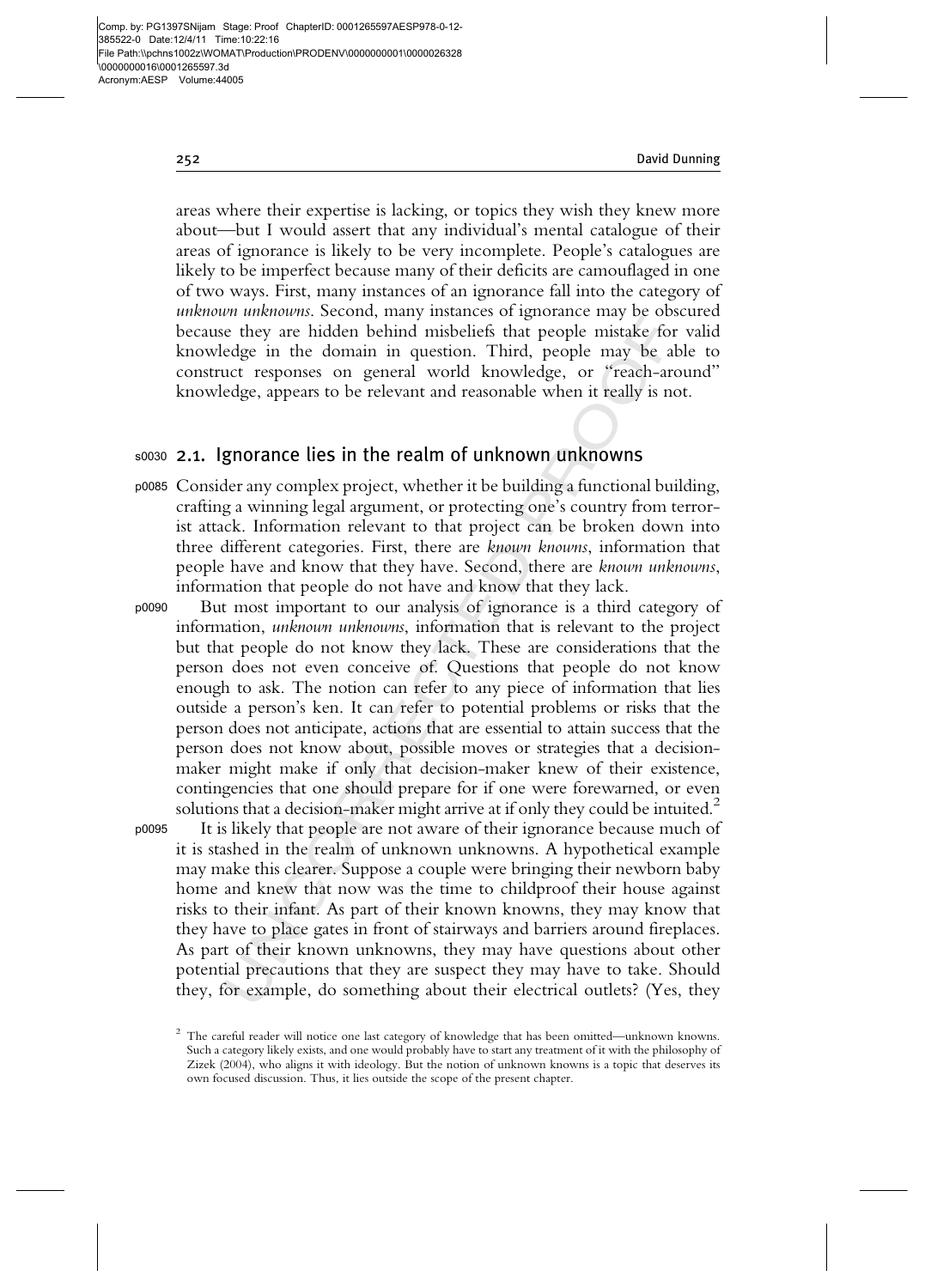#### The Dunning-Kruger Effect 253

should cover them with child-resistant covers but not plastic plugs, which can be pried off.) And once those known unknowns are addressed, the couple breathes a sigh of relief and brings their infant home, confident that they have done an adequate job and that the house is safe. But, worryingly, beyond the couple's realm of awareness may lie that extensive class of unknown unknowns—precautions that the parents should have taken but have no conception of—such as raising the cords of drapes and mini-blind so that the baby does not accidentally become strangled, or moving all household plants to where the baby cannot reach them, lest they turn into a poisonous snack.

The strangled, or movid<br>the strangled, or movids the strangled, or movid<br>the notorious in 200<br>of Defense Donald I<br>the burden of not nece<br>tisks facing the United<br>ry in design and engin<br>taught to be vigilant and experience p0100 The notion of unknown unknowns was made notorious in 2002 in a press conference by the United States Secretary of Defense Donald Rumsfeld when he noted that his department carried the burden of not necessarily knowing all they did not know about terrorist risks facing the United States (Kamen, 2002), but the concept has a long history in design and engineering (e.g., Kossiakoff & Sweet, 2003). Engineers are taught to be vigilant against unknown unknowns, and to test any system they create against any contingency they can think of to best flush out as many unknown unknowns as possible. Architects are asked to calculate the amount of concrete a building needs to remain stable, and then use eight times that amount to guard against unknown unknown dangers that would otherwise identify themselves only after it is too late (Heath, Larrick, & Klayman, 1998).

they can think of to best flush out as man<br>e. Architects are asked to calculate the amo<br>to remain stable, and then use eight tim<br>unknown unknown dangers that would<br>only after it is too late (Heath, Larrick, & R<br>e notion of p0105 The notion of unknown unknowns lies also at the center of an emerging yet still unconventional strain in economics and decision theory (e.g., Schipper, 2010). In this area, scholars recognize that decision-makers may not live in the world portrayed in traditional economic analysis, where rational actors have complete information of all possible contingencies and outcomes that may befall them. Instead, actors are left unaware of possible states of the world that might obtain. For example, decision-makers may be asked to play a game in which they have to discover for themselves what the parameters of the game really are (e.g., Halpern & Rego, 2006) rather than having the game explained completely to them.

p0110 Given the existence of unknown unknowns, it is not surprising that an accumulating body of evidence from far-flung corners of psychology shows that people seem to know nothing about the gaps in their knowledge. For example, readers often claim to have reached a deep comprehension of a narrative passage yet fail to recognize the direct contradictions contained within (Epstein, Glenberg, & Bradley, 1984; Glenberg, Wilkinson,  $\&$   $\overline{A_{\alpha4}}$ Epstein, 1982). They can claim they know how helicopters, flush toilets, and cylinder locks work, but have to back off those claims once they take a stab explaining how those gadgets work (Rozenblit & Keil, 2002). They similarly claim they can explain their favorite political candidate's position on an important social issue, but often cannot do so when asked (Alter, Oppenheimer, & Zemla, 2010).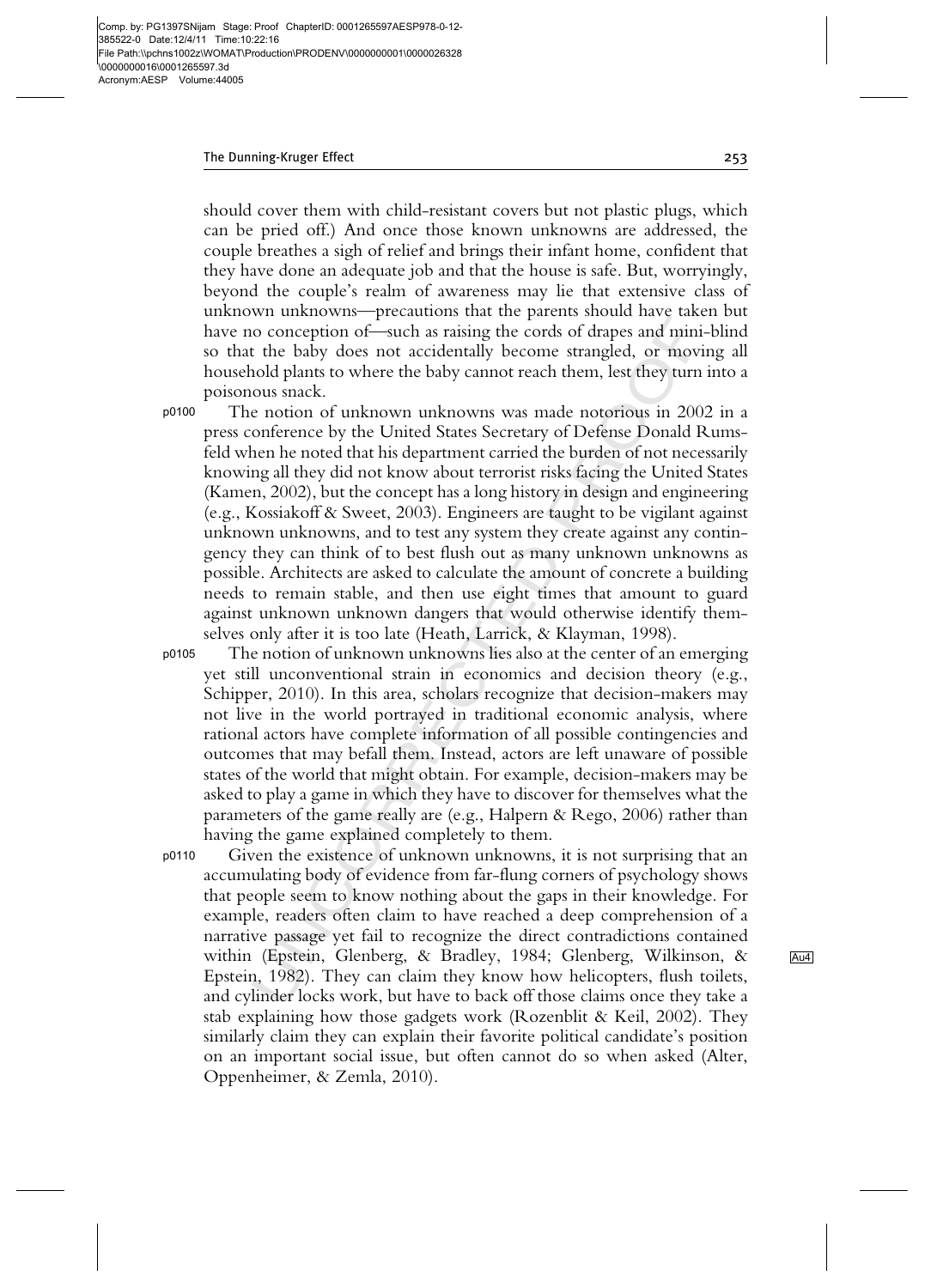254 David Dunning

- ws they missed in their<br>spondents appeared to<br>" methodological flav<br>d' missed. Indeed, info<br>ndents to significantly<br>s—except, interesting<br>(Caputo & Dunning,<br>y go unrecognized in agents hovering over p0115 In our own work, we have found that graduate students pursuing degrees in psychology fail to notice shortcomings in their knowledge of research methods. Via e-mail, we presented a national sample of graduate students a task in which they had to critique the methods of four separate studies and then self-evaluate how well they had done. We varied the number of methodological flaws we wove into those studies to see if respondents gave weight to the number of flaws they missed in their selfevaluations of performance. They did not. Respondents appeared to have no magical awareness of "unknown unknown" methodological flaws that were in the materials to spot but that they had missed. Indeed, informing them of the flaws they had missed caused respondents to significantly lower their self-ratings on their methodological skills—except, interestingly, for skills related specifically to their own research (Caputo & Dunning, 2010,  $\overline{A\omega 5}$ Study 4).
- p0120 Unknown unknown gaps in knowledge may go unrecognized in everyday life because people fail to have outside agents hovering over them, peppering them with exams that could impolitely expose holes in their knowledge. Students in medical schools, however, often do have those agents hovering around them, eager to assess skills with well-honed, objectively structured exercises. In these circumstances, how often do medical and nursing students show gaps in knowledge that they appear to know nothing about?
- edge. Students in medical schools, hower hovering around them, eager to assess skills structured exercises. In these circumstance ursing students show gaps in knowledge t g about?<br>e answer appears to be often. Barnsley et p0125 The answer appears to be often. Barnsley et al. (2004) asked student interns to perform seven common clinical procedures while being watched by their tutors. The tutors graded the interns along an assessment instrument that had been carefully crafted by consensus among the hospital's experienced doctors and nurses to contain standards indicating that the intern still needed supervision on the relevant procedure or was so competent that he or she could now teach it to others. The evaluations of the interns and the tutors dramatically disagreed. All the interns, for example, felt they knew venipuncture well enough to teach others, but only 10% of their tutors agreed—with nearly 50% of interns judged as still needing supervision. On bladder catheterization of a male patient, 80% of interns thought they knew the procedure well enough to teach—but none of their tutors concurred, judging that half of the interns were still in need of supervision.
- p0130 Other studies have discovered similar unknown unknown gaps in clinical knowledge. Watts, Rush, and Wright (2009) asked first-year nursing students to complete an exercise in which they dressed a wound. The nursing student then watched a videotape of their performance along with an instructor. On average, students saw roughly three mistakes in which they could have contaminated the wound, but their instructors on average saw more than six. Students were knowledgeable about how misuse of gloves could have contaminated the wound,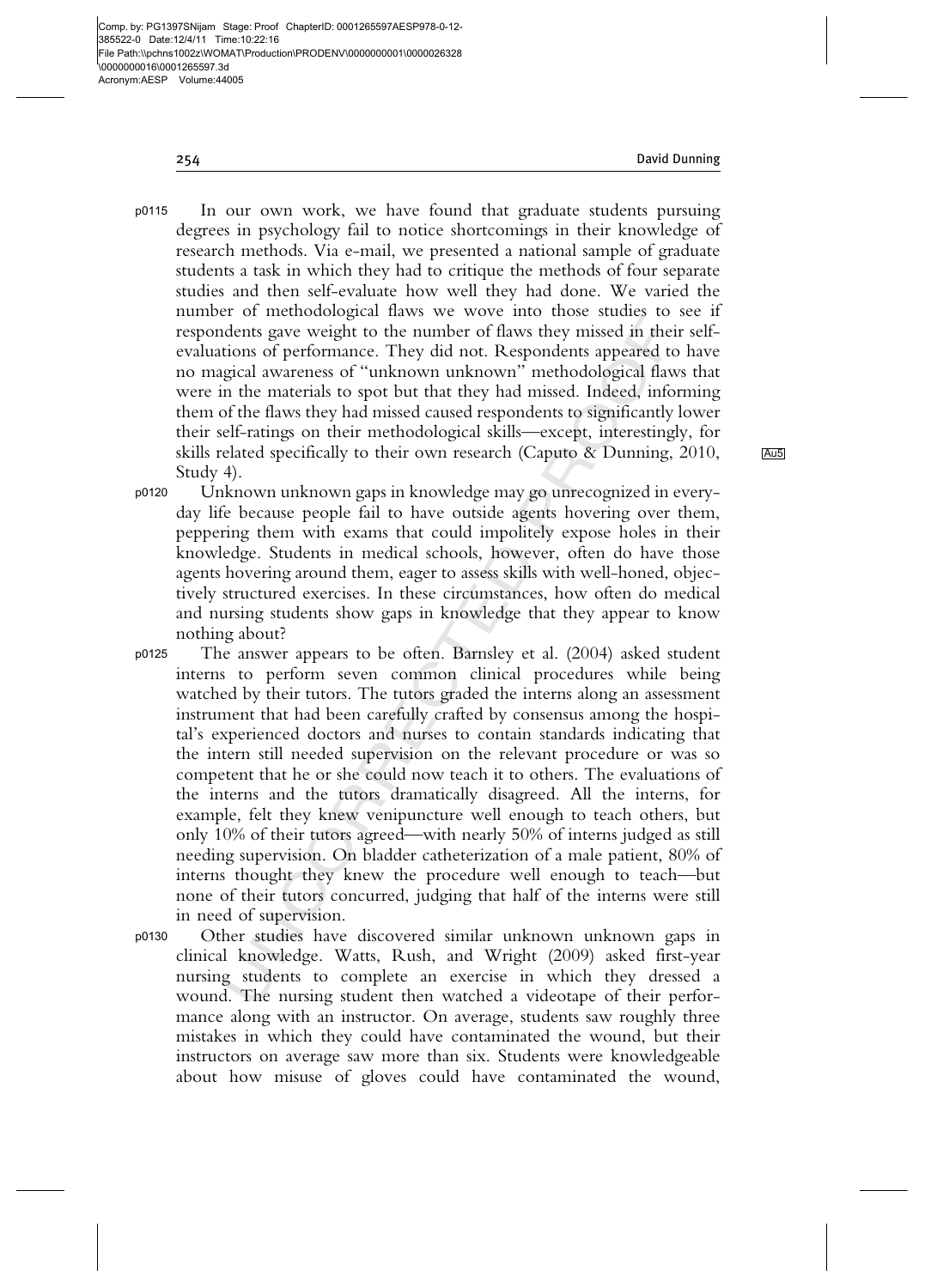#### The Dunning-Kruger Effect 255

catching 92% of the instances in which their instructors saw an error, but recognized only 15% of the errors coming from mishandling of swabs and 24% from the handling of cleaning solutions. Vnuk, Owen, and Plummer (2006) asked 95 first-year medical students to complete a CPR (cardiopulmonary resuscitation) exercise and then asked them how well they had done. Only three felt they had "failed" the exercise (which they knew meant that they had missed steps, put them in the wrong order, executed them incorrectly, or moved too slowly), but an expert examiner judged that a full 36 had failed.

- the wrong order, example in the possible<br>the properties and experience in the possible<br>mple, Deanna Caputo<br>word puzzle called B<br>y of letters and try t<br>example of a Boggle a<br>as it is found in the p<br>is they could in three I<br> p0135 People also demonstrate unknown unknown gaps in the possible solutions they can generate to problems. For example, Deanna Caputo and I (2005) presented participants with a popular word puzzle called Boggle, in which participants look over a  $4 \times 4$  array of letters and try to find strings of letters that form English words. An example of a Boggle array is given in Fig. 5.1, with the word *knife* indicated as it is found in the puzzle.<sup>3</sup> We asked participants to find as many words as they could in three Boggle puzzles, spending 3 min on each, and then to rate how well they had thought they had done. We varied the specific puzzles participants confronted, so some participants faced puzzles with many more solutions than did others.
- p0140 We were interested in whether participants displayed any insight into gaps in their performance. Would they have an adequate understanding of the solutions they had missed? The answer was a clear no, as indicated in Table 5.1, which shows how much weight participants gave to solutions found and missed in their self-evaluations. However, once explicitly informed of the number of solutions they had missed, participants were quite willing to give weight to that number (see Table 5.1).

| nt they had done. We varied the specific pu               |   |   |   |   |
|-----------------------------------------------------------|---|---|---|---|
| d, so some participants faced puzzles with ma             |   |   |   |   |
| ers.                                                      |   |   |   |   |
| e were interested in whether participants dis-            |   |   |   |   |
| their performance. Would they have an ade                 |   |   |   |   |
| utions they had missed? The answer was a c                |   |   |   |   |
| 5.1, which shows how much weight partici                  |   |   |   |   |
| and missed in their self-evaluations. Hoy                 |   |   |   |   |
| ed of the number of solutions they had mi                 |   |   |   |   |
| willing to give weight to that number (see Ta             |   |   |   |   |
|                                                           |   |   |   |   |
|                                                           |   |   |   |   |
|                                                           |   |   |   |   |
|                                                           | A | B | С | D |
|                                                           |   |   |   |   |
|                                                           | E | F | G | H |
|                                                           |   |   |   |   |
|                                                           |   | J | K |   |
|                                                           |   |   |   |   |
|                                                           |   |   |   |   |
|                                                           | M | N | O | P |
|                                                           |   |   |   |   |
| Example of a $4 \times 4$ Boggle puzzle array like<br>5.1 |   |   |   |   |

 $f0005$  Figure 5.1 Example of a 4  $\times$  4 Boggle puzzle array like those used in Caputo & Dunning (2005, Study 1). The letters comprising the word knife are highlighted.

<sup>3</sup> If you continue reading, I will reveal the number of three-letter plus English words contained in the Boggle puzzle in Fig. 5.1.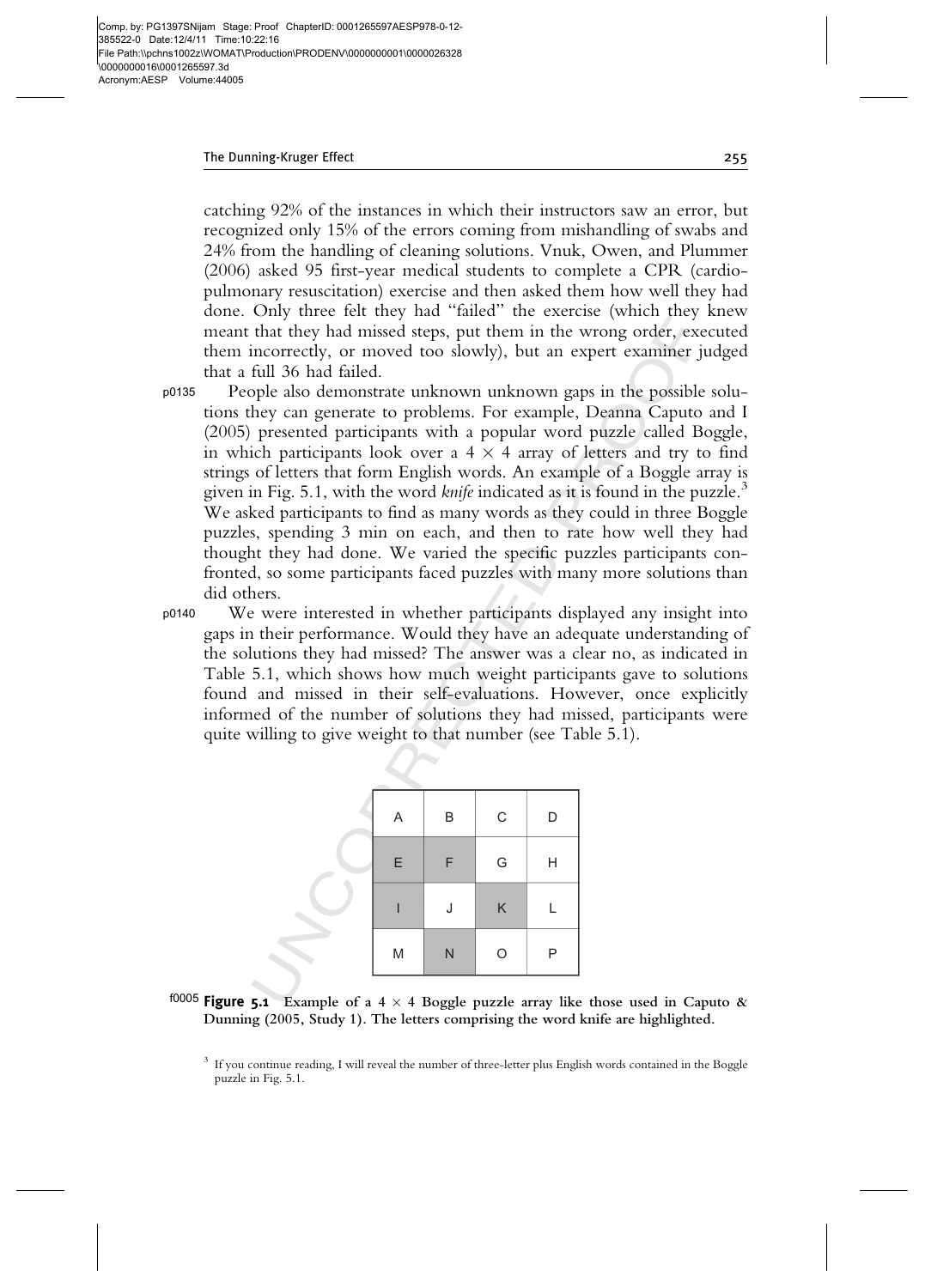256 David Dunning

and shown no aware<br>w-up study, participan<br>mt in a Boggle composition<br>to them (Study 5).<sup>4</sup><br>specific misbeliefs<br>lisguise. People may b<br>nat is, in fact, misguide<br>of interactions with o p0145 The lack of weight given to the number of solutions missed is more comprehensible when other statistics are considered. Participants' estimates of how many solutions they missed bore no correlation ( $r = -0.15$ , ns) with the truth. More importantly, participants tended, on average, to think they had missed 18 possible solutions when, in fact, they missed 154. Not surprisingly, participants lowered their evaluation of their Boggle acumen after seeing the long list of all the solutions they had shown no awareness of (Caputo & Dunning, 2005, Study 1). In a follow-up study, participants bet less money that they could beat another student in a Boggle competition once their errors of omission were pointed out to them (Study 5).4

# s0035 2.2. Ignorance is disguised by domain-specific misbeliefs

- p0150 Ignorance is also hidden because it is often in disguise. People may believe they possess accurate knowledge in a domain that is, in fact, misguided and misinformed. For example, despite a lifetime of interactions with objects, people possess an intuitive physics that contains many mistakes and misperceptions about how everyday objects move (Proffitt, 1999). Roll a ball into the coiled tube and many people believe that the ball will roll out of the tube in a curving trajectory, when it, in fact, will just go straight (Kaiser, Au6 Jonides, & Alexander, 1986). People display common misconceptions about how such everyday items as mirrors (e.g., Hecht, Bertamini,  $\&$  Au7 Gamer, 2005) and bicycles (Lawson, 2006) work. They also display erroneous beliefs about how emotions work in humans (Wilson & Gilbert, 2003; Woodzicka & LaFrance, 2001).
- $t0005$  Table 5.1 Weight given (B) to solutions found versus missed in self-evaluations before and after participants were informed of all possible solutions to the Boggle puzzles (Caputo & Dunning, 2005, Study 1)

|                                           | perceptions about how everyday objects move (Proffitt, 1999). Roll a ball<br>into the coiled tube and many people believe that the ball will roll out of the<br>tube in a curving trajectory, when it, in fact, will just go straight (Kaiser,<br>Jonides, & Alexander, 1986). People display common misconceptions<br>about how such everyday items as mirrors (e.g., Hecht, Bertamini, & |             |
|-------------------------------------------|--------------------------------------------------------------------------------------------------------------------------------------------------------------------------------------------------------------------------------------------------------------------------------------------------------------------------------------------------------------------------------------------|-------------|
| Woodzicka & LaFrance, 2001).              | Gamer, 2005) and bicycles (Lawson, 2006) work. They also display errone-<br>ous beliefs about how emotions work in humans (Wilson & Gilbert, 2003;                                                                                                                                                                                                                                         |             |
| puzzles (Caputo & Dunning, 2005, Study 1) | Table 5.1 Weight given (B) to solutions found versus missed in self-evaluations<br>before and after participants were informed of all possible solutions to the Boggle                                                                                                                                                                                                                     |             |
|                                           |                                                                                                                                                                                                                                                                                                                                                                                            |             |
|                                           | Self-evaluation                                                                                                                                                                                                                                                                                                                                                                            |             |
|                                           | Ability                                                                                                                                                                                                                                                                                                                                                                                    | Performance |
| <b>Before</b>                             |                                                                                                                                                                                                                                                                                                                                                                                            |             |
| Solutions found                           | $0.63$ ***                                                                                                                                                                                                                                                                                                                                                                                 | $0.28**$    |
| Solutions missed                          | $-0.00$                                                                                                                                                                                                                                                                                                                                                                                    | 0.06        |
| After                                     |                                                                                                                                                                                                                                                                                                                                                                                            |             |
| Solutions found                           | $0.59**$                                                                                                                                                                                                                                                                                                                                                                                   | $0.36**$    |
| Solutions missed                          | $-0.29**$                                                                                                                                                                                                                                                                                                                                                                                  | $-0.23*$    |

<sup>4</sup> There are 15 English words in the Boggle puzzle. So that they all may be removed from the realm of the unknown unknowns, they are plonk, knife, mink, knop, jink, glop, fink, pol, nim, lop, kop, jin, ink, fin, and fie.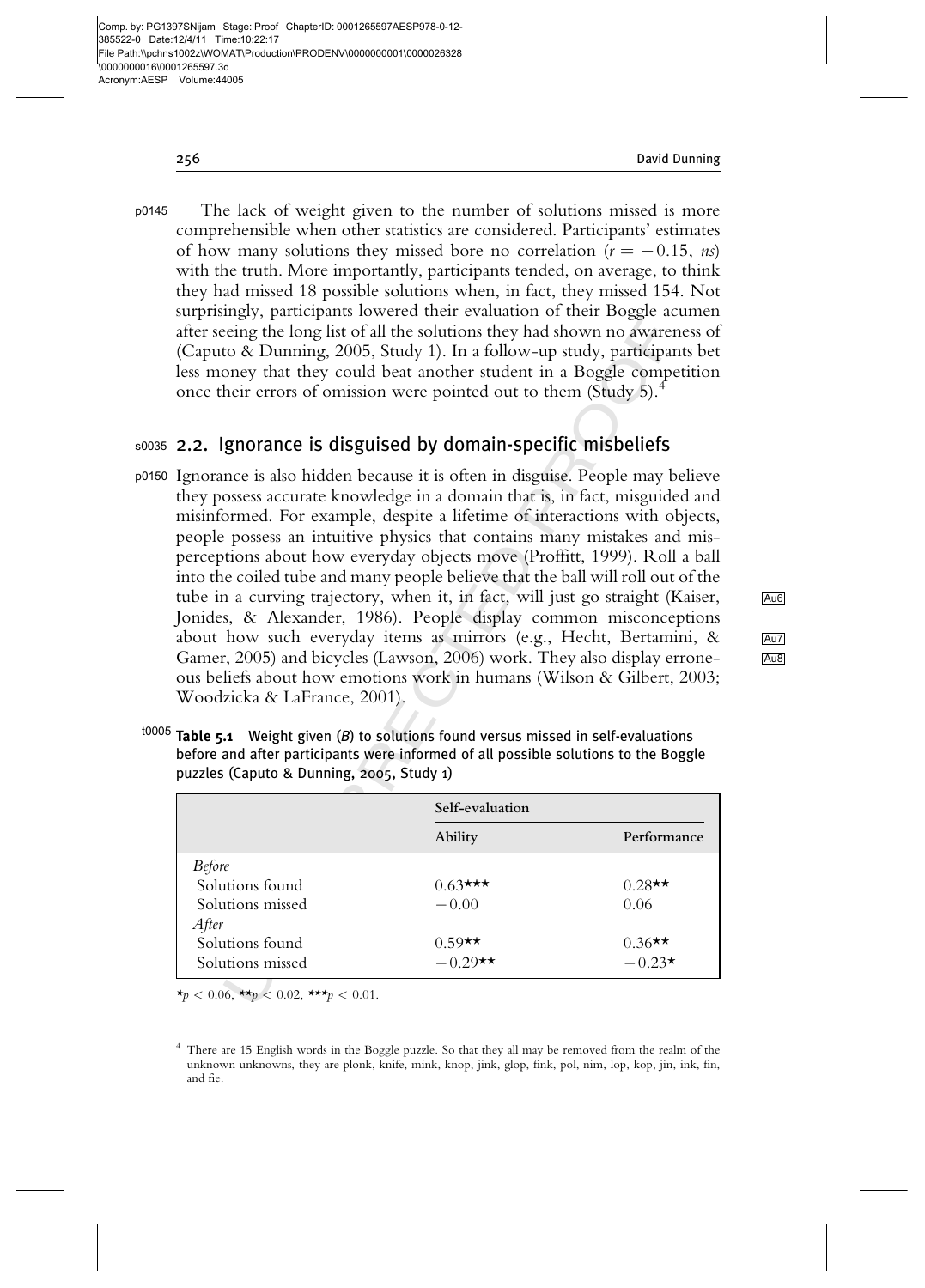#### The Dunning-Kruger Effect 257

p0155 People also display remarkable misbeliefs about social conditions, with people who are most wrong sometimes expressing the greatest confidence in their beliefs. For example, in a survey of opinions about welfare, Kuklinski and colleagues found that the most confident respondents thought that 25% of families received welfare in the United States (the figure is closer to 7%) and that 80% of those receiving welfare were African-American (the reality is less than half). Respondents who thought that 15% of the federal budget went to welfare were just as confident as those who expressed the truth (1%) (Kuklinski, Quirk, Jerit, Schwieder, & Rich, 2000).

# s0040 2.3. Ignorance is disguised by "reach-around" knowledge

ught that 15% of the 1<br>as those who express<br>& Rich, 2000).<br>**round" knowledge**<br>narkable ways that pro<br>to know what they<br>expressing knowledge<br>ople cannot know an<br>hecause these topics of p0160 People also display their ignorance in other remarkable ways that provide a third explanation as to why people often fail to know what they fail to know. In short, researchers have caught people expressing knowledge about topics that researchers know with certainty people cannot know anything about. Why are they certain? They are certain because these topics do not exist.

### 2.3.1. Over-claiming

**Over-claiming**<br>
23, Paulhus and colleagues asked responds<br>
150 different topics, ranging from *Napo*<br> *ivine Comedy* to *behaviorism* and so on. Spri<br>
30 that were merely the invention of the expansion of the expansion of p0165 In 2003, Paulhus and colleagues asked respondents to rate their knowledge in 150 different topics, ranging from Napoleon to double entendres to The Divine Comedy to behaviorism and so on. Sprinkled within those topics were 30 that were merely the invention of the experimenters, such as El Puente, La Neige Jaune, choramine, and esoteric deduction. Of the real topics, respondents claimed at least some knowledge of 44% of them. Of the nonexistent topics, respondents claimed the same for roughly 25% of them. Paulhus and colleagues referred to this tendency as over-claiming, and described it as a form of self-enhancement that was independent of actual intellectual ability.

### 2.3.2. Nonattitudes

p0170 But Paulhus's work followed a long tradition in sociological research showing that people frequently express opinions about nonexistent social groups (e.g., the Wallonians), political figures, and government agencies and policies (e.g., the Metallic Metals Act) (Bishop, Tuchfarber, & Oldendick, 1986). These are all topics about which participants, by definition, cannot have any actual knowledge—but substantial numbers of people claim enough background to have formed an opinion. For example, 11% of respondents will provide an opinion about a fictitious "agricultural trade act" and 14% of a "monetary control act" even if given the explicit option of saying they do not know what the act is. If an explicit "don't know" response option is withheld, the percentages offering an opinion rise to around 36% for each "act" (Bishop et al., 1986). This tendency does not seem to arise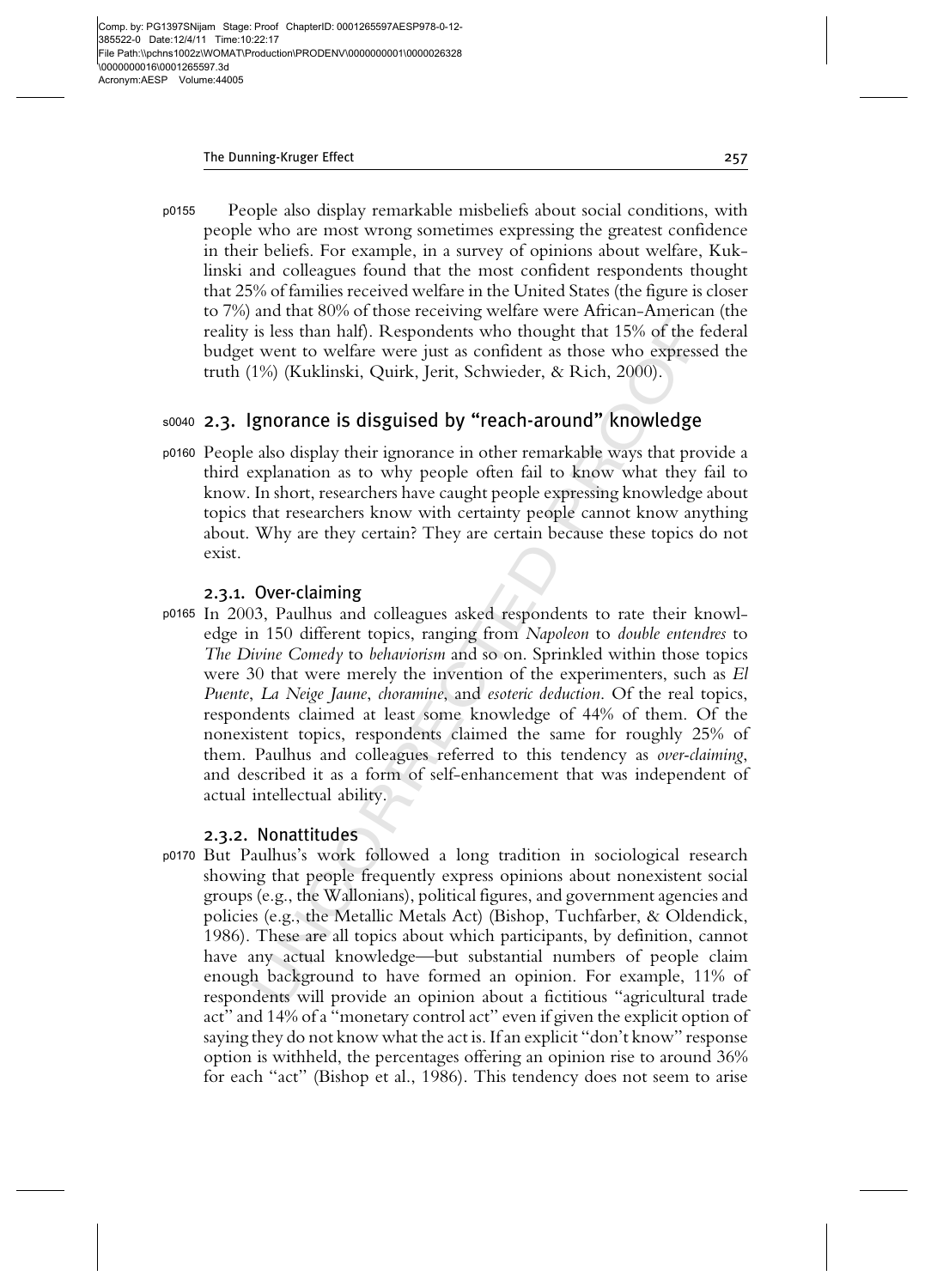entirely from mere deceit on the part of respondents (Bishop, Oldendick, Tuchbarber, & Bennett, 1980), but rather from some other process.

# 2.3.3. Reach-around knowledge defined

ormed. The process i<br>ey are in and their g<br>pparent information to<br>bund to any knowledg<br>hen use it to impose<br>en to form a judgment<br>n to inform their judg<br>t instead use more g<br>as like it might be re<br>bout a fictitious Agrice p0175 This other process appears to be an important one, for it may provide yet another explanation for why people claim knowledge for topics about which they are really uninformed or misinformed. The process is that people take cues from the social situation they are in and their general world knowledge to cobble together enough apparent information to form an impression. That is, people reach back or around to any knowledge they have that might appear to be relevant, and then use it to impose some meaning on the questions they are asked and then to form a judgment. That is, they do not use domain-specific information to inform their judgments (how could they, for no domain exists), but instead use more general knowledge—reach-around knowledge—that seems like it might be relevant to the task at hand. For example, when asked about a fictitious Agricultural Trade Act, survey respondents frequently make comments about issues that were plausibly relevant (e.g., "Shipments from Japan are killing our products here"), or made responses consistent with their more general attitudes toward the government (Schuman & Presser, 1980).

blausibly relevant (e.g., "Shipments from J<br>nere"), or made responses consistent with th<br>the government (Schuman & Presser, 198<br>is reaching back to more general knowled<br>laiming. Graeff (2003) asked respondents<br>products tha p0180 This reaching back to more general knowledge might also be behind over-claiming. Graeff (2003) asked respondents their impressions of consumer products that did not exist, such as Thompson drill bits, Yamijitsu stereo equipment, and Barjolet cheeses. He found that respondents were more willing to claim knowledge for brands for which there was broad knowledge that they could refer to—such as Yamijitsu stereos, for which respondents could fall back to their general impression of Japanese stereo equipment, and Barjolet cheeses, in which they could rely on any general knowledge they had of French cheeses. Such general knowledge was not available for other brands (such as Thompson drill bits), and he found that people were much less likely to claim any knowledge in those situations.

p0185 This reaching around back toward general knowledge may also be behind other instances in which respondents adhere to beliefs even if those beliefs come under presumably definitive challenge. Prasad and colleagues identified respondents who believed that Saddam Hussein had played a role in the attacks of 9/11 and then confronted them with the fact that the federal commission had concluded that he had played no role (Prasad et al., 2009). Of those confronted, 10% directly refuted the commission's conclusion, arguing from more general knowledge rather than any specific knowledge about the events of 9/11, making assertions such as: "I believe he was definitely involved with it because he was definitely pumping money into the terrorist organizations every way he could. And he would even send \$25,000 to somebody who committed suicide to kill another person, to their family" (Prasad et al., p. 153).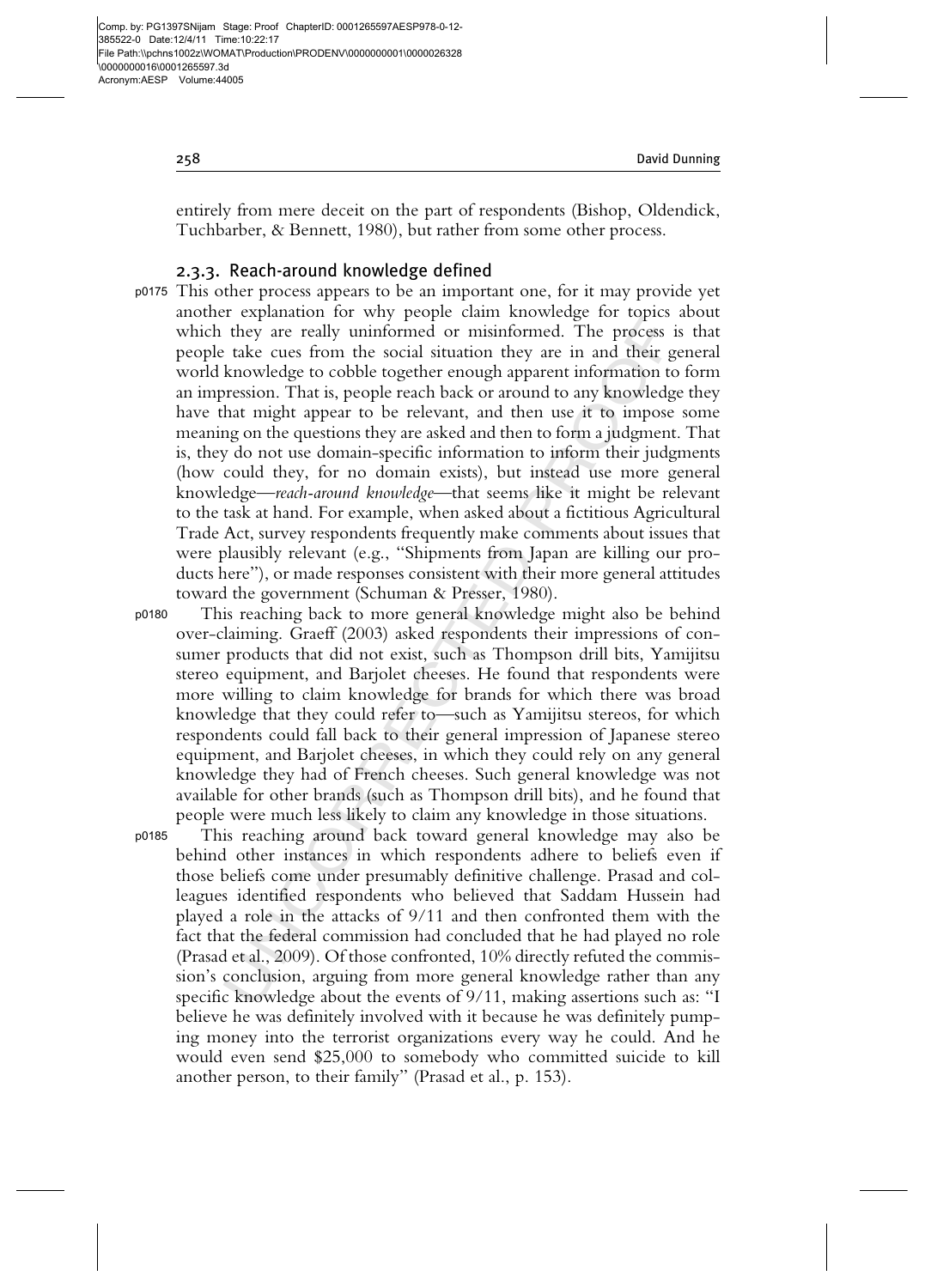The Dunning-Kruger Effect **259** 

# s0060 2.4. A threshold condition for lack of recognition

- ery few people, for examples to perform a<br>have no background<br>they can construct a 1<br>umably holds true fo<br>eciting the Icelandic S<br>h football fans (whethe<br>lian game) who thinl<br>in than its manager, pr<br>ons and arguments with s p0190 This ability to reach back to general knowledge, importantly, may also provide a boundary condition for when people will claim knowledge they do not have versus profess (correctly) their ignorance. If there is no domainspecific belief or general reach-around knowledge to fall back on, people may rightly claim no knowledge or opinion. Very few people, for example, would volunteer to stand in for a cardiothoracic surgeon to perform a triplebypass on a friend, presumably because people have no background information, no intellectual scaffolding, with which they can construct a mental model about how to proceed. The same presumably holds true for such esoteric topics as building a rocket engine or reciting the Icelandic Sagas.
- thoughts and intuitions that may or m<br>ise. Likewise, there are likely many DIY (do<br>iasts who happily go about rewiring the<br>based on watching their neighbor do it onc<br>ar on the Home and Garden channel. The<br>suggest hiring a p0195 However, pubs the world over are filled with football fans (whether it be the American, Canadian, European, or Australian game) who think they can do a better job managing their favorite team than its manager, presumably because a number of informal conversations and arguments with bar mates over the years has led them to conceive of some intellectual scaffolding of thoughts and intuitions that may or may not constitute actual expertise. Likewise, there are likely many DIY (do-it-yourself) home repair enthusiasts who happily go about rewiring the electrical circuits in their house based on watching their neighbor do it once or seeing some program last year on the Home and Garden channel. They may succeed, but safety experts suggest hiring a professional to take care of electrical, plumbing, or roof repairs. The issue is not so much the added cost of having that expert correct any mistakes the DIY'er might make. Rather, the issue is the number of trips to the hospital emergency room that these episodes of home repairs might end in (Leamy & Weber, 2009).

p0200 That is, there is a threshold that has to be met for people to make inappropriate claims of expertise. They have to have some fragments of information, enough scaffolding based on domain-specific or general world knowledge, to allow them to cobble together a plausible response. If they cannot do that, they will not make an inappropriate claim. The question, thus, is how commonly can people gather enough information or argument to feel like they have passed that threshold?

# s0065 3. THE DUNNING-KRUGER EFFECT

p0205 Arguing that ignorance tends to be invisible is somewhat difficult, in that people listening to the contention have a hard time resonating with it. If they try to introspect about any unknown unknowns or invisible pockets of ignorance in their own life, they will, by definition, come up empty leaving the contention to feel a little alien or disputable. But there is a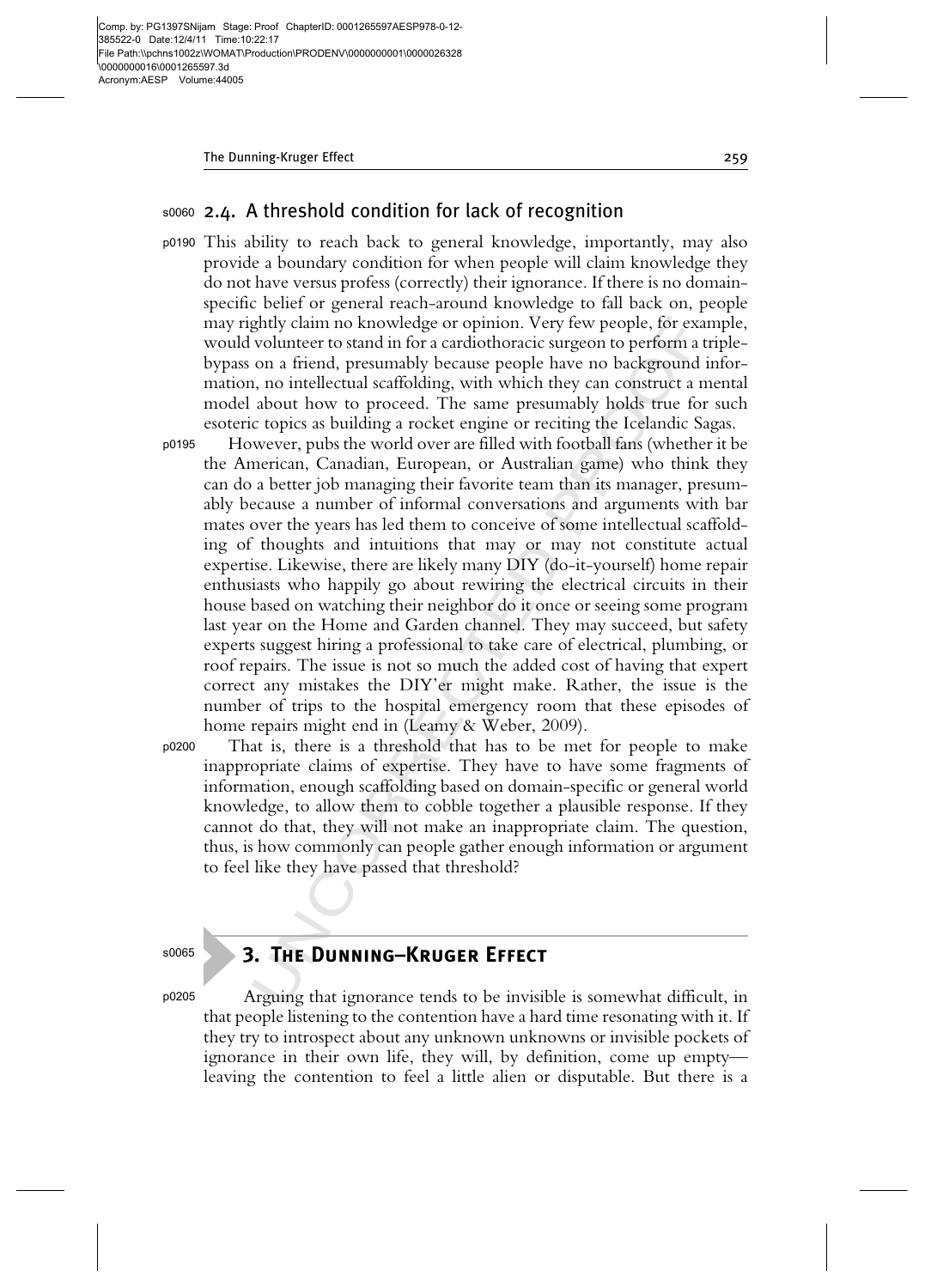manifestation of the argument that is quite visible in everyday life and that people do resonate with. It is not the meta-ignorance they witness in themselves; rather, it is the meta-ignorance they witness in others.

# s0070 3.1. Definition

- ve more expertise and<br>bse people with low le<br>he argument presentec<br>dge or expertise shou<br>otentially making erro<br>just fine. In short, thos<br>ould have little insightome to be known<br>1999). This is the fo<br>yday life. p0210 Specifically, for any given skill, some people have more expertise and some have less, some a good deal less. What about those people with low levels of expertise? Do they recognize it? According to the argument presented here, people with substantial deficits in their knowledge or expertise should not be able to recognize those deficits. Despite potentially making error after error, they should tend to think they are doing just fine. In short, those who are incompetent, for lack of a better term, should have little insight into their incompetence—an assertion that has come to be known as the Dunning–Kruger effect (Kruger & Dunning, 1999). This is the form of meta-ignorance that is visible to people in everyday life.
- is innocent of their own deficits even when the In 1999, Justin Kruger and I decided to examerformers in knowledge domains reveal and r shortcomings and lackluster performance pants to take tests assessing intellectual exp p0215 Thus, the central question is whether the people they spot really do remain innocent of their own deficits even when those deficits are relatively severe. In 1999, Justin Kruger and I decided to examine the extent to which poor performers in knowledge domains reveal any insight about the depth of their shortcomings and lackluster performance. Our strategy was to ask participants to take tests assessing intellectual expertise in such domains as logical reasoning and grammar, as well as tasks assessing social skill. We then asked participants to rate how well they thought they were doing. Over the years, we have done so in two different ways. First, we have asked participants to provide comparative self-evaluations, rating how well they think they are doing relative to their peers. Second, we have asked participants to provide self-evaluations along more "absolute" scales involving no social comparison, such as estimating how many specific questions they think they are getting right on the test presented to them.
- p0220 Would poor performers understand how badly they did? We predicted that they would not. Much like their more skilled peers, these individuals would select the answers that looked the most sensible to them—and so at the end of the day would think that their overall performance was rather reasonable. Of course, operating from incomplete and corrupted knowledge, they would make many mistakes and not recognize those mistakes as they made them.

# s0075 3.2. The double burden of incompetence

p0225 In essence, we proposed that when it came to judgments of performance based on knowledge, poor performers would face a double burden. First, deficits in their expertise would lead them to make many mistakes. Second, those exact same deficits would lead them to be unable to recognize when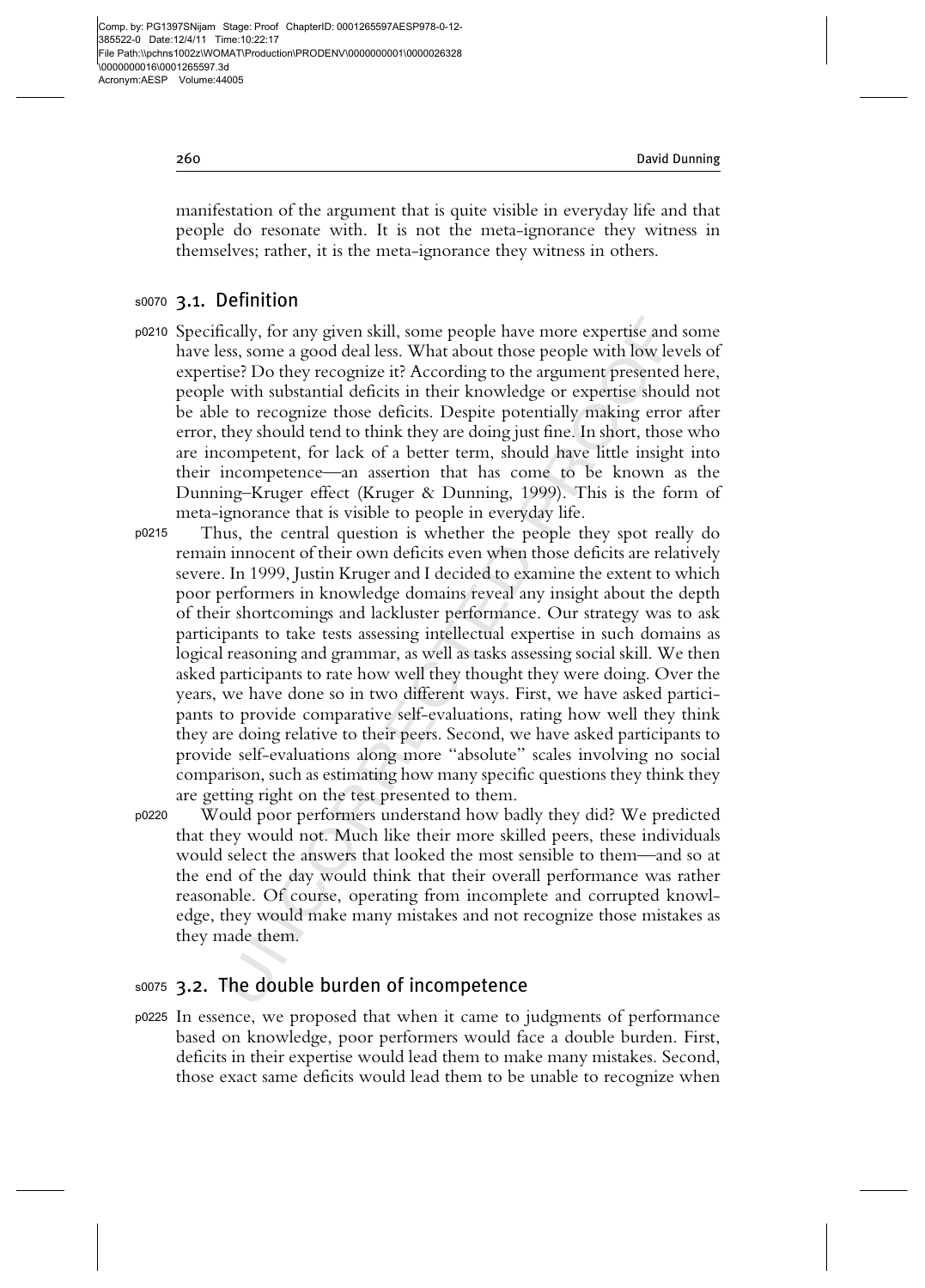they were making mistakes and when other people were choosing more wisely. As a consequence, because poor performers were choosing the responses that they thought were the most reasonable, this would lead them to think they were doing quite well when they were doing anything but.

else's) response draws<br>osing the correct response<br>hological research, the<br>judging the accuracy<br>Jonas, & Kallod, 199<br>ognitive task of produc<br>or someone else) has v<br>udgment relies on the<br>v correct sentence in the product of p0230 This double-curse arises because, in many life domains, the act of evaluating the correctness of one's (or anyone else's) response draws upon the exact same expertise that is necessary in choosing the correct response in the first place. That is, in the parlance of psychological research, the skills needed to execute the meta-cognitive task of judging the accuracy of a response (cf. Everson & Tobias, 1998; Maki, Jonas, & Kallod, 1994) are precisely the same as those necessarily for the cognitive task of producing an accurate response. Need to judge whether one (or someone else) has written a grammatically correct sentence? That act of judgment relies on the same set of skills as the act of forming a grammatically correct sentence in the first place. Want to know if one has constructed a logically sound argument? That act of evaluation depends on the exact same know-how needed to construct a sound argument. Thus, if poor performers suffer deficits in knowledge that failed them when it came time to form correct responses, those exact same deficits would similarly fail them when it came time to judge the worth of those responses. They would not know when their responses were incorrect; they would not know when others formed better ones.

# s0080 3.3. Expertise and metacognitive judgment

act a sound argument. Thus, if poor per<br>edge that failed them when it came time t<br>exact same deficits would similarly fail the<br>the worth of those responses. They wou<br>ses were incorrect; they would not kno<br>ones.<br>**Expertise** p0235 We knew going into this work that previous research supported our analysis. Previous work has shown that strong and poor performers differ in their success at the metacognitive task of evaluating their performance. When people are asked to evaluate responses to individual test items, strong performers anticipate better which individual items they are likely to get right versus wrong than do poor performers. This difference in metacognitive achievement has been discovered in a wide range of tasks, such as students taking an exam (Shaughnessy, 1979; Sinkavich, 1995), readers indicating how well they comprehend a narrative passage (Maki & Berry, 1984; Maki et al., 1994), clinicians making mental illness diagnoses (Garb, 1989; Levenberg, 1975), bridge players indicating their best versus worst moves (Keren, 1987), pharmacy school graduates seeking licensure (Austin, Au9 Gregory, & Galli, 2008), physics experts knowing which problems will be more difficult (Chi, Glaser, & Rees, 1982), and tennis players knowing which shots are more likely to be winners (McPherson & Thomas, 1989). In each case, the judgments of strong performers about which individual responses would meet with success versus failure were more accurate than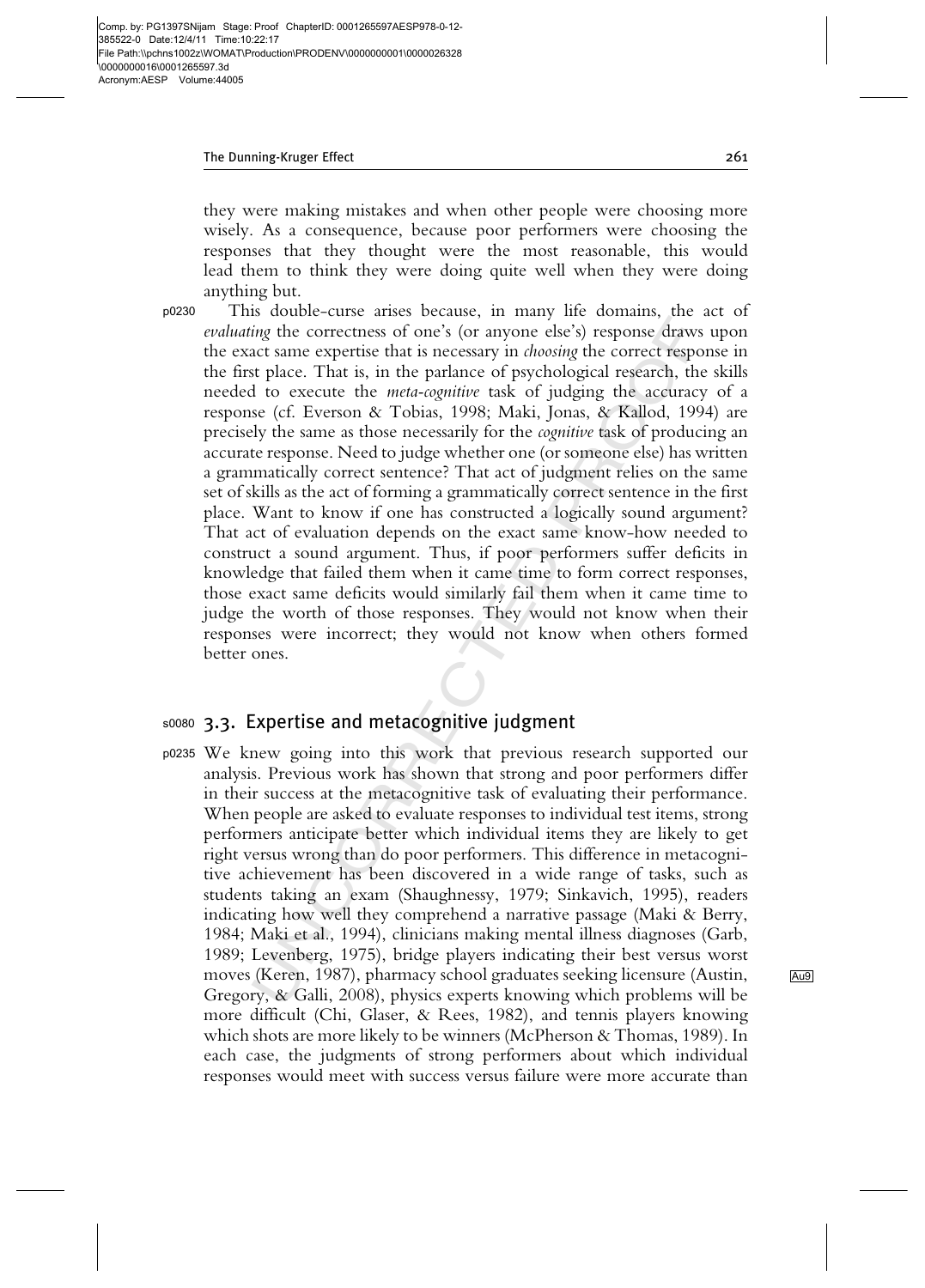the judgments of their less competent peers (although see Glenberg & Epstein, 1987; Wagenaar & Keren, 1985, for null results).

# s0085 3.4. Empirical demonstrations

valuations of overall p<br>valuations of overall p<br>th study examining wlakness of their perform<br>just completed an ex<br>atter their "mastery of specific exam they has<br>formances along perroduct also gave us permissi<br>ld compare th p0240 But how would this difference between strong and poor performers translate from judgments of individual items to evaluations of overall performance? Figure 5.2 shows the results of one such study examining whether poor performers show any insight into the weakness of their performance. In this particular study, 141 students who had just completed an exam in one of their college courses were asked to evaluate their "mastery of course material" as well as their performance on the specific exam they had just completed. Participants estimated their performances along percentile scales; that is, they estimated the percentage of other students in the course they thought they had outperformed. They also gave us permission to retrieve their actual exam score, so that we could compare their perception of their performance against the reality of it (Dunning, Johnson, Ehrlinger, & Kruger, 2003).

ger, 2003).<br>Fig. 5.2 shows, there are many observations<br>erceived performance tracks actual perform<br>articipants' objective performance to divide<br>oottom quartile performers up to top quart<br>in figure, three main findings eme p0245 As Fig. 5.2 shows, there are many observations one can make about how well perceived performance tracks actual performance. In the figure, we used participants' objective performance to divide them into four groups from bottom quartile performers up to top quartile performers. As can be seen in figure, three main findings emerge (actually four, but we will withhold discussion of the fourth until later). First, whether one is talking about mastery of course material or performance on the test, respondents tended to think of their performance, on average, as anything but average. Respondents in all four performance groups tended to think they scored above the 50th percentile, or rather the average of the class. Overall, participants thought their mastery of course material lay in the 70th percentile and their test performance in the 68th—well above that which is statistically possible. When asked to estimate their raw score, they overestimated on average by 3 points—perceiving a score of 37 versus a reality of achieving 34 ( $p < 0.001$ ). These findings are not news. People typically tend to hold overly inflated views of their competence and performance thinking on average that they are outperforming their peers when it is statistically impossible for a group to post, on average, "above-average" performances (see Alicke & Govorun, 2005; Dunning, 2005; Dunning, Heath, & Suls, 2004; Weinstein, 1980). Zenger (1992), for example, found in a survey of several hundred engineers in two companies that 32% in one company and 42% in the other thought their skill put them in the top 5% of performers in that company—a statistically absurd result.

p0250 That bias aside, there was a statistically observable relation between perceived and actual performance ( $r = 0.47$  and 0.60,  $p < 0.01$ , for percentile and raw score estimates). People who did poorly on the exam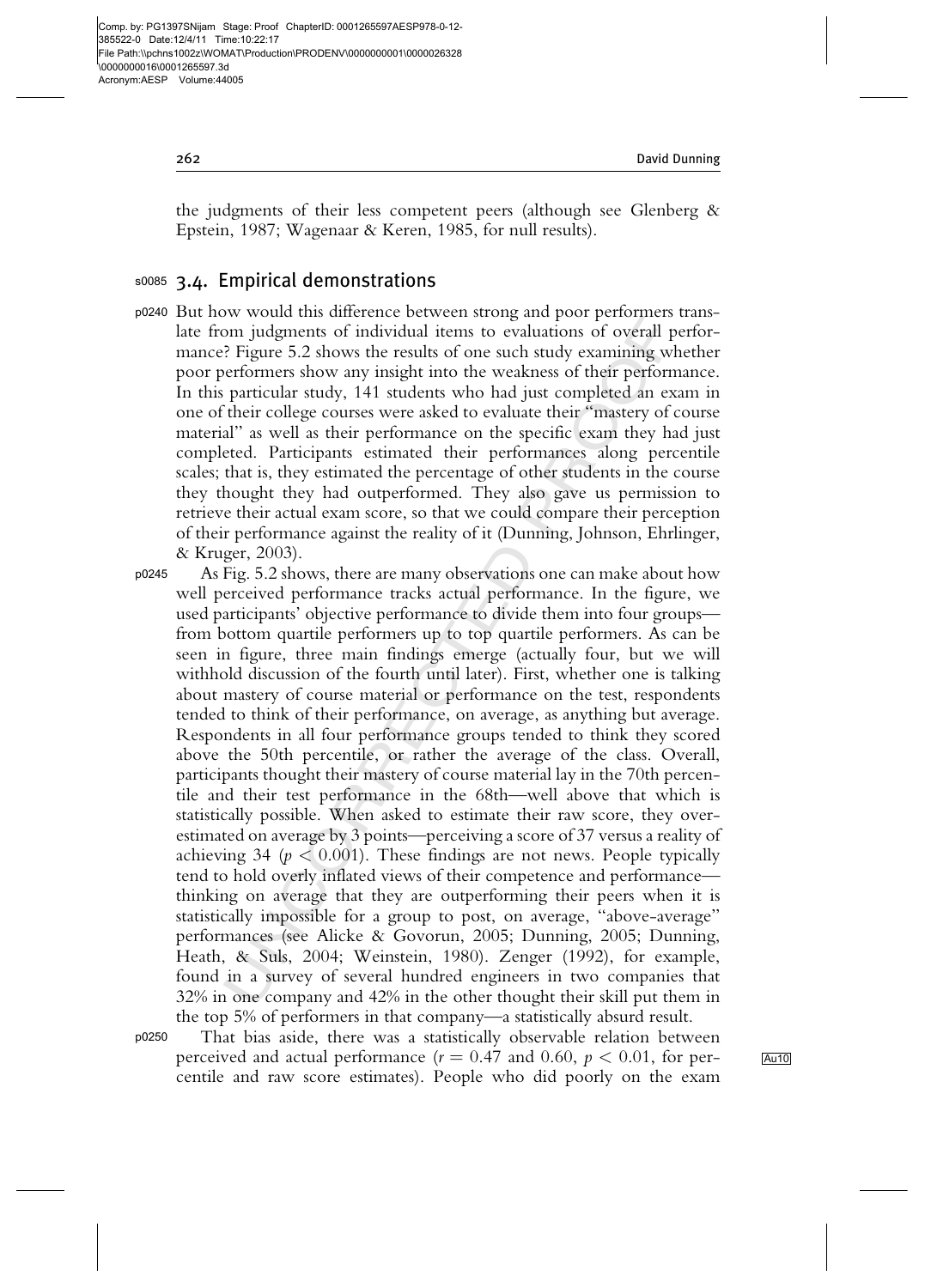

 $f0010$  Figure 5.2 Perceived performance as a function of objective performance on a class exam. Top panel presents percentile ratings for perceived mastery of course material and performance on the exam. The bottom panel presents perceived raw score on the exam (out of 45 points). From Dunning et al. (2003), pp. 183–186, by SAGE Publications. Adapted with permission.

intuited that they were doing worse on the exam than those who did well. That said, although it was statistically significant, the relation was quite shallow—with bottom performers, on average, thinking they performed roughly 15–20 percentile points (8 raw score points) worse than top performers' self-judgments. This finding also replicates a raft of past work,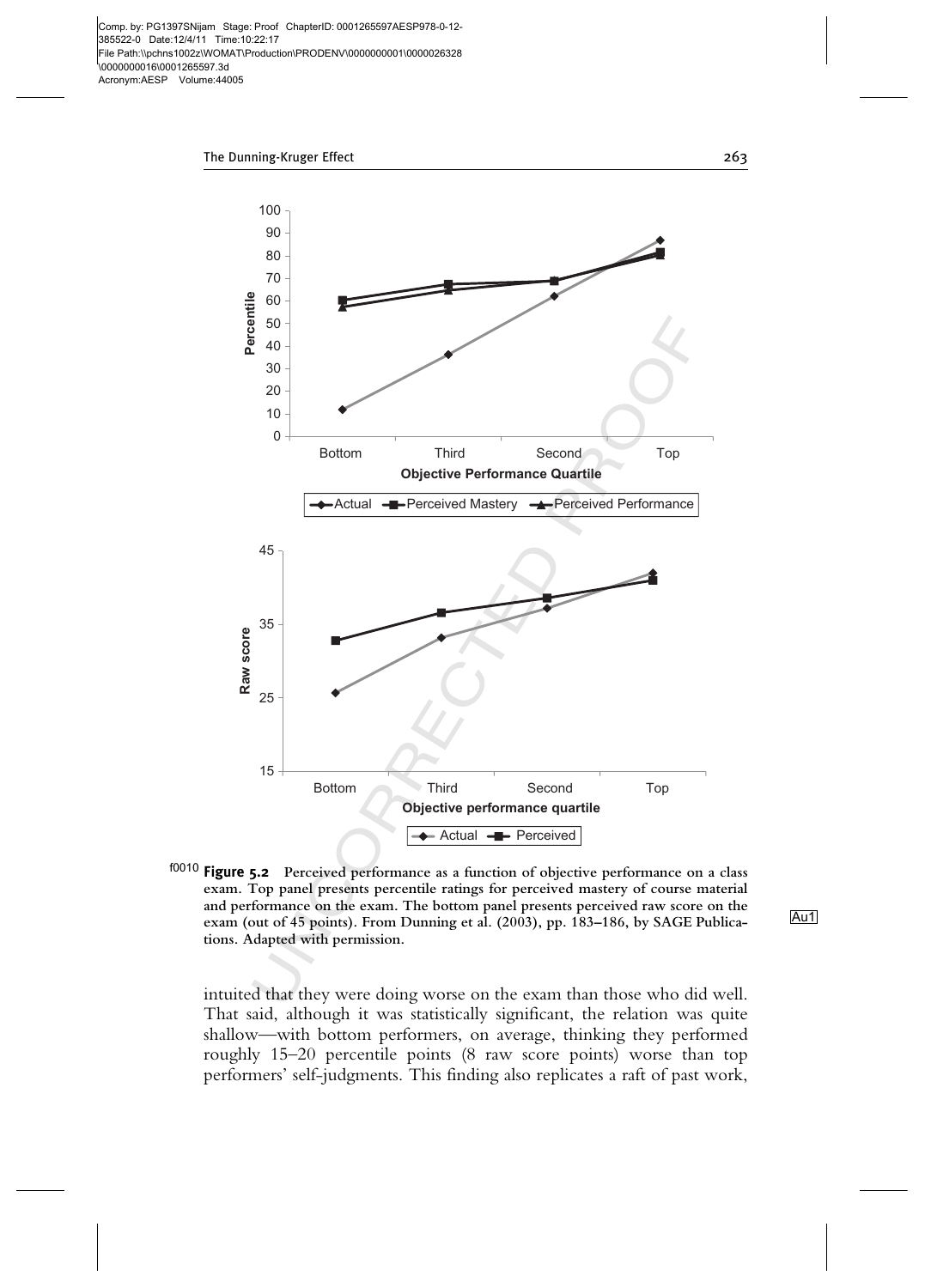264 David Dunning

showing that there tends to be a statistically significant, albeit only weak to meager, relation between what people believe about their skill and the reality as revealed by actual performance (for reviews, see Dunning, 2005; Dunning et al., 2004; Mabe & West, 1982)—whether in the classroom (Camerer & Hogarth, 1999, 1982), workplace (Harris & Schaubroeck, 1988; Stajkovic & Luchins, 1998), or the doctor's office (Davis et al., 2006).

PROOF  $p0255$  Which leads to the third—and most central—finding, that people in the  $\frac{[A\cup 11]}{[A\cup 11]}$ bottom 25% of performers, whose actual performance lies in the 12th percentile, thought that their mastery of course material and test performance lay closer to the 60th percentile—a misjudgment of over 45 percentile points. If we look at their raw score estimates, we find that people at the bottom overestimated their raw performance on the test by nearly 30% (Dunning et al., 2003).

p0260 We have observed this pattern of dramatic overestimation by bottom performers across a wide range of tasks in the lab—from tests of logical reasoning and grammar skills (Kruger & Dunning, 1999) to more social abilities like emotional intelligence (Sheldon, Ames, & Dunning, 2010) and discerning which jokes are funny (Kruger & Dunning, 1999). We and others have also observed similar overestimation in real world settings as people tackle everyday tasks, such as hunters taking a quiz on firearm use and safety, based on one created by the National Rifle Association, at a Trap and Skeet competition (Ehrlinger, Johnson, Banner, Dunning, & Kruger, 2008), and laboratory technicians taking an exam about medical lab procedures and knowledge (Haun, Zerinque, Leach, & Foley, 2000). In all cases, top to bottom performers provide self-evaluations along percentile scales that largely replicate Fig. 5.2.

ing which jokes are funny (Kruger & L<br>have also observed similar overestimation<br>tackle everyday tasks, such as hunters tak<br>ety, based on one created by the National R<br>eet competition (Ehrlinger, Johnson, Bann<br>and laborator p0265 Similar data have been observed in real world settings on measures other than percentile rankings. Among students taking part in a regional collegiate debate tournament, those among the bottom quartile during preliminary rounds dramatically overestimated the likelihood that they were winning their matches. They thought that they were winning nearly 60% of their matches, when they actually won only 22% of them (Ehrlinger et al., 2008, Study 2). Of individuals entering chess tournaments, people who possess less skill, as indicated by their Elo rating, mispredicted their tournament performance more than those with greater skill, irrespective of previous experience with tournament chess (Park & Santos-Pinto, 2010). Novice drivers in the Netherlands and Finland who failed their first driver's test overestimated how their examiners would rate them to a greater degree than did those who passed the test (Mynttinsen et al., 2009). Of international pharmacy school graduates seeking licensure in Canada, those performing in the bottom 25% provided overly inflated views of how well they performed relative to their peers (Austin et al., 2008). Medical students receiving the lowest grades  $(D+)$  among their peers in clinical clerkships in obstetrics and gynecology overestimated their grades by two full grades, thinking on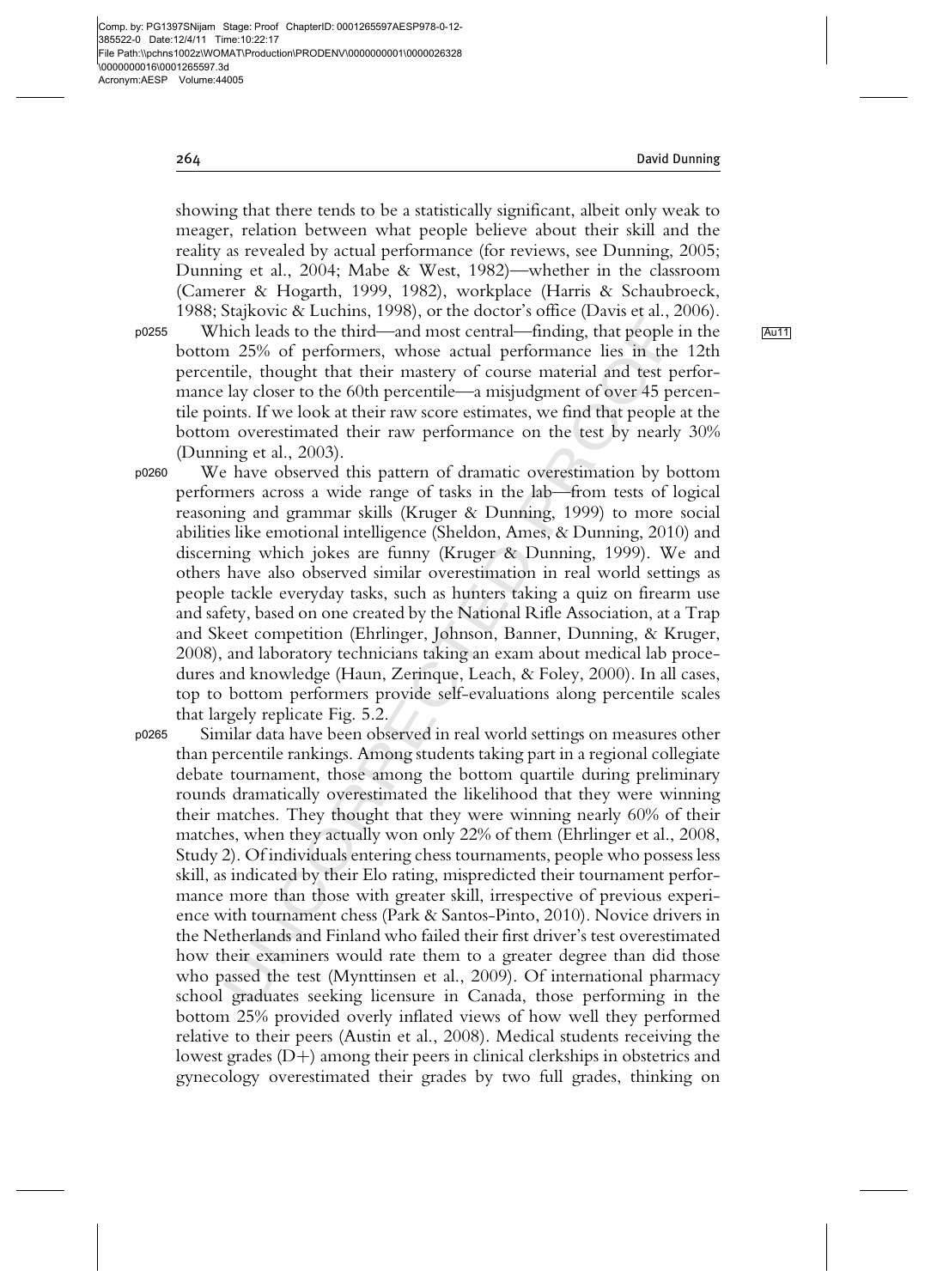where math performance<br>
ns of math skill (Cl<br>
skill (Cl<br>
skill (Cl<br>
skill (Cl<br>
skill (Cl<br>
skill contained to the skill and the skill<br>
skill contained to recognize the fl<br>
skill (D<br>
skill contained to recognize the fl<br>
skil average they would receive a  $B+$ . The self-underestimates of students receiving an A were trivial by comparison (Edwards, Kellner, Sistrom, & Magyari, 2003). The worst performers among medical students conducting an exercise in which they interviewed a parent who may be abusing her child rated themselves much more positively than their instructors did (Hodges, Regehr, & Martin, 2001). A survey across 34 countries of the math skills of 15-year-olds discovered that higher math performance was associated with more accurate self-perceptions of math skill (Chiu & Klassen, 2010).

# s0090 4. ALTERNATIVE ACCOUNTS

p0270 My colleagues and I have laid blame for this lack of self-insight among poor performers on a double-curse—their deficits in expertise cause them not only to make errors but also leave them unable to recognize the flaws in their reasoning. However, over the past decade, a few psychologists have suggested alternative accounts for the data we have observed in Fig. 5.2 and elsewhere. Seeing such critiques of our work has sharpened our thinking and led us to collect data testing our account more discerningly.

p0275 But, perhaps unknown to our critics, these responses to our work have also furnished us moments of delicious irony, in that each critique makes the basic claim that our account of the data displays an incompetence that we somehow were ignorant of. Thus, at the very least, we can take the presence of so many critiques to be prima facie evidence for both the phenomenon and theoretical account we made of it, whoever turns out to be right.

p0280 That said, the major critiques all deserve discussion.

# s0095 4.1. Regression to the mean

- easoning. However, over the past decade,<br>ted alternative accounts for the data we hav<br>ere. Seeing such critiques of our work ha<br>d us to collect data testing our account mo<br>t, perhaps unknown to our critics, these re-<br>mishe p0285 The most common critique of our metacognitive account of lack of selfinsight into ignorance centers on the statistical notion of regression to the mean. Recall from elementary statistics classes that no two variables are ever perfectly correlated with one another. This means that if one selects the poorest performers along one variable, one will see that their scores on the second variable will not be so extreme. Similarly, if one selects the best performers along a variable, one is guaranteed to see that their scores on the second variable will be lower. Stir that observation with the well-known fact that people tend to rate themselves as above average, and one gets the graph displayed in Fig. 5.2 (Krueger & Mueller, 2002).
- p0290 There are actually two different versions of this "regression effect" account of our data. Some scholars observe that Fig. 5.2 looks like a regression effect, and then claim that this constitutes a complete explanation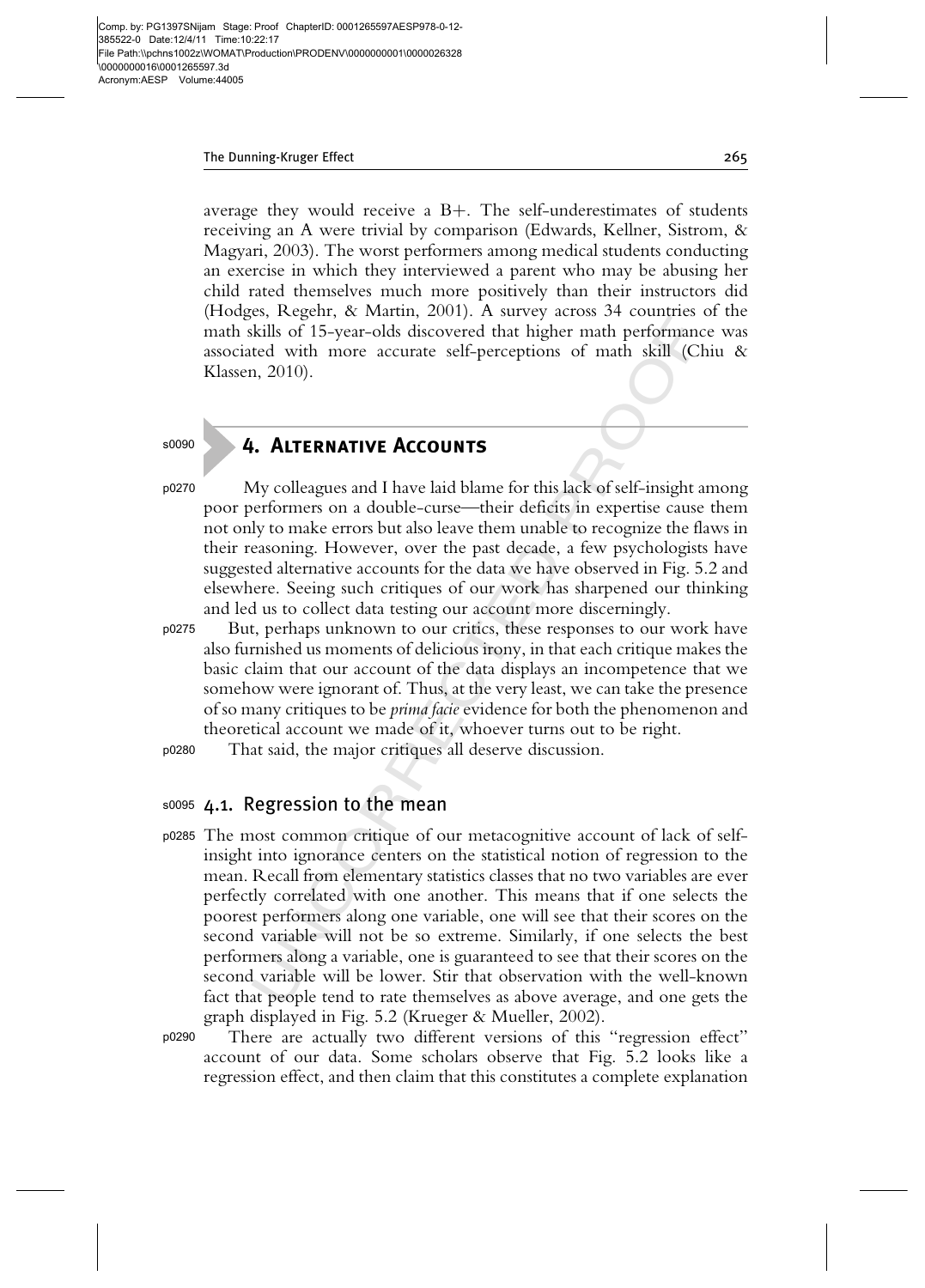for the Dunning–Kruger phenomenon. What these critics miss, however, is that just dismissing the Dunning–Kruger effect as a regression effect is not so much explaining the phenomenon as it is merely relabeling it. What one has to do is to go further to elucidate why perception and reality of performance are associated so imperfectly. Why is the relation so regressive? What drives such a disconnect for top and bottom performers between what they think they have achieved and what they actually have?

e?<br>e?<br>t goes further to explai<br>rmance is so regressive<br>ception/reality correla<br>meone's level of exp<br>times people get luck<br>el of know-how; some<br>e. This error, or rather l<br>ce to become untethe<br>(Krueger & Mueller, in p0295 The second version of this regression account goes further to explain why the relation between perceived and actual performance is so regressive. One factor that may prompt such an imperfect perception/reality correlation is measurement error. Whenever estimating someone's level of expertise, there are always errors in the estimate; sometimes people get lucky and post a performance that overstates their true level of know-how; sometimes they get unlucky and post too low a performance. This error, or rather lack of measurement reliability, may cause performance to become untethered to perceptions of expertise, and thus cause Fig. 5.2 (Krueger & Mueller, 2002).

p0300 Fortunately, there are ways to estimate the degree of measurement unreliability and then correct for it. One can then assess what the relation is between perception and reality once unreliability in measuring actual performance has been eliminated. See Fig. 5.3, which displays students' estimates of exam performance, in both percentile and raw terms, for a different college class (Ehrlinger et al., 2008, Study 1). As can be seen in the figure, correcting for measurement unreliability has only a negligible impact on the degree to which bottom performers overestimate their performance (see also Kruger & Dunning, 2002). The phenomenon remains largely intact.

# s0100 4.2. Noise plus bias

bility and then correct for it. One can the<br>veen perception and reality once unreliat<br>mance has been eliminated. See Fig. 5.3,<br>tes of exam performance, in both percen<br>nt college class (Ehrlinger et al., 2008, Stu<br>ure, corr p0305 Burson, Larrick, and Klayman (2006) extended the regression account to construct a "noise plus bias" explanation for the Dunning–Kruger effect. They accepted the presence of regression effects and suggested that people's percentile ratings of their performance could be pushed up or down depending on how easy or difficult they perceived the overall task to be. For tasks perceived to be easy, most participants would rate their performance high—thus producing the typical Dunning–Kruger effect of low performers grossly overestimating their performance. However, for tasks perceived as difficult, people would rate their performances much more negatively, causing low performers to rate their performance low—and accurately—whereas high performers would also rate their performance more negatively—and thus provide unduly unfavorable ratings of their performance. In a sense, this would "flip" the typical Dunning–Kruger effect, with high performers now being the ones grossly misestimating their achievements.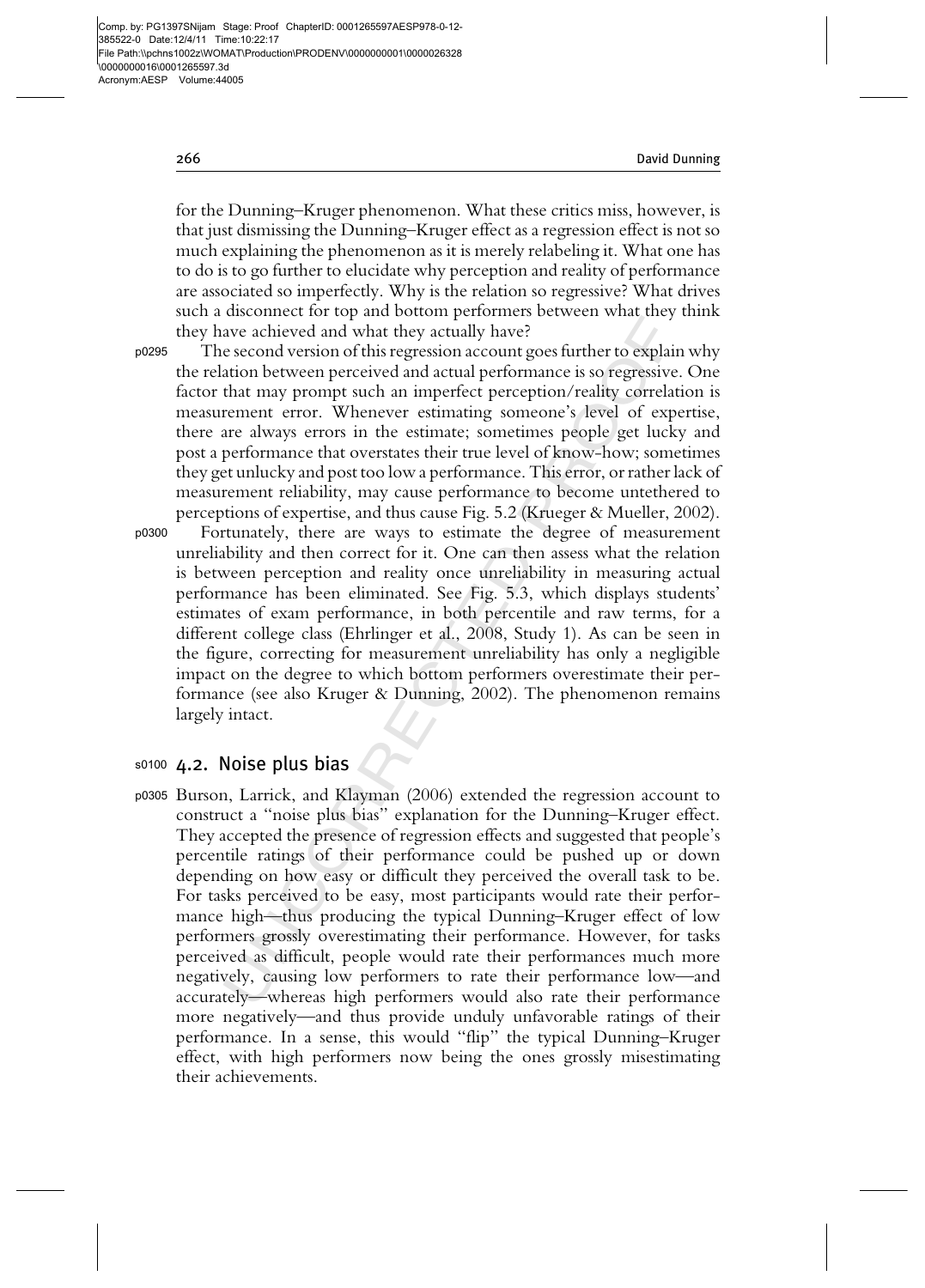

f0015 Figure 5.3 Relationship between perceived and actual performance on a course exam before and after correcting for measurement unreliability. The top panel displays percentile estimates of performance as a function of actual percentile. The bottom panel displays perceived raw score as a function of actual raw score (out of 40 points). From Ehrlinger et al. (2008), by Elsevier Publications. Adapted with permission.

- 15<br>
21 24.5 28 3<br>
24.5 28 3<br>
24.5 28 3<br>
24.5 28 3<br>
24.5 28 28 3<br>
24.5 28 28 2<br>
24.5 28 2<br>
24.5 28 2<br>
24.5 28 2<br>
24.5 28 2<br>
24.5 28 2<br>
24.5 28 2<br>
24.5 28 2<br>
24.5 28 2<br>
24.5 28 2<br>
24.5 28 2<br>
26.00000000000000000000000000000 p0310 In three studies, Burson et al. (2006) gave participants easy versus difficult tasks and obtained data that were largely supportive of their analysis. However, two main issues prevent their analysis from being a more plausible—and accurate—account of the Dunning–Kruger effect. First, instead of using a broad range of tasks, Burson et al. focused on performance on trivia questions (and in a last study a word prospector puzzle). As Burson et al. themselves noted, participants may not commonly have had enough intellectual scaffolding to believe that their answers were reasonable ones—an important precondition for the Dunning–Kruger effect to emerge (as noted above and in Kruger & Dunning, 1999).
- p0315 To be sure, Burson et al. (2006) worried about this issue and showed that their participants performed above chance levels, but it still could have left participants with many experiences in which there were questions they knew they could not answer. Consistent with this interpretation, participants tended to rate themselves as below average across all tasks Burson et al. presented to them—a finding that is quite atypical relative to other research in this area (for reviews, see Dunning, 2005; Dunning et al., 2004). A better set of tasks would have been the types of problem-solving tasks (e.g., logical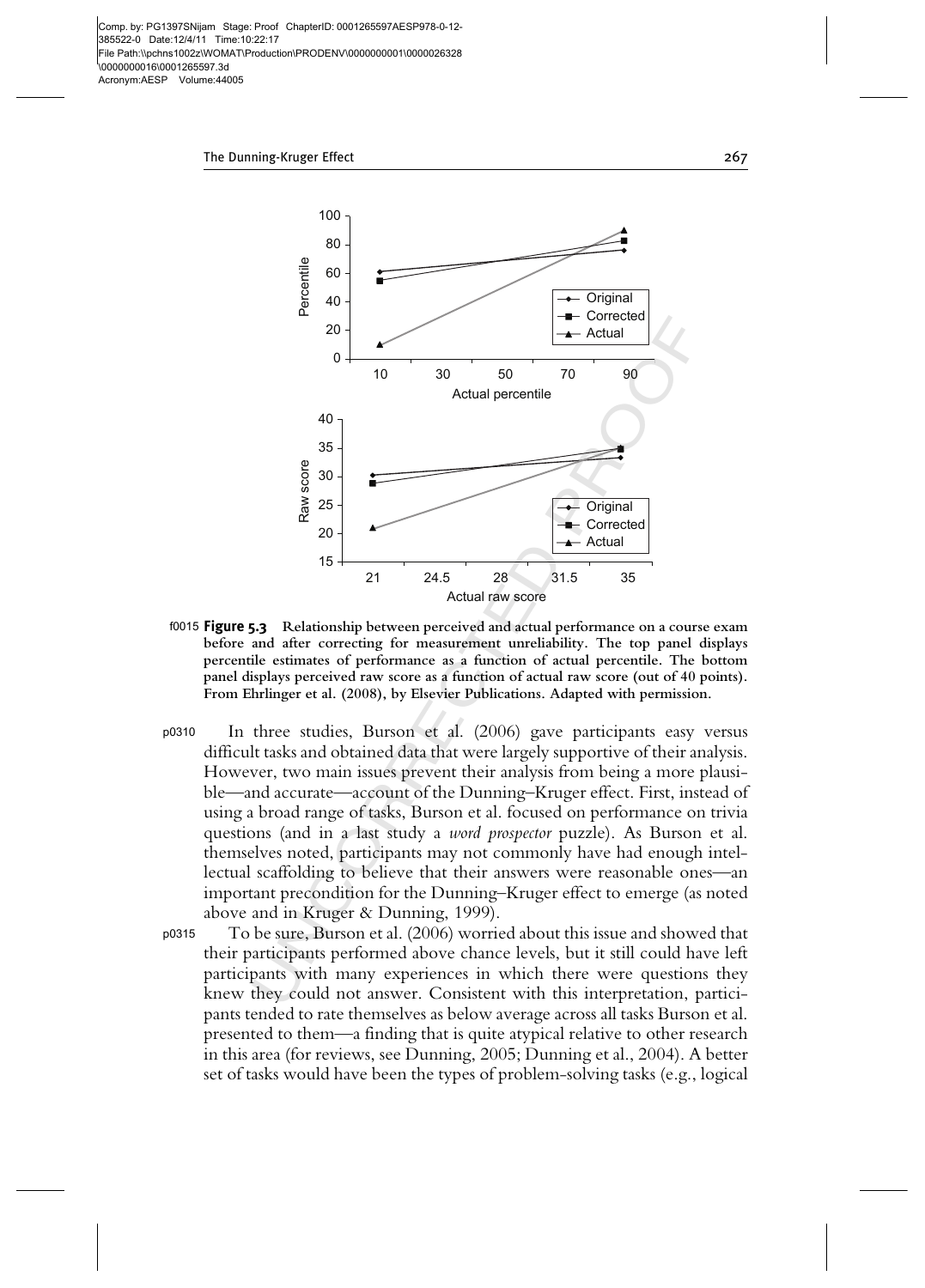268 David Dunning

reasoning) that Kruger and Dunning (1999) presented to their participants—and which the world tends to present to its inhabitants on a dayto-day basis.

p0320 Second, the quarrel that Burson et al. (2006) had with the Dunning– Kruger effect centered on the use of percentile scales, suggesting that people typically did not know how to translate a difficult or easy experience to a percentile evaluation. That is, it was a bit problematic for participants to assess how well they were doing relative to their peers without really knowing how well those peers were doing. Consequently, participants' percentile estimates were "biased" by perceptions of overall task difficulty or ease.

antic for participants to<br>without really knowin<br>ticipants' percentile est<br>culty or ease.<br>their raw scores on an<br>slating a raw score<br>hievement to those of<br>the people would show<br>along objective scales<br>the have found that the p0325 This analysis suggests that people would get their raw scores on any test right. Where they have problems is with translating a raw score into a "social" score in which they compare their achievement to those of their peers. Thus, this reasoning would predict that people would show little Dunning–Kruger effect if they rated themselves along objective scales rather than social or comparative ones. However, we have found that the Dunning–Kruger effect arises even on estimates along more objective scales, as enumerated above. Bottom performers reliability, and dramatically, overestimate their performances even on assessments that require no social comparison. Top performers, in contrast, tend to neither over- or underestimate how well they are doing on these objective measures—as predicted by the original metacognitive analysis of the Dunning–Kruger effect. To be sure, their estimates are not perfect, but they do not show the type of overwhelming bias found in the estimates of poor performers (Ehrlinger et al., 2008).

# s0105 4.3. Lack of incentives

rated above. Bottom performers reliability,<br>their performances even on assessments th<br>n. Top performers, in contrast, tend to neith<br>rell they are doing on these objective measul metacognitive analysis of the Dunning–K<br>stim p0330 A lament that one often hears from economic theorists is that psychologists typically provide no incentives to participants to reach careful, serious, or accurate judgments (e.g., Ariely & Norton, 2007; Camerer & Hogarth, 1999; Hertwig & Ortmann, 2001). As a consequence, participants may provide sloppy estimates, or have those estimates contaminated by motives such as looking good in the eyes of the experimenter. Thus, the inflated selfratings that poor performing participants provide may fail to reflect what participants really think about themselves. Poor performers may actually have ample insight into the inferior quality of their performance; they just do not want to admit it, either to themselves or to the experimenter.

#### 4.3.1. Money

p0335 We have found, however, that providing ample incentives for accurate selfjudgments does nothing to enhance the truthfulness of people's assessments of their competence. In one example study, we brought participants in to take a pop quiz on logical reasoning. Roughly half of the participants assessed their performance after being told that they would be paid \$30 if their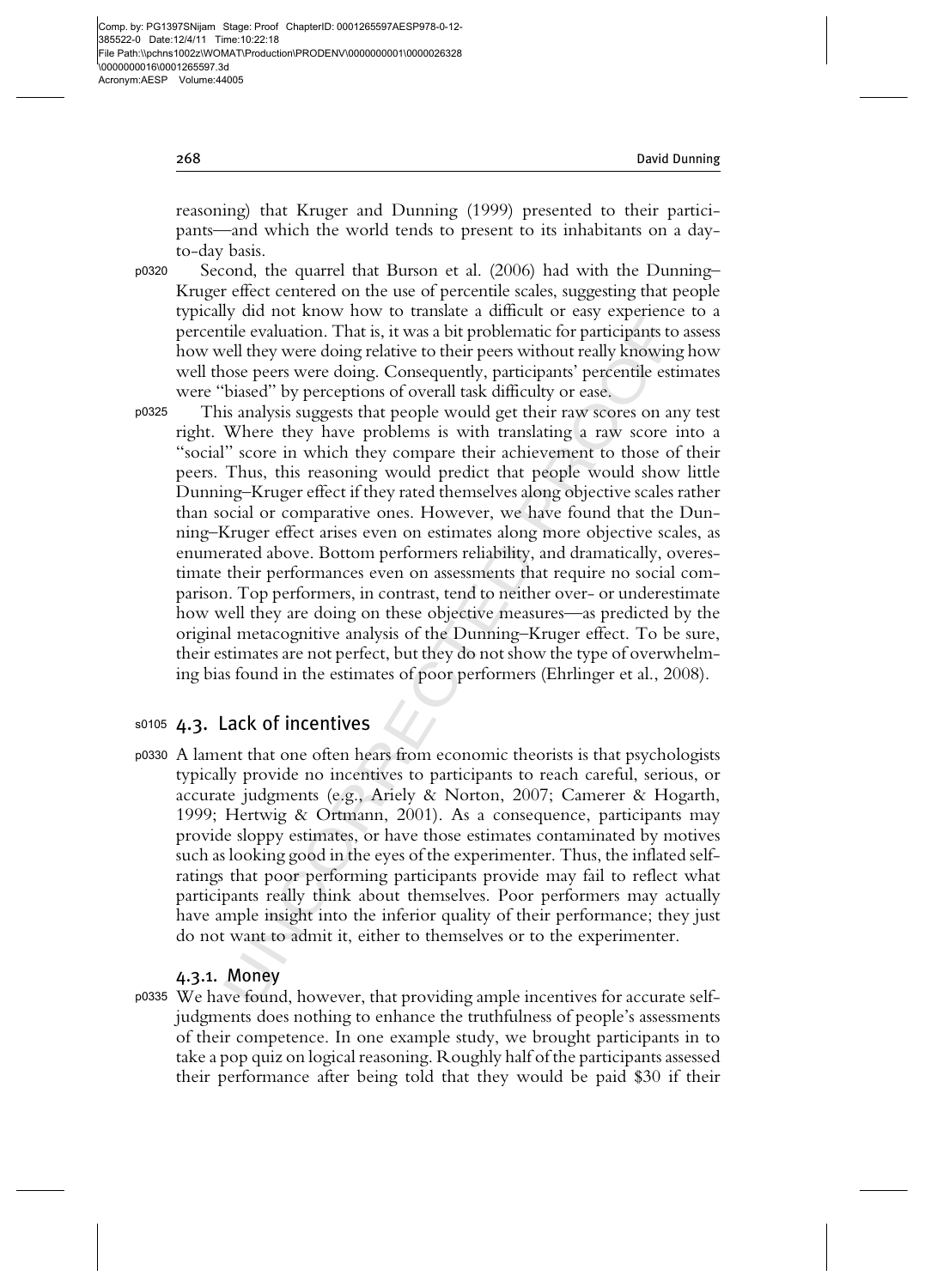#### The Dunning-Kruger Effect 269

estimate of their raw score on the test came within 5% of their true score; \$100 if their estimate was exactly right. No such incentives were mentioned for the remaining participants. As seen in Fig. 5.4, comparing the accuracy of both groups revealed no enhancement in accuracy for the incentive group (Ehrlinger et al., 2008, Study 4). (And no one won the \$100.)

### 4.3.2. Accountability

p0340 Increasing participants' accountability for their self-ratings is a way in which a social incentive can be added. Specifically, asking participants to justify their responses to an authority has been shown to cause people to make more careful and considered judgments (Lerner & Tetlock, 1999) that they



f0020 Figure 5.4 Relationship between perceived and actual performance on a course exam with and without financial incentives for accuracy. The top panel displays percentile estimates of performance as a function of actual percentile and financial incentive. The bottom panel displays perceived raw score as a function of actual raw score (out of 20 points) and financial incentive. From Ehrlinger et al. (2008), by Elsevier Publications. Adapted with permission.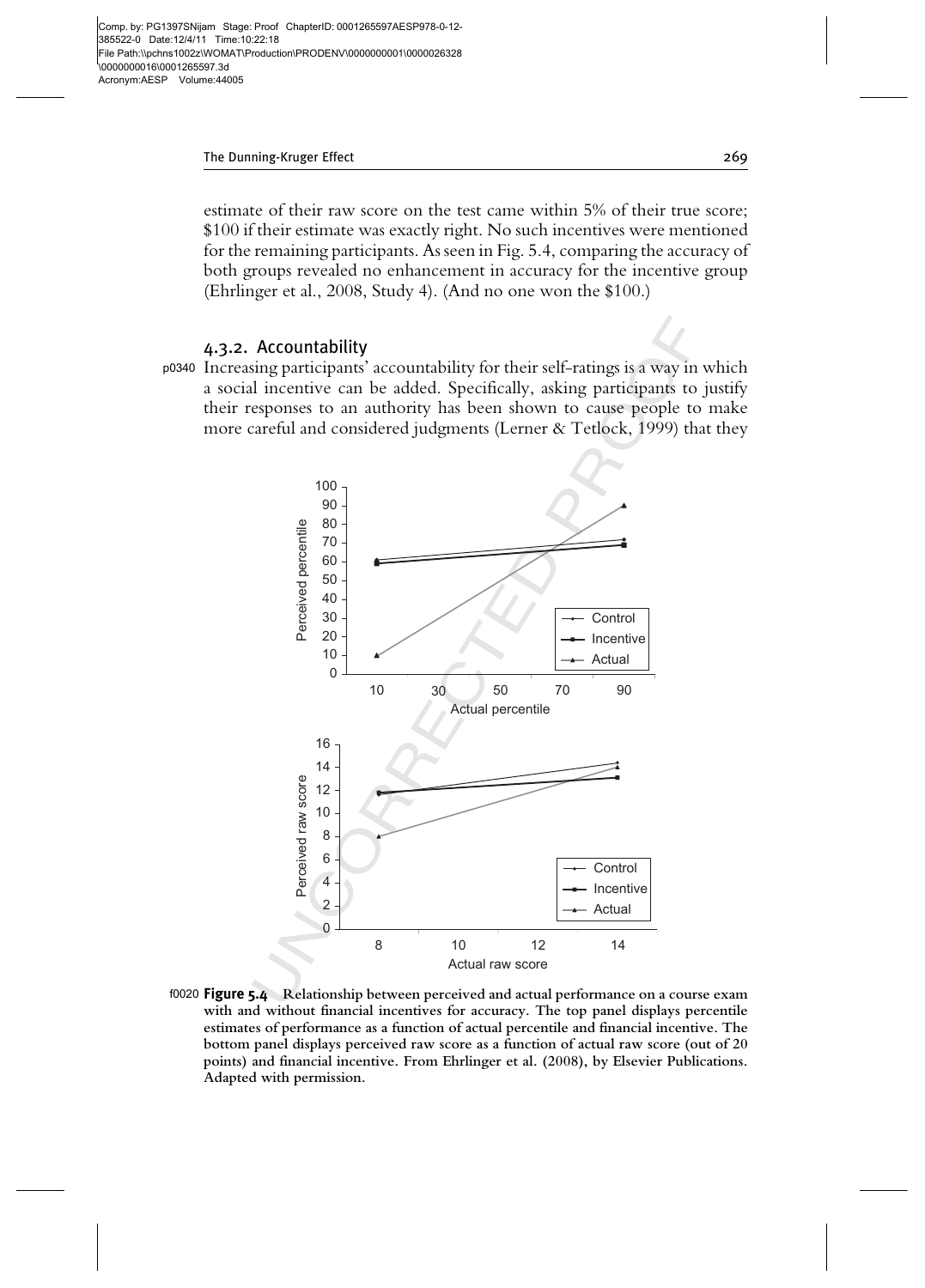270 David Dunning

imbue with less overconfidence (Tetlock & Kim, 1987). Thus, in a study involving a logical reasoning test, we told roughly half the participants that a supervising professor would interview them for up to 10 min about their answers to the test. This manipulation did nothing to improve the accuracy of participants' views about how well they had done on the test, with poor performers still grossly overestimating how well they had done (Ehrlinger et al., 2008, Study 5).

### 4.3.3. Behavioral choices

- Property and they do believe<br>Perraro (2010) offere<br>Performance before the<br>pants could purchase<br>core if their final exames, participants could if<br>they fall between the p0345 Finally, the choices of poor performers reveal that they do believe their overly optimistic assessments of achievement. Ferraro (2010) offered students some "insurance" about their final exam performance before the exam began. For the price of 10 exam points, participants could purchase insurance that would add 20 points to their exam score if their final exam score fell within the bottom 50%. For 4 exam points, participants could instead buy a 8-point bump in their exam score should they fall between the 50th and 75th performance percentile.
- un personance personance.<br>
unick analysis suggests that the first insurance<br>
ur than the second, in that twice as many person<br>
tive (4 points). However, Ferraro found th<br>
tive (4 points). However, Ferraro found th<br>
the sec p0350 A quick analysis suggests that the first insurance contract should be more popular than the second, in that twice as many people would be eligible to profit from it—with the profit being much larger (10 points) than the alternative (4 points). However, Ferraro found that twice as many students bought the second contract than the first. And of those students buying the second contract, over 80% fell below the 50th percentile in their performance. In essence, they bought insurance thinking that they would place somewhat above the course average in their performance, but their actual performance failed to reach that mark.

# s0125 5. THE ERRORS OF TOP AND BOTTOM Performers Compared

- p0355 A discerning reader is most likely already to have discovered the fourth finding inherent in Fig. 5.2. It is not only poor performers who misestimate how well they do. Top performers, as well, tend to underestimate their performances—a finding we have replicated across many settings. However, our data suggest that these misjudgments come from a different source from the misjudgments of poor performers.
- p0360 Essentially, bottom performers overestimate their proficiency because their intellectual deficits deprive them of the resources necessary to recognize that they are choosing incorrectly. They make the mistake of thinking that all their choices are at least reasonable, or at least the most reasonable they can detect. The problem for top performers is different. They have ample resources to know when they are most likely to be right or wrong in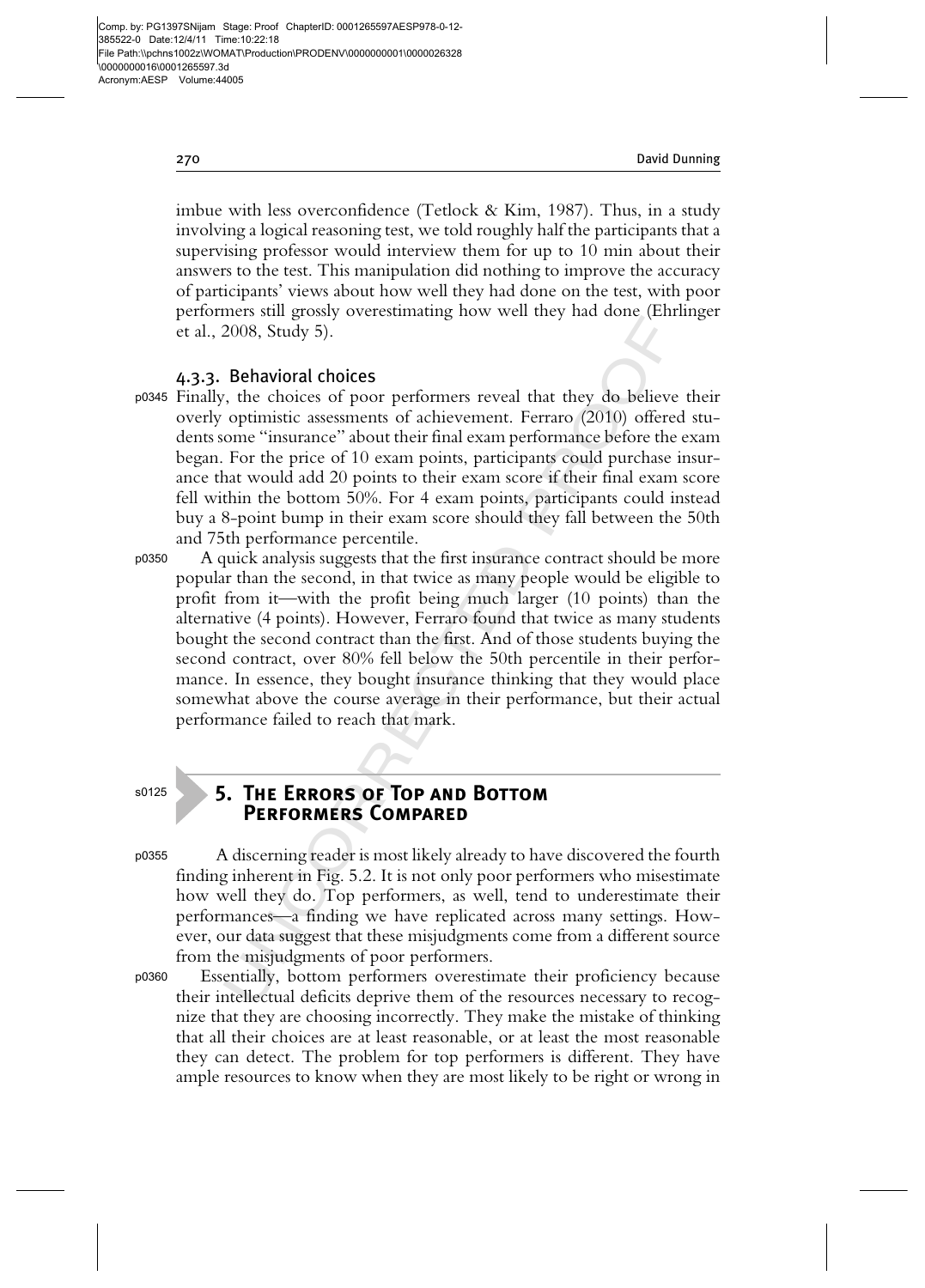their choices. They get themselves right. What they get wrong is other people. Because correct answers come relatively easy to them, they mistakenly believe that other people must be coming to the same correct choices. As a consequence, their own performances, albeit good, are not that special relative to how well they think other people are doing.

people are responding<br>le really are. This assert<br>of knowledge, which, tend to overestimate<br>dge (Fischhoff, 1975,<br>eley, & Freeman, 1987<br>chave observed acro<br>Dunning–Kruger effec<br>l they perform on perties of the set of the s p0365 In a phrase, top performers suffer from a false consensus effect (Ross, Greene, & House, 1977), thinking that other people are responding similarly to themselves much more than other people really are. This assertion is consistent with past work on the attribution of knowledge, which has shown that people, once privy to knowledge, tend to overestimate how much other people possess the same knowledge (Fischhoff, 1975, 1977; Fussell & Krauss, 1991, 1992; Nickerson, Baddeley, & Freeman, 1987). It is also consistent with one pattern of data we have observed across the numerous studies we have conducted on the Dunning–Kruger effect. Top performers consistently underestimate how well they perform on percentile scales—in essence, underestimating how well they are doing relative to their peers. However, on objective or absolute scales (e.g., how many test items answered correctly), we see no consistent evidence of underestimation or overestimation (Ehrlinger et al., 2008).

# s0130 5.1. Counterfactual comparisons

- read correctly), we see no consistent evider<br>timation (Ehrlinger et al., 2008).<br>Counterfactual comparisons<br>we also conducted statistical analyses show<br>outom performers come from different so<br>tile estimates that participant p0370 We have also conducted statistical analyses showing that the errors of top and bottom performers come from different sources, focusing on those percentile estimates that participants provide when they judge how well they are doing relative to their peers. When we give participants a test, what leads them to their best guess about how many of their peers they have outperformed? To begin the analysis, we examined how participants, across several of our studies, combined two other estimates we had asked for to get to their overall percentile estimate. Those two underlying estimates where their perceptions of the raw test score they thought they had achieved and the raw score they think the average participant had obtained. Not surprisingly, we found that participants tended to provide higher percentile ratings to the extent they thought their underlying raw score was high, and also to the extent that they thought the average participant had done poorly (Ehrlinger et al., 2008). Conducting regression analyses allowed us to gauge the exact weight participants gave to both types of underlying estimates when evaluating their performance in percentile terms.
- p0375 We then asked a "what if" question: What if participants actually knew the truth of how well (or how poorly) they or the average person had objectively done on the test in that study: how much more accurate would their self-judgment on the percentile measure have been? That is, knowing how much weight participants gave to their own versus the average person's scores in their percentile estimates, we could estimate how much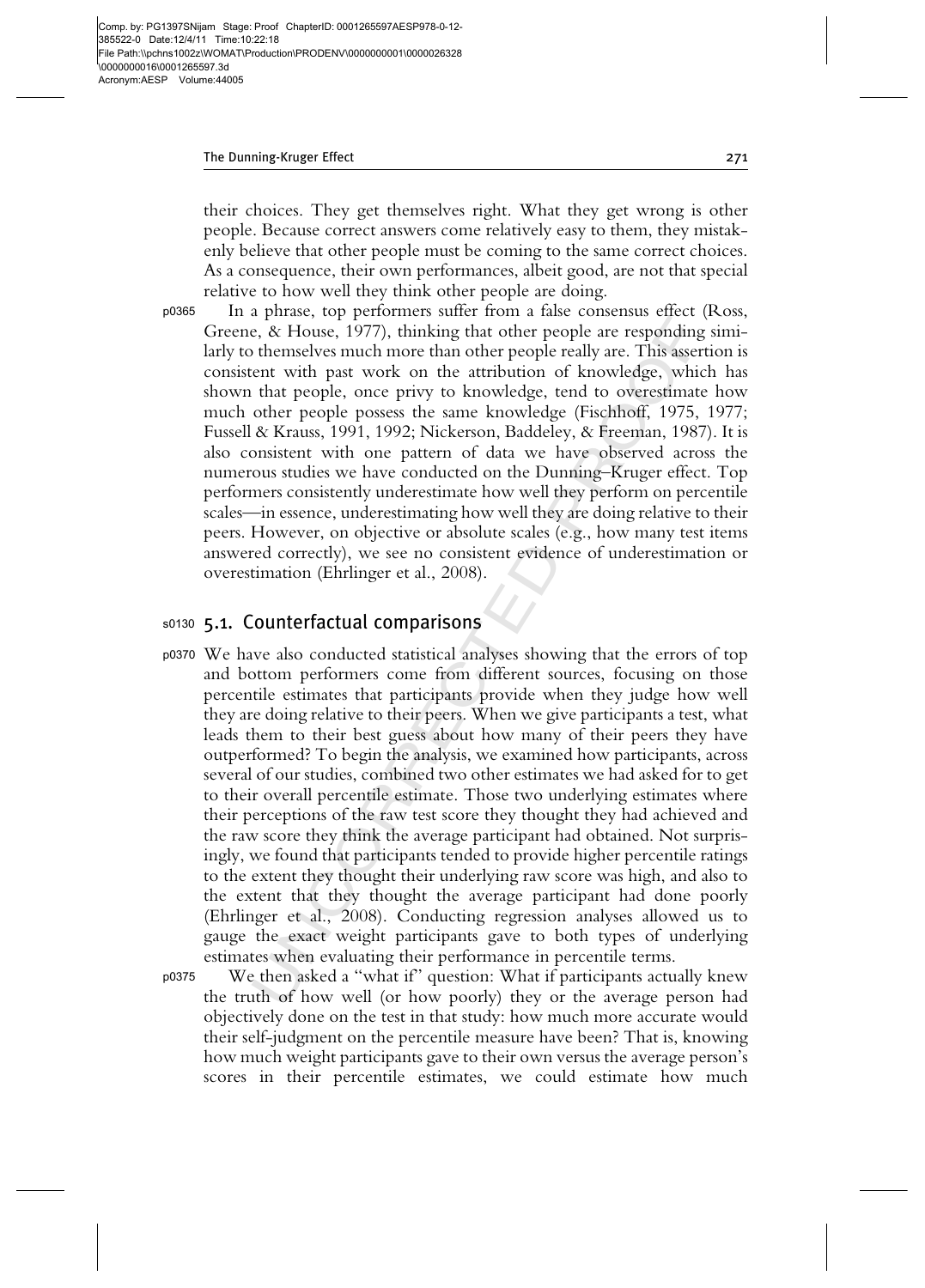272 David Dunning

participants' percentile self-estimates would change if we replaced their subjective guess about their own (or the average person's score) with the truth. This statistical approach, borrowed from sociology, essentially asks what participants' self-judgments would have been if they lived in a counterfactual world in which they accurately knew either their own objective performance or that of the average peer. Such a technique, called counterfactual regression analysis, is commonly used to address such questions as how much a person's IQ would have increased had he or she had hypothetically stayed in high school for one more year (Winship & Korenman, 1997; Winship & Morgan, 2000).  $\sqrt{\frac{A\mu}{2}}$ 

Free Sauch questions a<br>the or she had hypothe<br>inship & Korenman,<br>self-rating errors of b<br>of top performers. We<br>verestimated their ow<br>t counterfactually corre<br>accurate percentil<br>ng participants, who<br>noints in the origina p0380 Our statistical exploration showed that the self-rating errors of bottom performers differed in their source from those of top performers. We knew at the start that bottom performers grossly overestimated their own test score performance. Thus, it was no surprise that counterfactually correcting for this overestimation led to significantly more accurate percentile selfratings, as seen in Fig. 5.5. Bottom-performing participants, who overestimated their performance by 45 percentile points in the original data, would have overestimated their performance by only 15 points had they known their true objective score. Interestingly, bottom performers also tended to overestimate how well their peers, on average, had done. Thus, correcting for this social error alone led to increased error in how bottom performers would have rated themselves—from an overestimate of 45 percentile points to one of 50 points (Ehrlinger et al., 2008).

have overestimated their performance by<br>a their true objective score. Interestingly,<br>to overestimate how well their peers, on<br>ting for this social error alone led to increa<br>mers would have rated themselves—fron<br>tile points p0385 A similar analysis for top performers produced a different set of conclusions, also as seen in Fig. 5.5. Correcting for top performers' misestimates of their own objective performance would have improved the accuracy their percentile ratings from an underestimate of 14 percentile points to 9 points. However, unlike bottom performers, correcting top performers' beliefs about their peers (they tended to overestimate how well their peers did by an average of 26%) also improved their ratings, from an underestimate of 14 to 8 percentile points (Ehrlinger et al., 2008). That is, the self-evaluation errors of top performers were associated with a mix of mistaken impressions of both self- and peer-performance, whereas the errors of bottom performers were entirely associated with faulty impressions of self-performance.

# s0135 5.2. Impact of social comparison information

p0390 In a sense, calling the phenomenon the Dunning–Kruger effect is a misnomer, in that there is no single phenomenon but rather a family of effects flowing from the fact that people with surfeits of ignorance suffer a doublecurse. One additional effect in this family is that poor performers will be worse judges of other peoples' competence than top performers. Indeed, when top and bottom performers in grammatical skill are asked to judge the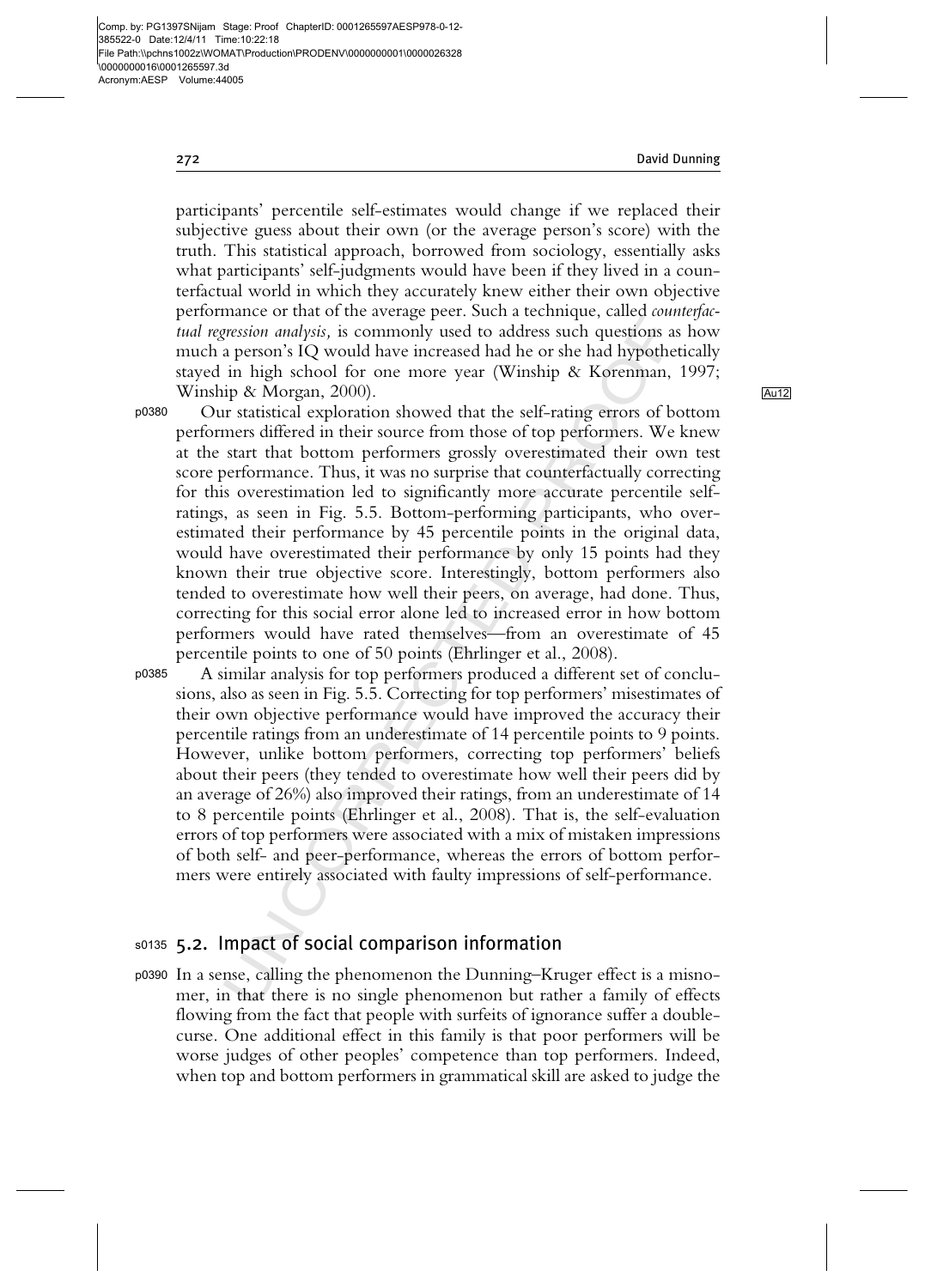The Dunning-Kruger Effect **273** 



 $f0025$  Figure 5.5 Impact of counterfactual regression analysis in which errors in self- and average peer estimates are corrected. Top panel displays impact of corrections for bottom quartile performers. Bottom panel displays impact of corrections for top quartile performers (Ehrlinger et al., 2008).

grammar of others, top performers provide much more accurate judgments than do bottom performers (Kruger & Dunning, 1999, Study 3).

p0395 But from this fact, we can surmise yet another effect of the double-curse. One way to learn about one's own incompetence is by observing the behavior of other people—that is, using social comparison information. One merely has to see when other people approach a task differently, judge when those other approaches are superior or inferior to one's own, and adjust one's self-view of competence accordingly. But there is a hitch for the bottom performer. What if you cannot reliably intuit which approaches are inferior or superior? If that is the case, then such social comparison information, although it may be abundant, is less useful for the task of gaining self-knowledge.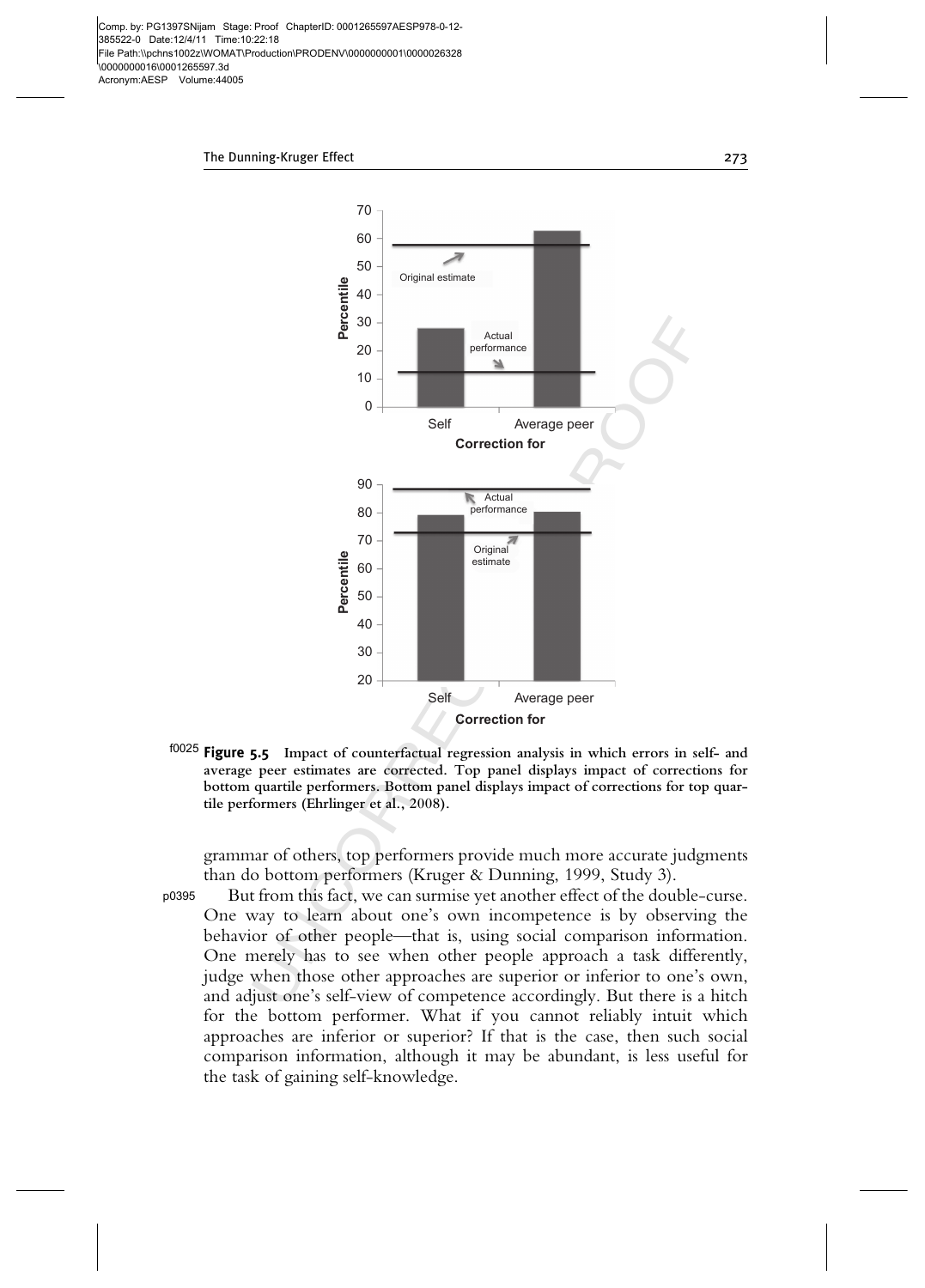| <sup>t0010</sup> Table 5.2 Impact of social comparison information on perceived percentile |
|--------------------------------------------------------------------------------------------|
| performance of top and bottom quartile performers                                          |

| Quartile/measure                                                                                                                                    | <b>Before</b> | After | Change    |
|-----------------------------------------------------------------------------------------------------------------------------------------------------|---------------|-------|-----------|
| Top quartile                                                                                                                                        |               |       |           |
| Grammar ability                                                                                                                                     | 71.6          | 77.2  | $5.6*$    |
| Test performance                                                                                                                                    | 69.5          | 79.7  | $10.2$ ** |
| Bottom quartile                                                                                                                                     |               |       |           |
| Grammar ability                                                                                                                                     | 66.8          | 63.2  | $-3.5$    |
| Test performance                                                                                                                                    | 60.5          | 65.4  | 4.9       |
| $\star_p$ < 0.05, $\star \star_p$ < 0.01.<br>From Kruger and Dunning (1999), by the American Psychological Association. Adapted with<br>permission. |               |       |           |
| We have found this to be the case. As seen in Table 5.2, when bottom<br>performers are shown how other people have responded to a quiz on           |               |       |           |

aar skill, they tail to revise their opinions<br>aar. The experience of top performers is quee that their peers are performing less we<br>hat is, their false consensus error is correctee<br>or distinctive they believe their own per p0400 We have found this to be the case. As seen in Table 5.2, when bottom performers are shown how other people have responded to a quiz on grammar skill, they fail to revise their opinions of their own aptitude on grammar. The experience of top performers is quite different. They accurately see that their peers are performing less well than they themselves are—that is, their false consensus error is corrected—and thus increase how special or distinctive they believe their own performance and skills to be. Bottom performers, unable to recognize superior performance, do not receive such a corrective benefit (Kruger & Dunning, 1999, Study 3). This difference between top and bottom performers has been replicated among medical students judging their own interviewing skills. After seeing videotapes of other medical students conducting interviews, top performers raise their self-evaluations to better match what their supervisors are saying about them. Bottom performers adjust not a whit (Hodges et al., 2001).

# s0140 5.3. The paradox of gaining expertise

- p0405 One final prediction follows from our analysis of the Dunning–Kruger effect. There is an avenue by which bottom performers can be guided toward more accurate self-judgments. If they misjudge themselves because they do not have the intellectual resources to judge superior versus inferior performance, one has merely to provide them with those resources. Of course, this procedure leads to a paradox, in that it renders bottom performers no longer ignorant or incompetent. That is, one way to train incompetent people to recognize their incompetence is to rid them of that incompetence.
- p0410 We have shown that once poor performers are educated out of their incompetence, they show ample ability and willingness to recognize the errors of their past ways. In one such study, we asked participants to complete a number of Wason selection tasks—a logical reasoning task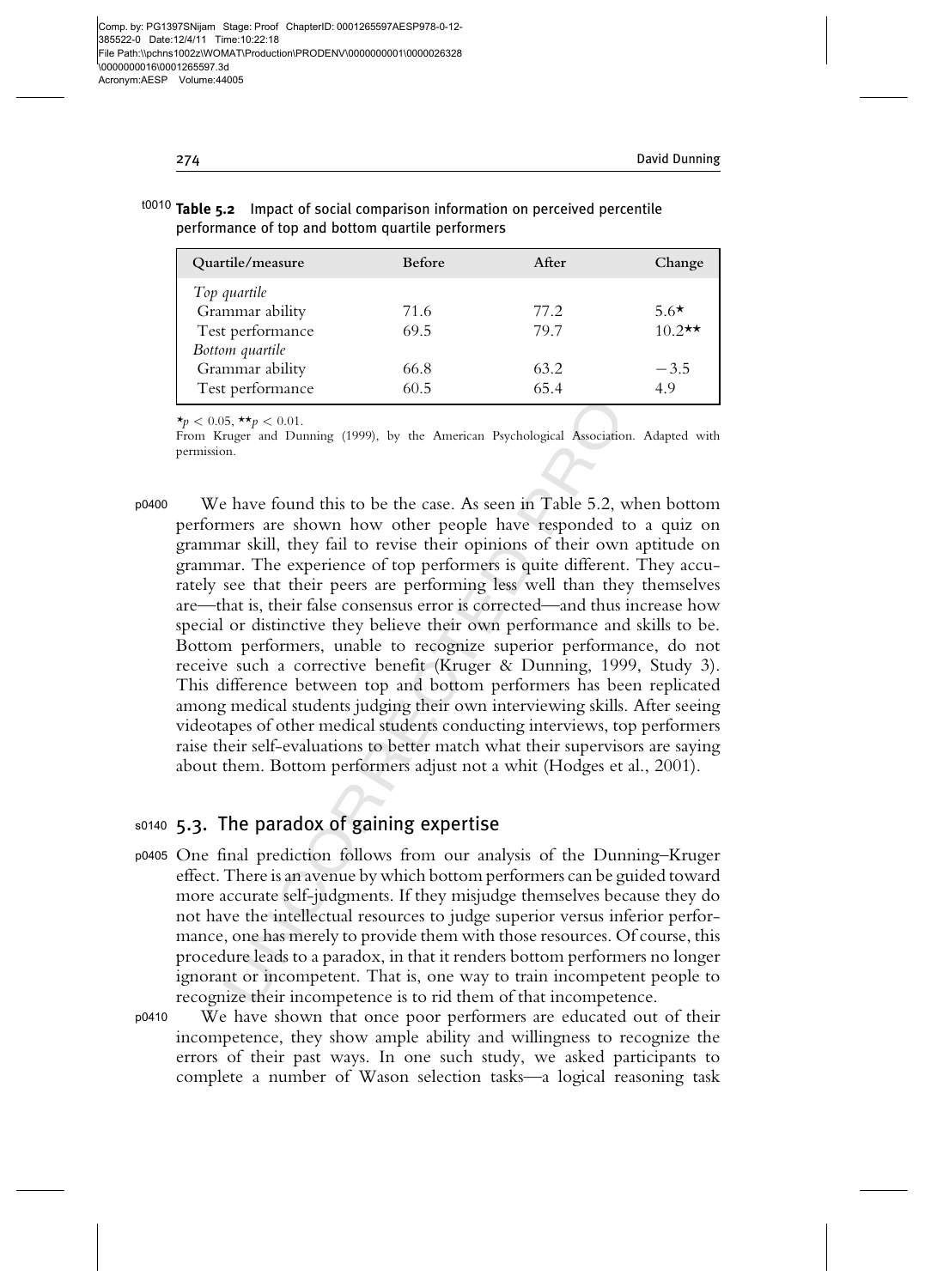familiar to students of psychology (Wason, 1966). Not surprisingly, we found that bottom performers grossly overestimated their performance, thinking that their score on the task lay in the 55th percentile when it, in fact, lay in the 12th.

all test. As seen in Fig.<br>1 all test. As seen in Fig.<br>1 their self-judgments.<br>2 more harshly and their<br>tively—an irony, in the shad led them to be<br>1 quate intellectual resours<br>1 means in the search of the search seen all t p0415 However, next we took roughly half of our participants and gave them a 20-min training session on how to solve Wason tasks—and then asked them to re-rate how well they had done on the original test. As seen in Fig. 5.6, participants at the bottom dramatically revised their self-judgments. They rated their test performance 19 percentile points more harshly and their overall skill at logical reasoning 10 points more negatively—an irony, in that, if anything, the 20 min lesson we provide participants had led them to be more, not less, skilled in logical reasoning. But with adequate intellectual resources in place, participants proved quite willing to rate themselves negatively when faced with a deficient performance (Kruger & Dunning, 1999, Study 4).

# s0145 6. SOURCES OF SELF-EVALUATION

p0420 So far, in making the case that people do not necessarily know the scope of their ignorance, I have been making a "negative" account, showing why people cannot be expected to know when their responses



f0030 Figure 5.6 Self-perceived logical reasoning ability (percentile rating) as a function of objective performance before and after being given a training session on how to address Wason selection tasks. From Kruger and Dunning (1999), by the American Psychological Association. Adapted with permission.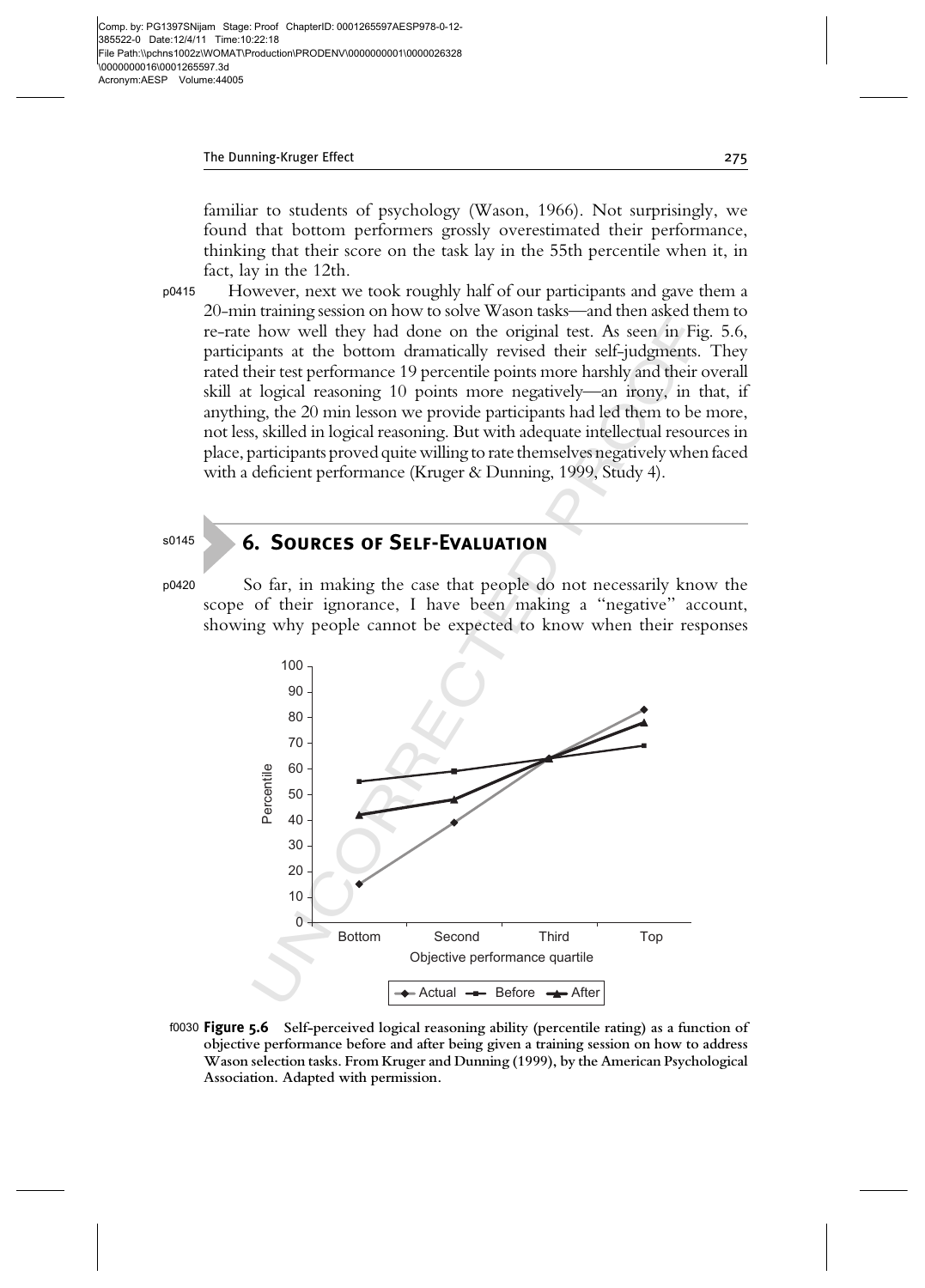are misguided or misinformed. But this negative account leaves open an important question. People often think their responses are reasonable; they often have some level of confidence in the answers they provide. If people cannot recognize when their responses are mistaken (the negative account), what is the "positive process" that leads people to think generally that their responses are correct (and in a few cases that their responses are suspect)?

Le reach their self-eval<br>fail to have at their d<br>md choices. What peo<br>en they are right or wr<br>r sheet that informs the<br>Pinocchio's nose to in<br>e; when it comes to g;<br>no iPhone app for th p0425 To begin the positive account of how people reach their self-evaluative judgments, I must first make clear what people fail to have at their disposal when judging the wisdom of their judgments and choices. What people do not have is a direct-access cue that tells them when they are right or wrong in their conclusions. They possess no grand answer sheet that informs them of the accuracy of their judgments. There exists no Pinocchio's nose to indicate unequivocally when an answer is a truth or a lie; when it comes to gauging the accuracy of many of life's decisions, there is no iPhone app for that.

# s0150 6.1. The issue of indirect indicators

p0430 Instead, what people have are indirect cues that are correlated with accuracy, albeit in only an imperfect way (Koriat, 2008a). Across many domains, for example, people are more confident when they reach answers quickly rather than more slowly (Dunning & Stern, 1994; Kelley & Lindsay, 1993; Schwarz, 2004), and judgment speed appears to be a valid indicator of accuracy under usual circumstances (Dunning & Perretta, 2002; Koriat, 2008a; Koriat, Ma'ayan, & Nussinson, 2006). The same can be said for familiarity with the task at hand—either the general topic or the specific elements included in the task. People who consider the overall domain or task elements to be familiar also are more confident, and accurate, in their responses (Griffin, Jee, & Wiley, 2009; Koriat, 2008b).

It is use of muntect mutcators<br>d, what people have are indirect cues that<br>lbeit in only an imperfect way (Koriat, 2008<br>ample, people are more confident when th<br>than more slowly (Dunning & Stern, 1994<br>rz, 2004), and judgmen p0435 However, under other circumstances, these usually valuable tealeaf indicators of accuracy can mislead. Decision speed, for example, can be increased by exposing people to answers—both correct and incorrect making them more confident in whatever conclusion they reach without any concomitant increase in accuracy (Kelley & Lindsay, 1993). Describing a task in a tiny and unfamiliar font makes people less confident that they can successfully complete a task (Song & Schwarz, 2008), irrespective of actual ability. In a similar vein, making a topic or its elements more familiar by exposing participants to them also leads people to be more confident that they can provide correct answers, irrespective of actual accuracy. For example, exposing participants to the equation  $45 + 56$  makes people more confident they can calculate the equation  $45 \times 56$  (Schwartz & Metcalfe, 1992). Asking people questions about China makes the topic more familiar to people, and they become more confident that they can answer other questions about that country (Arkes, Boehm, & Xu, 1991).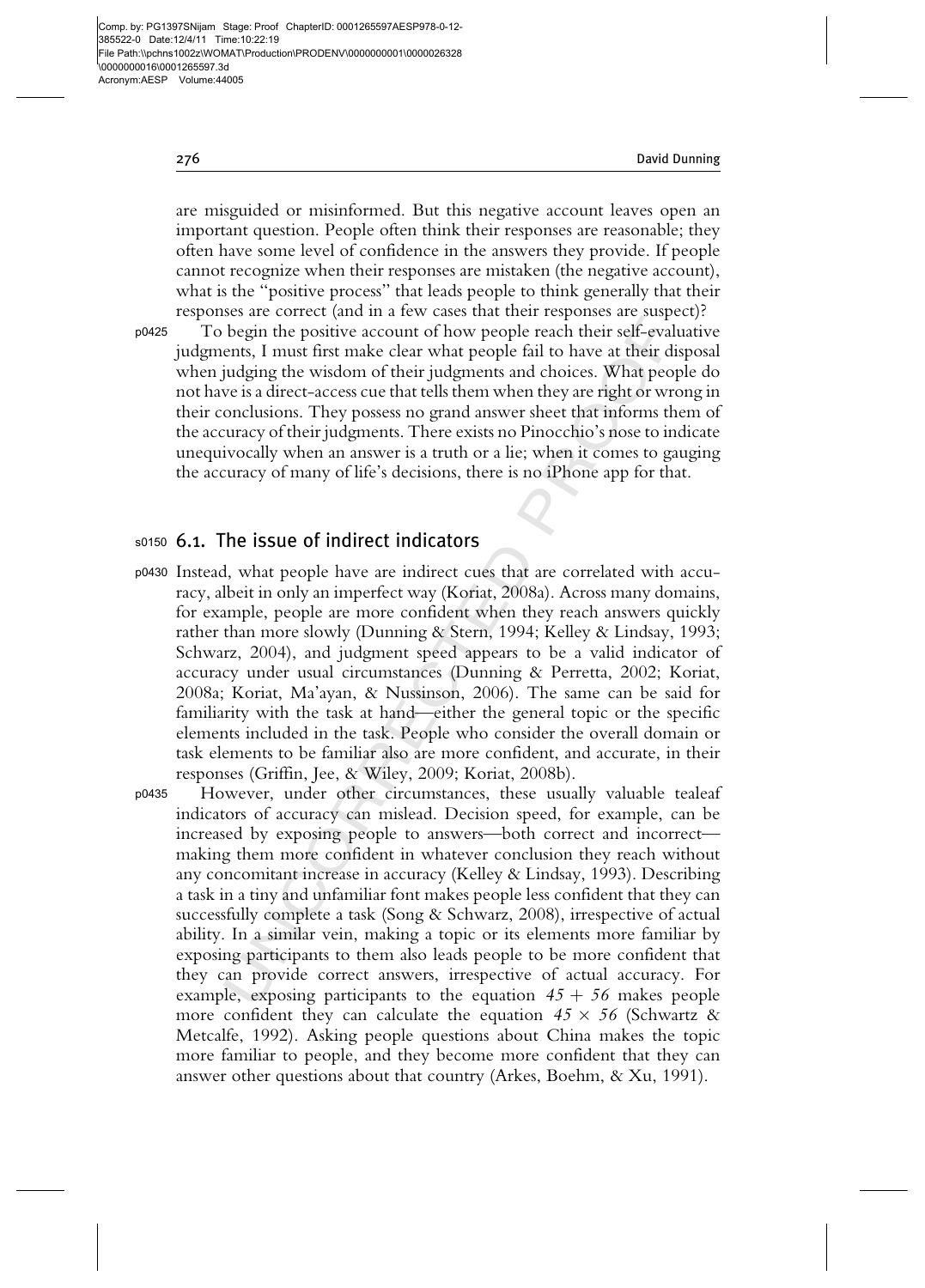# s0155 6.2. The problem of "rational errors"

- p0440 In work in our laboratory, we have found that another tealeaf indicator that people rely on is how rational their decisions are. By "rational," I mean that people follow some overall rule or algorithm to compute their response across similar problems. The more they systematically apply that overall rule, they end up more confident in the quality of those responses. To the extent that they approach each problem with a different rule or strategy, they are less confident.
- y of those responses. <br>
a different rule or str<br>
ics, for example, is a sk<br>
ms to numbers across :<br>
sesult. And if one is ap<br>
ath problems, then on<br>
roblems correctly. Th<br>
he right algorithm or 1<br>
uzzle, but how they b<br>
au p0445 For many tasks, this makes sense. Mathematics, for example, is a skill that exactly asks people to apply systematic operations to numbers across similar problems to achieve some sort of calculative result. And if one is applying the same overall rule to solve similar sorts of math problems, then one does have evidence that one is solving those math problems correctly. There is, however, a problem. People may be applying the right algorithm or rule to solve a math or logic problem, or any sort of puzzle, but how they be sure they have applied the right algorithm or one fraught with error?
- observation in educational psychology is the are often not haphazard, but are frequents are conscientiously following systemate of or example, if asked to solve the equation ne answer is 24. They are wrong not bece they h p0450 An observation in educational psychology is that schoolroom errors of children are often not haphazard, but are frequently rational in nature. Students are conscientiously following systematic rules, just the wrong ones. For example, if asked to solve the equation  $33 - 17$ , many students state the answer is 24. They are wrong not because they are sloppy, but because they have an algorithm in their head about what subtraction is; it is just a mistaken algorithm. They assume you take the smaller number in each column and subtract it from the larger one, and so the 1 is correctly subtracted from the first 3, but the second 3 is subtracted from the larger 7. In short, their mistakes are rational in that they follow a rule or algorithm that contains some misunderstanding or glitch that is systematically applied (Ben-Zeev, 1995, 1998).
- p0455 Other work has connected rationality with positive evaluations of performance, even if those favorable evaluations are unwarranted. This notion of rationality is reminiscent of the distinction made by Tetlock (2005) between foxes and hedgehogs in his study of expert decision-making. Foxes are flexible and nuanced in their thinking when they strive to predict future events. Hedgehogs approach all predictions with a grand (i.e., rational) theory that they are unwilling to deviate from. Tetlock found that foxes tended to be more accurate in their predictions of future world events—and expressed less exuberant but more appropriate levels of confidence—than did hedgehogs.
- 

p0460 In our investigations, we have looked to see whether following a rigid algorithm leads to more favorable perceptions of performance, irrespective of whether that algorithm was right or wrong. In one such investigation, we reanalyzed the data from Kruger and Dunning (1999, Study 4,  $n = 140$ ), in which participants struggled with Wason selection tasks. An example item is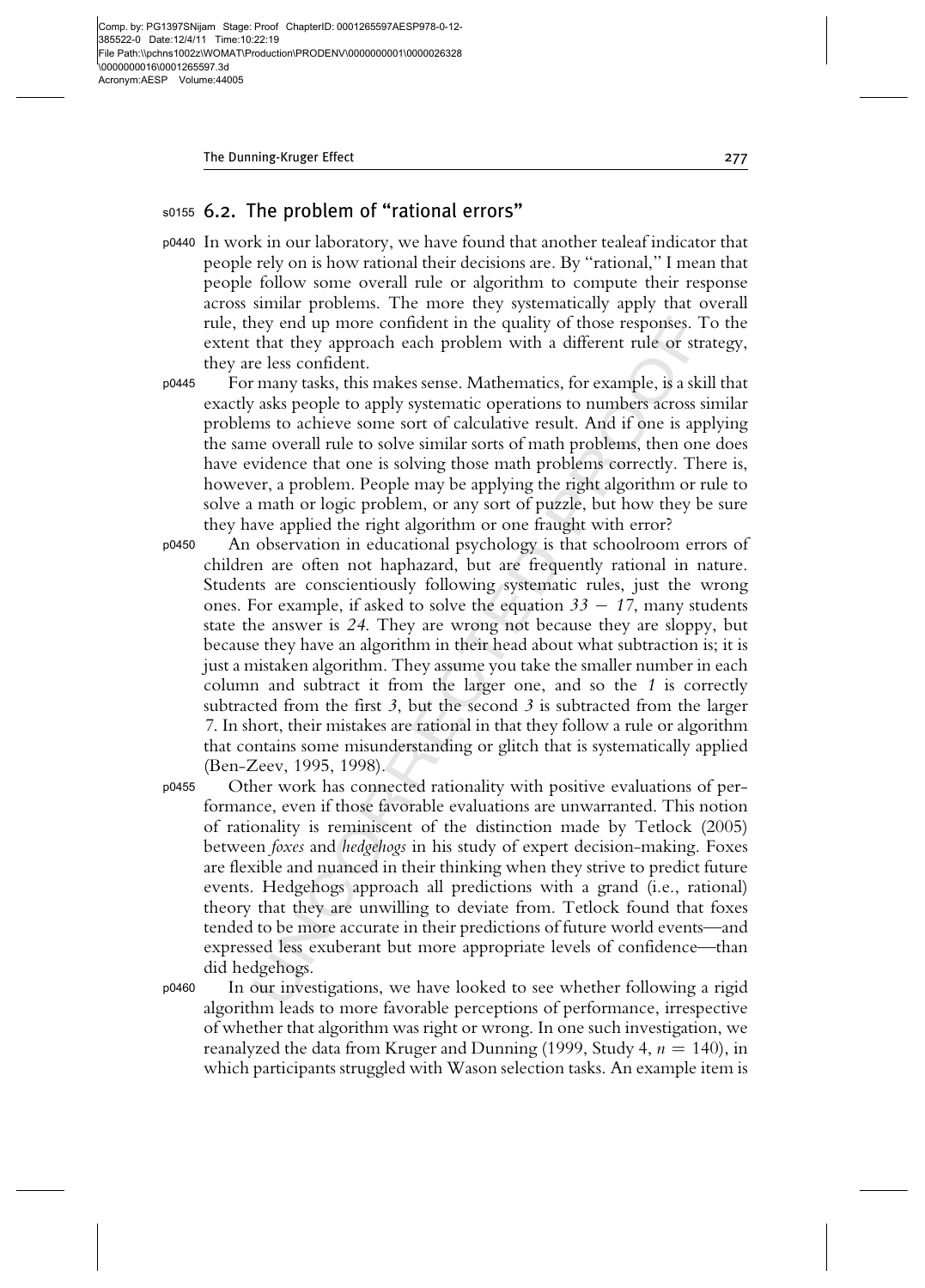presented in Fig. 5.7. On this logical reasoning task, we assessed how consistently participants approached the task, and observed two interesting patterns (Williams & Dunning, 2010). First, participants who got nearly every item right approached each item in a systematic, rule-based way. This stands to reason: Given that the Wason task is a logical reasoning task, each individual instance of it should be approached in the same way. However, we also found that participants who got nearly every item wrong also approached the Wason task in an exacting algorithmic way. They had just applied the wrong algorithm (see, e.g., Fig. 5.7), leading them to be mistaken in every single answer they gave.

Figure 1.1 They have the word of the STA and the STA and the STA and the set two patterns, that cover a control of the control of the control of the control of the set of the set of the set of the set of the set of the set p0465 Figure 5.8 illustrates one consequence of these two patterns, that consistency in approaching the Wason selection task was associated with extreme performance—both good and bad. As seen in the curvilinear trend line from a polynomial regression analysis, participants who were mostly right and mostly wrong tended to be the most systematic in their approach to the task.



f0035 Figure 5.7 An example item used in the Wason selection task. Note: The correct answer is turning over the "A" and "7" cards. When participants make consistent (i.e., rational) errors, they typically turn over only the "A" card, or the "A" and "4" card.



f0040 Figure 5.8 Relationship between actual performance (measured in percentiles) and consistency in responding (Williams & Dunning, 2010).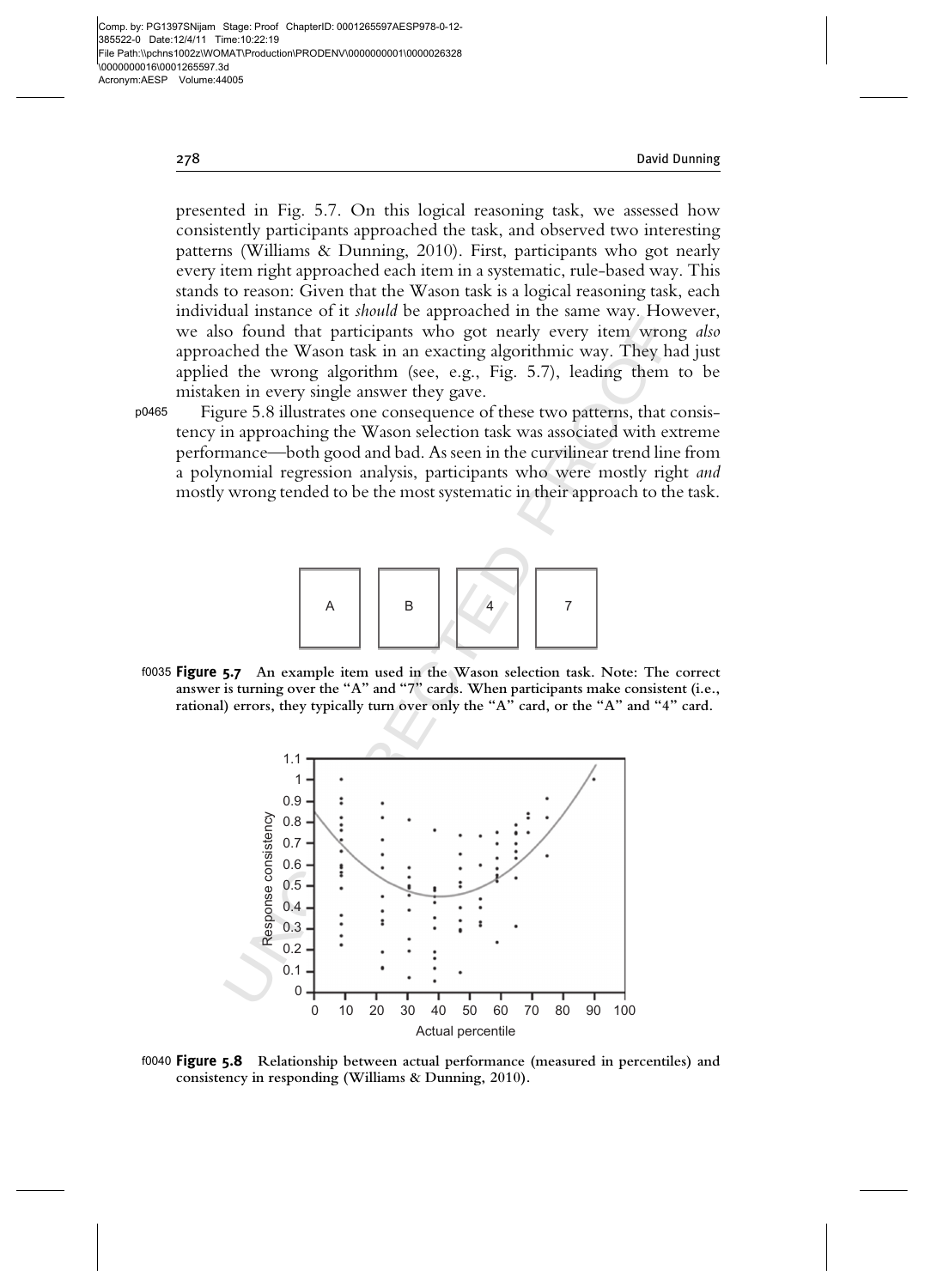Those posting less extreme performances tended to be more haphazard in their approach the Wason task.

- Fig. is in exactly the same w<br>
is in exactly the same w<br>
is in exactly the same w<br>
is incorrect<br>
ere indistinguishable is<br>
oth, for example, the<br>
dy when in fact one<br>
opposite result (Willia<br>
ch favorable views of p<br>
In on p0470 As expected, we observed is that confidence in one's performance more closely followed how systematic participants were in their responses than how accurate they were. This led to an irony that is displayed in Table 5.3, in which we looked at all participants who were completely consistent in their answers, that is, they responded to all items in exactly the same way. Of these participants, 28 solved all items correctly; 8 all items incorrectly. As seen in the table, both groups of participants were indistinguishable in how favorably they viewed their performance. Both, for example, thought they had solved 8–9 items (out of 10) correctly when in fact one group had a perfect score and the other a perfectly opposite result (Williams & Dunning, 2010).
- p0475 Further evidence implicates consistency with favorable views of performance with no commensurate rise in accuracy. In one study, we presented participants with a series of caricatures drawn by Hirschfeld, who was famous for embedding the name of his daughter, Nina, into his drawings. Participants were asked to find all the Nina's they could in each drawing. One group was forced to approach the task consistently. The computer covered each drawing with a grid of 20 squares, and then exposed each square of the grid in the same regular sequence. The other group was impelled to approach the task more haphazardly. For each drawing, the sequence in which the squares were exposed was different. Later, participants in the first group were rated their performance more positively than the second group did, even though each performed equivalently—thinking,

| Participants were asked to find all the Nina's they could in each drawing.<br>One group was forced to approach the task consistently. The computer<br>covered each drawing with a grid of 20 squares, and then exposed each<br>square of the grid in the same regular sequence. The other group was<br>impelled to approach the task more haphazardly. For each drawing, the<br>sequence in which the squares were exposed was different. Later, partici-<br>pants in the first group were rated their performance more positively than<br>the second group did, even though each performed equivalently—thinking,<br>Table 5.3 Perceived and actual performance of completely consistent participants<br>comparing those answering all items right versus all items wrong (Adapted from<br>Williams & Dunning, 2010) |                |           |                |  |
|-----------------------------------------------------------------------------------------------------------------------------------------------------------------------------------------------------------------------------------------------------------------------------------------------------------------------------------------------------------------------------------------------------------------------------------------------------------------------------------------------------------------------------------------------------------------------------------------------------------------------------------------------------------------------------------------------------------------------------------------------------------------------------------------------------------------------|----------------|-----------|----------------|--|
| Performance                                                                                                                                                                                                                                                                                                                                                                                                                                                                                                                                                                                                                                                                                                                                                                                                           |                |           |                |  |
|                                                                                                                                                                                                                                                                                                                                                                                                                                                                                                                                                                                                                                                                                                                                                                                                                       | All wrong      | All right | $\mathfrak{t}$ |  |
| Perceived                                                                                                                                                                                                                                                                                                                                                                                                                                                                                                                                                                                                                                                                                                                                                                                                             |                |           |                |  |
| Ability percentile                                                                                                                                                                                                                                                                                                                                                                                                                                                                                                                                                                                                                                                                                                                                                                                                    | 68.1           | 76.0      | 1.03           |  |
| Test score percentile                                                                                                                                                                                                                                                                                                                                                                                                                                                                                                                                                                                                                                                                                                                                                                                                 | 66.1           | 79.2      | $1.73*$        |  |
| Raw score                                                                                                                                                                                                                                                                                                                                                                                                                                                                                                                                                                                                                                                                                                                                                                                                             | 8.3            | 8.9       | 1.01           |  |
| Aggregate (standardized)                                                                                                                                                                                                                                                                                                                                                                                                                                                                                                                                                                                                                                                                                                                                                                                              | 0.8            | 0.4       | 1.50           |  |
| Actual                                                                                                                                                                                                                                                                                                                                                                                                                                                                                                                                                                                                                                                                                                                                                                                                                |                |           |                |  |
| Percentile                                                                                                                                                                                                                                                                                                                                                                                                                                                                                                                                                                                                                                                                                                                                                                                                            | 8.9            | 90.0      |                |  |
| Raw score                                                                                                                                                                                                                                                                                                                                                                                                                                                                                                                                                                                                                                                                                                                                                                                                             | $\overline{0}$ | 10.0      |                |  |
| n                                                                                                                                                                                                                                                                                                                                                                                                                                                                                                                                                                                                                                                                                                                                                                                                                     | 8              | 28        |                |  |

 $t0015$  Table 5.3 Perceived and actual performance of completely consistent participants comparing those answering all items right versus all items wrong (Adapted from Williams & Dunning, 2010)

 $\star_p$  < 0.10.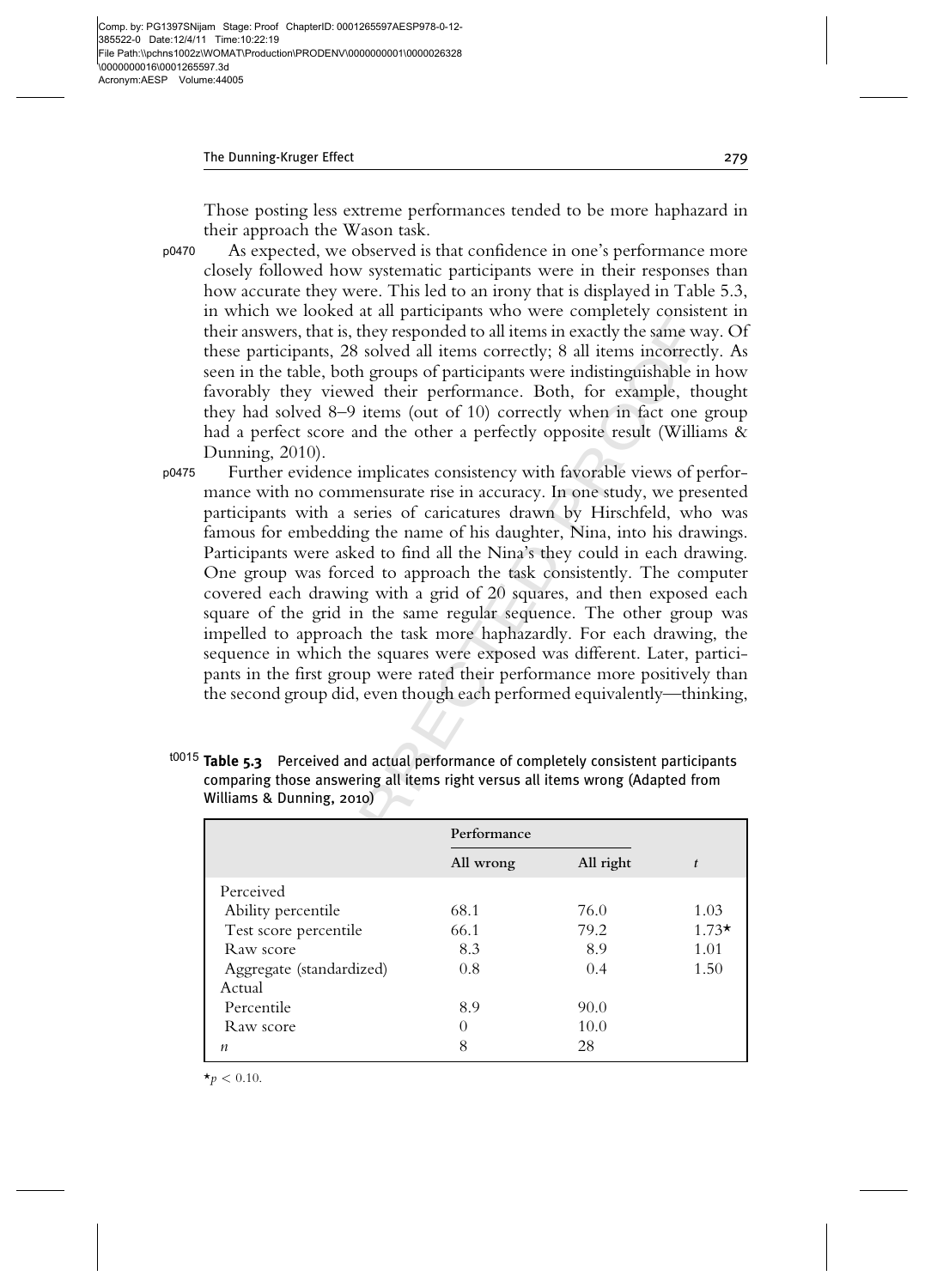280 David Dunning

for example, that they were more likely to have found all the Ninas imbedded in the caricatures (Williams & Dunning, 2010).

# s0160 6.3. The impact of preconceived notions of skill

- a good chunk of ever<br>formed well before the<br>preconceived notions<br>c, counseling others,<br>eived notions color pe<br>guesses about how we<br>precise at their raw score on t<br>eers. Their estimates of<br>their preexisting notions are seen p0480 But another cue people rely on suggests that a good chunk of everyone's performance evaluation on any specific task is formed well before they ever hear about that task. People carry with them preconceived notions about whether they are good or bad at math, logic, counseling others, public speaking—the list is endless. And those preconceived notions color people's evaluations of their performances—even their guesses about how well they have objectively done. For example, we gave participants a logical reasoning test and, at the end, asked participants to estimate their raw score on the test as well as their percentile ranking among their peers. Their estimates of their raw score were just as strongly correlated with their preexisting notions of their logical reasoning skill as with their actual raw score. Their percentile self-estimates were even more closely associated with their preconceived notions of ability than with their actual performance (Ehrlinger & Dunning, 2003, Study 1).
- p0485 The strategy of consulting "top-down" self-views of competence would seem—at first—to be a rational and appropriate strategy to use. And it would be, if people's preconceived notions were strongly correlated with actual performance. As mentioned above, however, decades of research suggest that the impressions people have of their skill are only weakly to modestly correlated with objective performance (for reviews, see Davis et al., 2006; Dunning, 2005; Dunning et al., 2004; Mabe & West, 1982), making the strategy a suspect one on which to rely heavily.

#### 6.3.1. The impact of altering preexisting self-views

imates were even more closely associated<br>s of ability than with their actual performan<br>Study 1).<br>e strategy of consulting "top-down" self-vie-<br>at first—to be a rational and appropriatt<br>be, if people's preconceived notions p0490 Our work has shown other ways in which relying on top-down self-views may influence performance evaluations that have nothing to do with objective performance. In one study, we took a reasoning task, based on GRE analytical items, and found that switching which self-view was relevant to the test significantly altered how well participants thought they performed on it. As seen in Fig. 5.9, when the 10-item test was described as focusing on "abstract reasoning," a trait our participants stated they had in abundance, participants estimated that they answered 10% more items correctly and ranked themselves 12 percentile points more favorably than when the test was described as an examination of "computer programming skills," a trait our participants denied having to any positive degree. These differences arose despite the fact that the test was identical regardless of its label, and despite the fact that participants achieved the same scores regardless of label.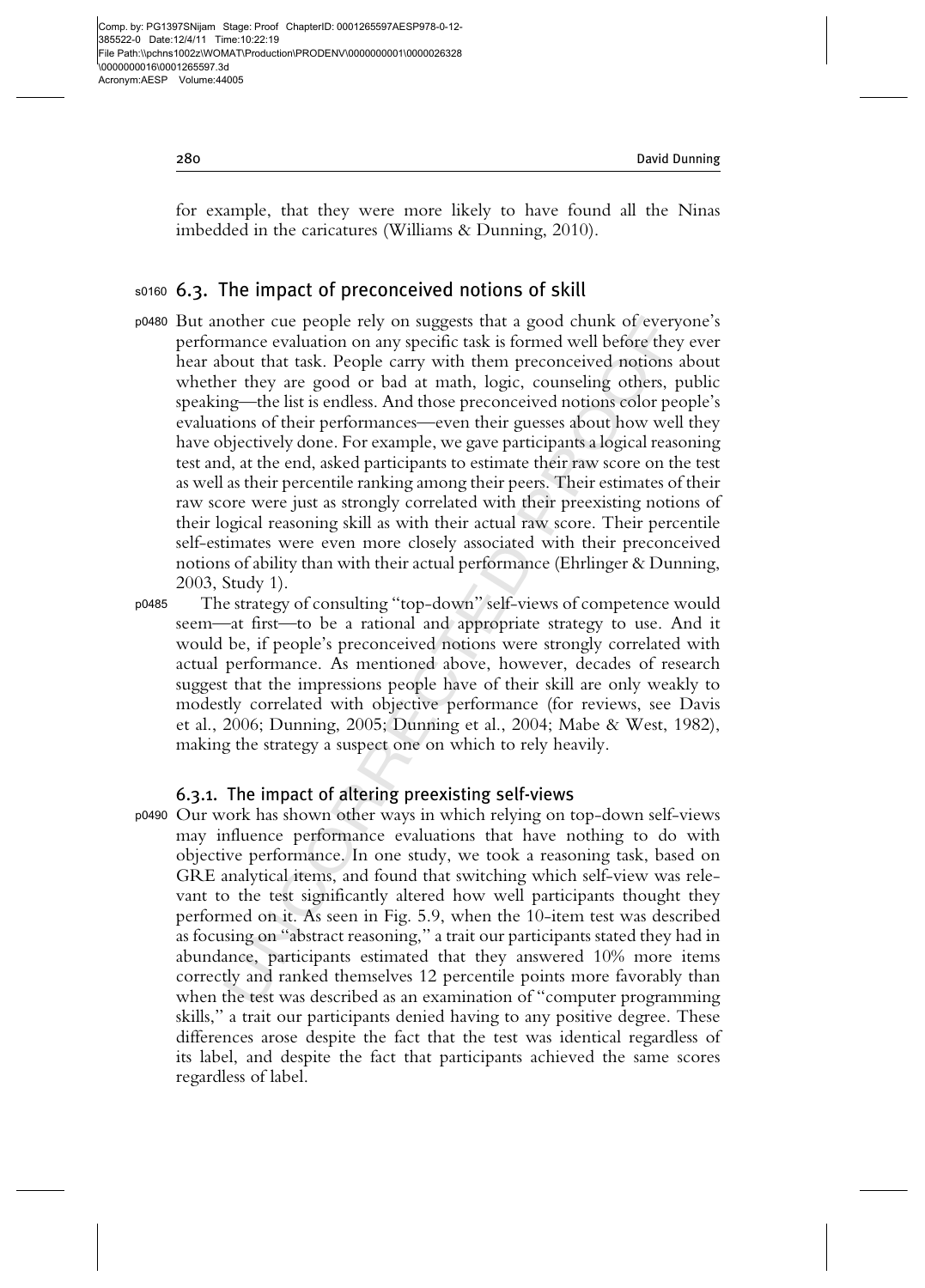The Dunning-Kruger Effect 281



- f0045 Figure 5.9 Perceived and actual performance as a function of label given to test (abstract reasoning vs. computer programming) (Ehrlinger & Dunning, 2003).
- p0495 In another study, causing participants to question their knowledge of North American geography by asking them, for example, whether they had ever visited Wyoming or Nebraska, made them think they did worse on a subsequent geography quiz compared to a group asked more benign questions, such as whether they had ever visited New York City or California. Such differences in performance estimates arose irrespective of actual performance on the test (Ehrlinger & Dunning, 2003).

# 6.3.2. Implications for gender and science

- another study, causing participants to que<br>American geography by asking them, for existed Wyoming or Nebraska, made them t<br>uent geography quiz compared to a group<br>uch as whether they had ever visited New<br>uffferences in per p0500 This reliance on preconceived self-notions may prevent people from realizing competencies that they have—or at least inhibit them from recognizing that they are doing just as well as their peers. Consider the fact, of tremendous current interest and importance, that men and women enter and stick to careers in computer science, chemical engineering, and earth sciences at stunningly different rates, with men overrepresented relative to women (National Science Foundation, 2000). Women comprise only 22% of the labor force in science and engineering, despite being 56% of the labor force overall (National Science Foundation, 2000), and despite no apparent differences in ability to handle such careers (Seymour, 1992).
- p0505 Could men and women diverge in their enthusiasm for science because they hold different preconceived notions of their scientific talent that bear no relation to the truth? There is evidence that women tend to think less of their scientific aptitude than men think of theirs (Eccles, 1987)—a finding we replicated within a sample from our own university. Could that different self-impression lead to a cascade of psychological events that cause men and women to diverge on different career paths? To test this idea, we brought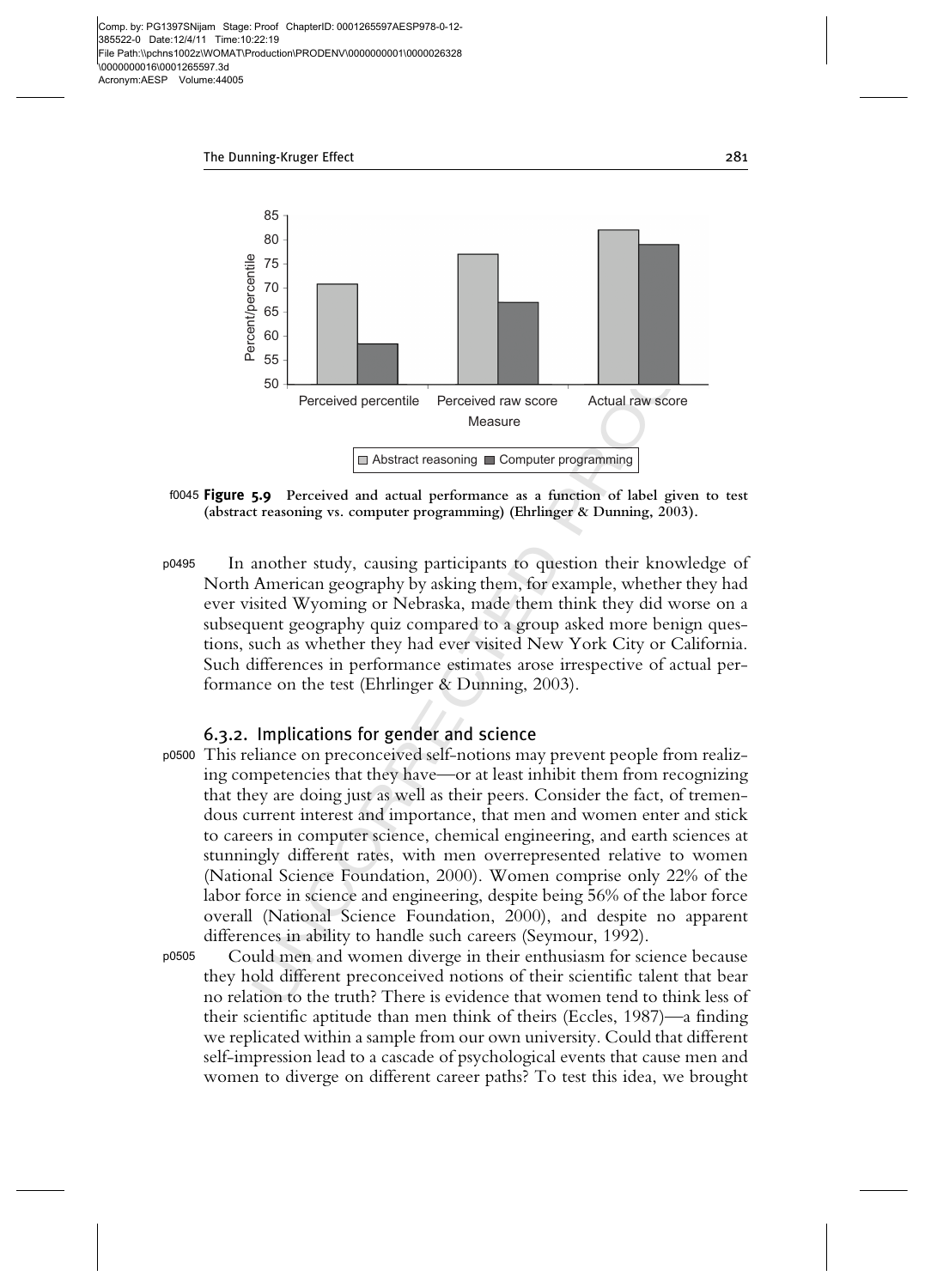

f0050 Figure 5.10 Perceived and actual performance of male and female students on a science quiz (Ehrlinger & Dunning, 2003).

nd women college students into the laboration<br>fic concepts, afterward asking them to juvely done. Men and women diverged in<br>thinking they answered 13% fewer ques<br>than what the men thought of theirs (se<br>mees were traceable men and women college students into the laboratory, gave them a test on scientific concepts, afterward asking them to judge how well they had objectively done. Men and women diverged in their assessments, with women thinking they answered 13% fewer questions right than the men thought, and also believing that their performance lay 17 percentile points lower than what the men thought of theirs (see Fig. 5.10). Both these differences were traceable back to differences in preconceived beliefs about scientific talent, and arose despite the fact that male and female participants performed equally well on the test (Ehrlinger & Dunning, 2003, Study 4).

p0510 And these differences in perception mattered. At the end of the session, all participants were asked if they wanted to take part in a "science jeopardy" game show competition being held later in the session by the chemistry and psychology departments. A full 70% of male participants expressed some interest; only 49% of female participants did likewise. This difference was traceable back to the perception but not the reality of how well participants thought they had done on the test just completed (Ehrlinger & Dunning, 2003, Study 4). One can speculate about how many life and career decisions are guided by a similar psychological process that bears no relation to actual ability or achievement.

# s0175 6.4. Preconceived notions "versus" bottom-up experience

p0515 In a sense, the impact of preconceived self-notions presents two mysteries. The first is the exact psychological mechanism that allows such views to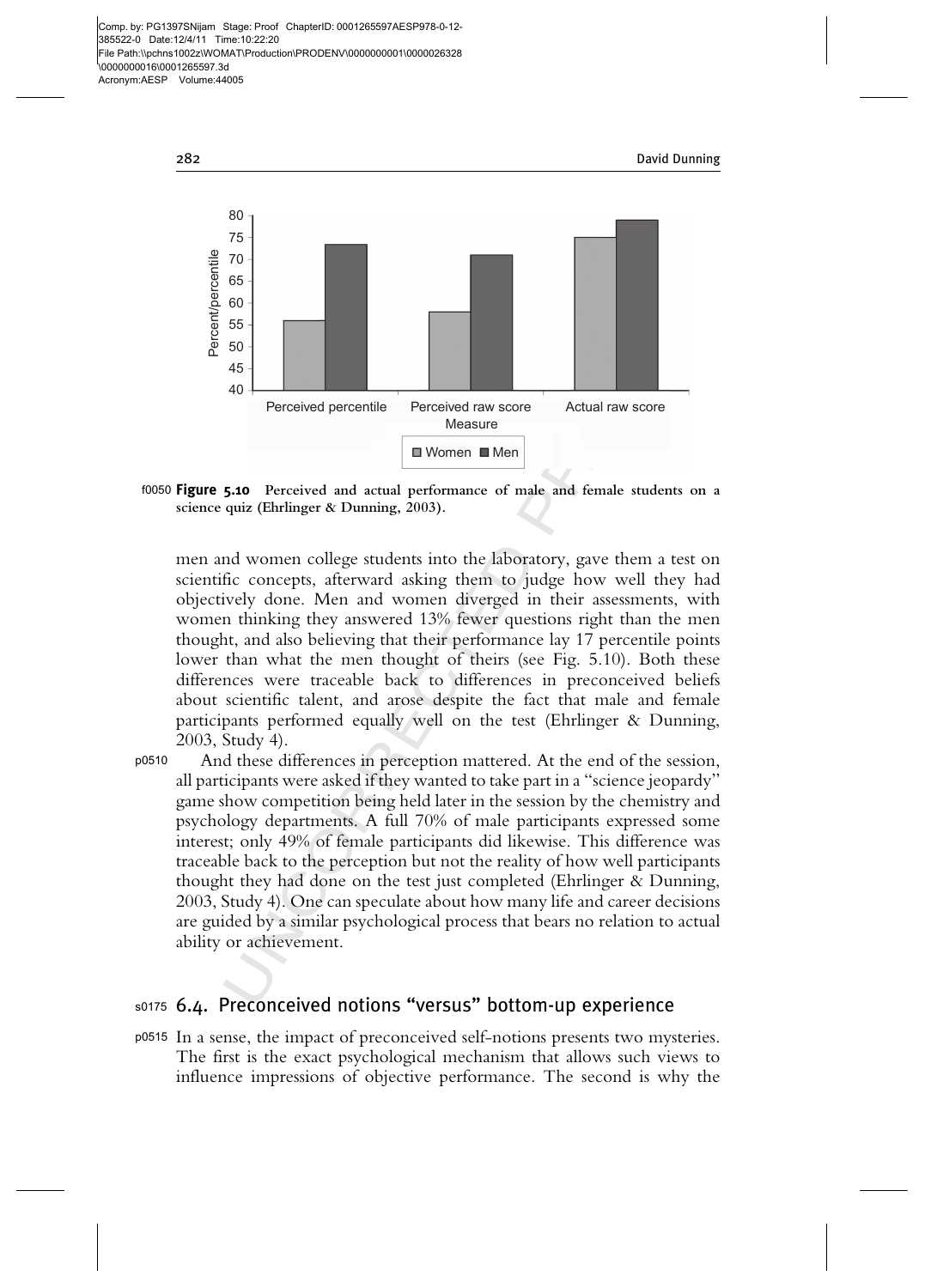#### The Dunning-Kruger Effect 283

impact of such self-views is not swamped by concrete "bottom-up" experiences people have as they complete a task—such as whether the concepts in the test seem familiar, whether people answer questions quickly or only after considerable effort, or whether they struggle between different response options they are considering. As noted above, these concrete experiences all influence people's confidence in their performances, so why do these signals not "crowd out" the impact of more abstract signals coming from top-down notions of self?

and the pre-abstract<br>ons can be addressed do<br>drowned out by botto<br>o expectations that a<br>task. People who thin<br>me to answers more q<br>they are less skilled. If<br>questions they confront in their ability. p0520 We have discovered that these two questions can be addressed by the same answer. The impact of top-down views is drowned out by bottom-up experiences. Instead, top-down views set up expectations that actually change people's bottom-up experiences with a task. People who think they are skilled at a task, for example, think they come to answers more quickly and with less struggle than people who believe they are less skilled. People who think they are skilled feel the concepts and questions they confront are more familiar than do those who are less confident in their ability.

- p0525 In this way, top-down views of competence act much like other abstract labels that alter the concrete phenomenological experiences people have as they complete a task. Yogurt labeled as "full fat" rather than "low fat" is rated as tastier (Wardle & Solomons, 1994). A bottle of wine is rated as more pleasant, and activates more of the orbitofrontal cortex, when its price is described as \$90 rather and \$10 (Plassman, O'Doherty, Shiv, & Rangel, 2008). People literally see the skin color in a face as darker when it is labeled as an African-American face rather than a European American one (Levin & Banaji, 2006).
- that alter the concrete phenomenological e<br>omplete a task. Yogurt labeled as "full fat"<br>s tastier (Wardle & Solomons, 1994). A bott<br>t, and activates more of the orbitofrontal<br>bed as \$90 rather and \$10 (Plassman, O'L<br>People p0530 Across several studies, we have shown that people's top-down self-views influence their experiences with a task, which in turn influence their impressions of objective performance. In one such study, students completed an interpersonal perception task after rating their "social perception ability." For each item on the test, they also described their experience in coming to an answer—such as whether they knew the answer immediately or had to go back and forth between possible answers. At the end of the test, they also indicated how many items they thought they got right. Statistical analysis subsequently revealed that participants' confidence in their social perception ability significantly predicted how they rated their bottom-up experience with the task, which in turn predicted how well they thought they had objectively performed (Critcher & Dunning, 2009, Study 2).
- p0535 Other data confirm that top-down self-views color bottom-up experience, and thus impressions of objective performance. In one study, participants were asked to take two different history tests—one designed for the high school level and one for the graduate school level. In fact, the two tests were equivalent and participants did not differ in their performance between the two tests. (Indeed, we counterbalanced across participants which exact test was given which label.) However, participants held a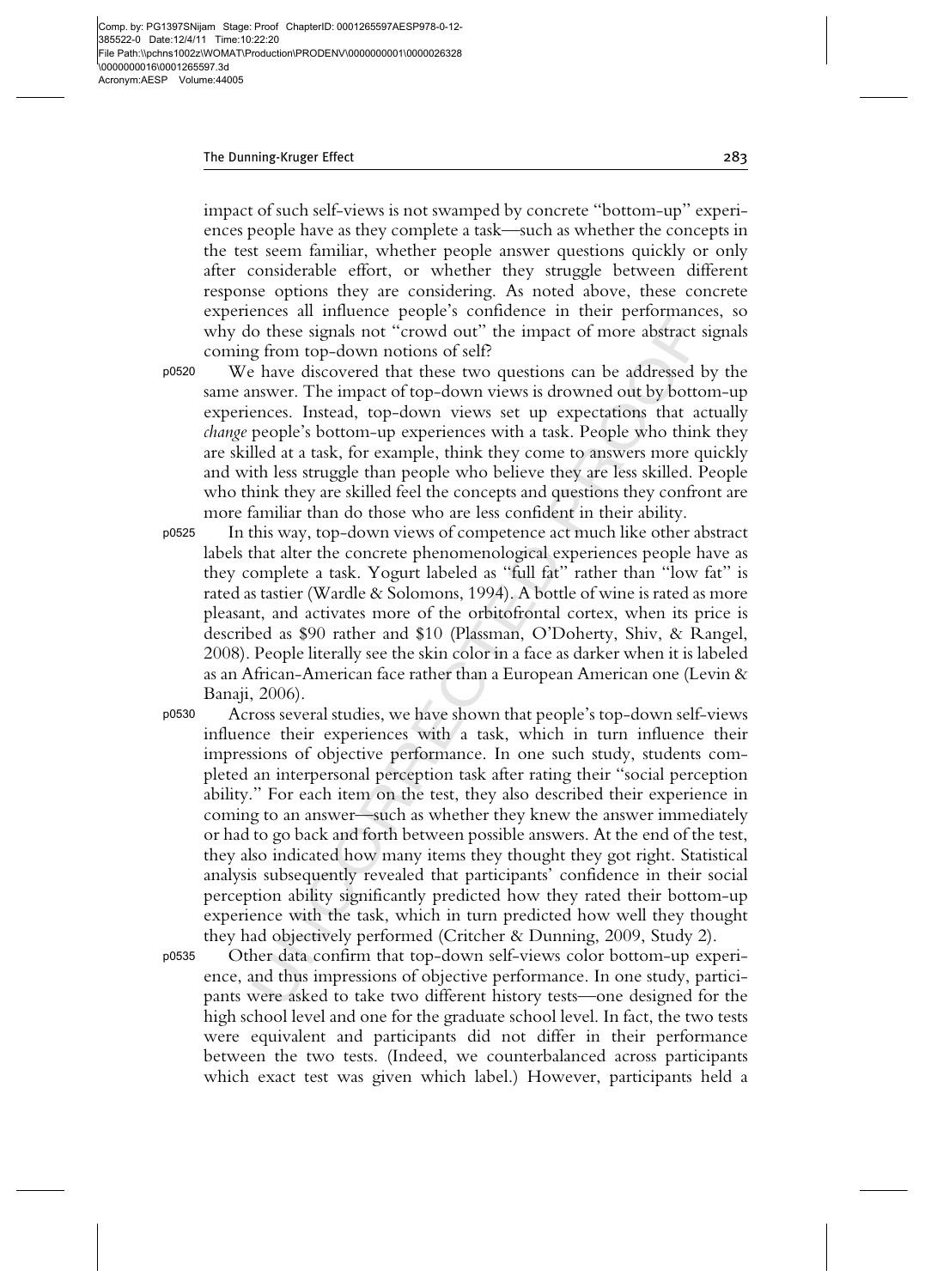top-down expectation that they could better handle the high school test, and described the experience of taking the high school test as more benign and familiar (e.g., "This question deals with material I've learned before") than they did the graduate school test. As a consequence of these different "experiences," participants estimated that they performed significantly better on the high school test than they did the graduate school version (Critcher & Dunning, 2009, Study 4).

pacity of top-down vio<br>to ultimately shape p<br>ich participants complicants<br>reasoning or on con<br>ming of this label. Referred the test<br>had completed the test<br>bown views influence p<br>bottom-up experience p0540 One final study firmly established that the capacity of top-down views to influence bottom-up experiences was essential to ultimately shape performance estimates. We replicated the study in which participants completed a test we described as focused either on abstract reasoning or on computer programming skills. However, we varied the timing of this label. Roughly half of participants were given the label before they started the test. The remainder were given the label only after they had completed the test but before they judged their performance. If top-down views influence performance estimates only because they first mold bottom-up experience with the task, the impact of the label should arise only if participants were informed of that label before they started the test. Only then did the label have the capacity to influence their concrete experiences with the test. And in this replication, as evidenced in Fig. 5.11, this was exactly what we found.



f0055 Figure 5.11 Perceived performance (standardized composite measure) as a function of test label (abstract reasoning versus computer programming) and timing that the label is applied (before or after the test) (Critcher & Dunning, 2009).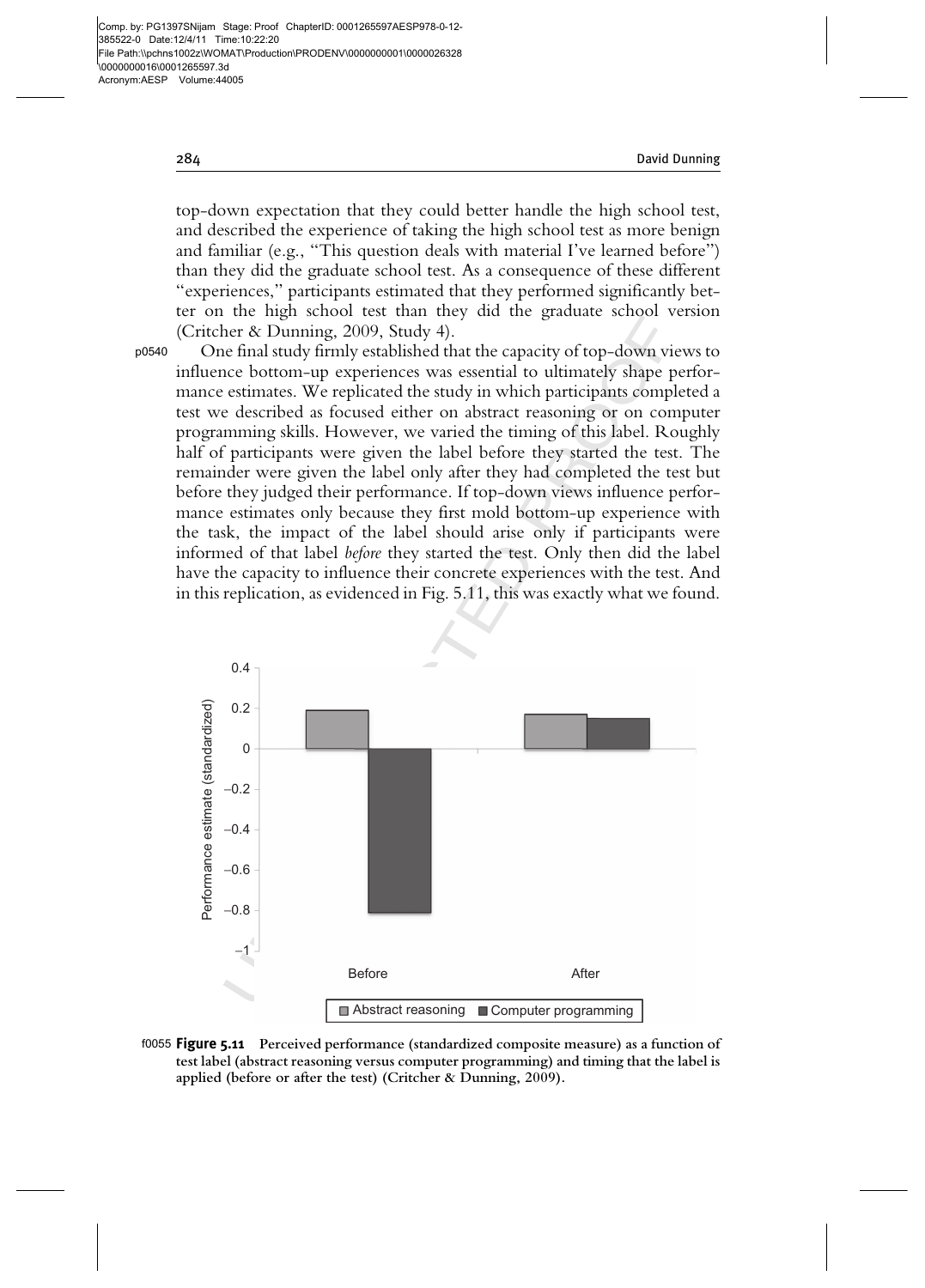The Dunning-Kruger Effect 285

Informing participants of the label after the test had no impact on their performance estimates (Critcher & Dunning, 2009, Study 1).

# s0180 7. OUTSTANDING ISSUES

p0545 There are numerous outstanding issues that deserve future research attention regarding people's inability to spot their ignorance in general and the Dunning–Kruger effect more specifically.

# s0185 7.1. Individual differences in meta-ignorance

that deserve future re<br>
eir ignorance in gener<br> **rance**<br>
meta-ignorance, or is<br>
domain-specific way?<br>
Fect, we proposed the<br>
specific. Each individues p0550 First, are there general individual differences in meta-ignorance, or is metaignorance a phenomenon that arises in a more domain-specific way? In our original treatment of the Dunning–Kruger effect, we proposed that the phenomenon was best understood as domain-specific. Each individual has his or her own personal pockets of ignorance of which he or she will be unaware (Kruger & Dunning, 1999). I still feel this is a useful way to think of the phenomenon. To be sure, there is such a thing as  $g$ , that is, general intelligence, but much research shows that people's performance on intellectual tasks can very greatly from setting to setting (e.g., Ceci & Liker, 1986). Thus, it is likely that pockets of incompetence arise quite independently from general intellectual skill, and people should be prepared accordingly.

# 7.1.1. Intellectual characteristics

her own personal pockets of ignorance of<br>re (Kruger & Dunning, 1999). I still feel th<br>phenomenon. To be sure, there is such a<br>gence, but much research shows that peopl<br>tasks can very greatly from setting to set<br>Thus, it is p0555 That said, it might be useful to pursue work exploring whether there are any general characteristics that tend to provide or deprive people of insight into their shortcomings. Some of these characteristics may be intellectual in nature, and may involve practical competencies necessary to make it in the contemporary world. For example, literacy has been shown to influence how people perform in a wide variety of settings, from health behavior to job settings to financial decision-making (UNESCO, 2002). Its close cousin, numeracy, or the ability to reason with numbers and mathematical concepts, has been similarly linked to health and economic outcomes (e.g., Reyna, Nelson, Han, & Dieckmann, 2009). It might be the case that those who are less literate or numerate may suffer not only from lack of skill but also from not knowing that there is information they need to seek out.

p0560 Some empirical evidence already suggests that people who are more educated (which we can take as a proxy for literacy) are better able to separate what they know from what they do not. In research on nonattitudes, highly educated people are more likely to offer opinions on real topics but to claim ignorance on nonexistent ones, relative to their less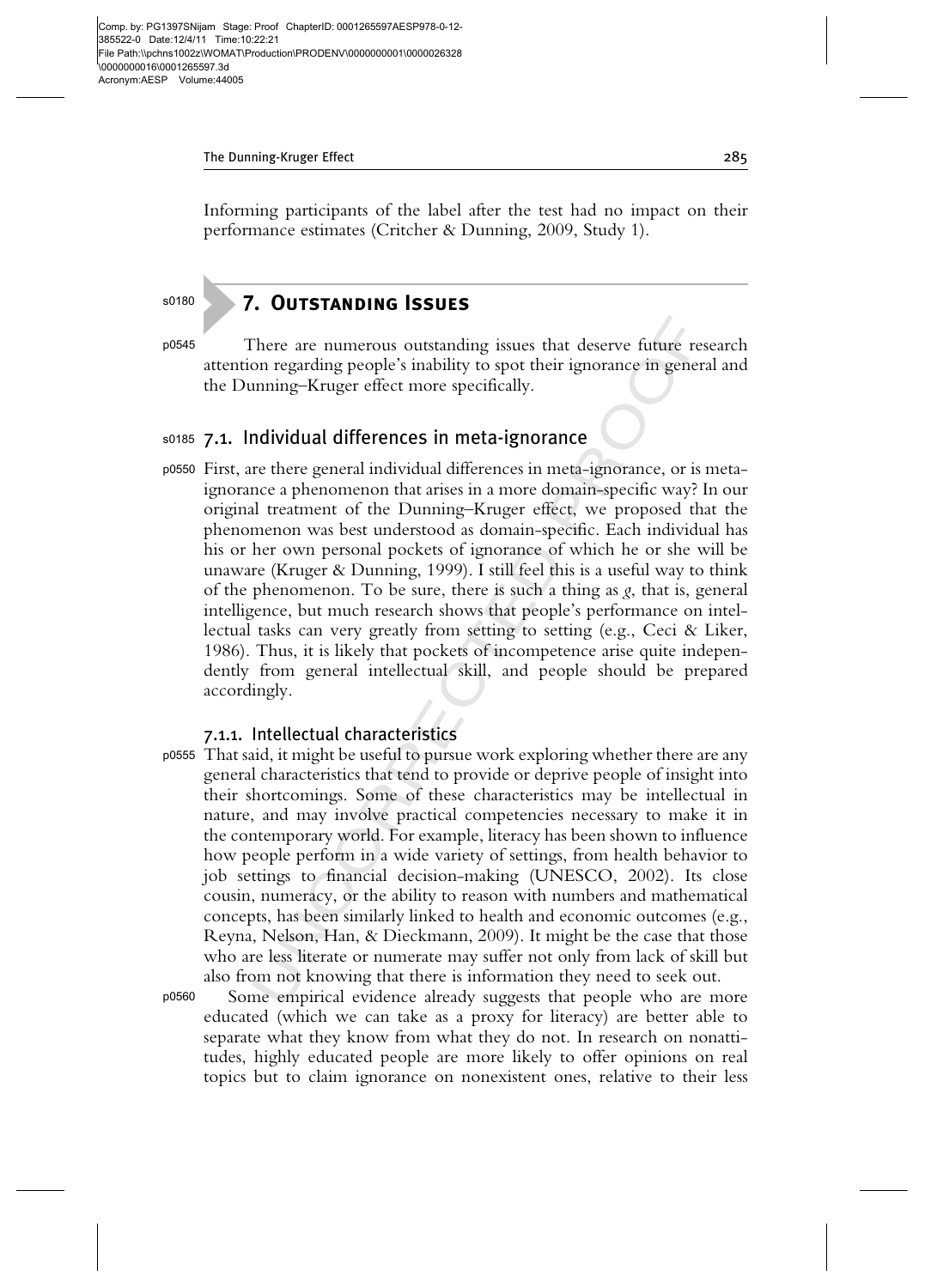educated peers. Less educated peers, paradoxically, tend to claim greater ignorance on real topics but to offer more opinions on nonexistent ones, suggesting they have a more difficult time separating knowledge from ignorance (Schuman & Presser, 1980; Bishop et al., 1980, 1986).

### 7.1.2. Motivational characteristics

Comp. by: PG1397SNijam Stage: Proof ChapterID: 0001265597AESP978-0-12-

File Path:\\pchns1002z\WOMAT\Production\PRODENV\0000000001\0000026328

- pple from recognizing<br>ature, centering on pe<br>e Kunda, 1990; Mele,<br>f individual differences<br>plorations show that p<br>more when given a cl<br>predict over-claimi<br>us, Harms, Bruce, &<br>eople think they can<br>respective of actual p p0565 Other potential characteristics preventing people from recognizing their incompetence may be more motivational in nature, centering on people's tendency to defend their sense of self-worth (see Kunda, 1990; Mele, 1997).  $\overline{A\omega13}$ To date, there have been some explorations of individual differences associated with self-esteem defense—and these explorations show that people prone to defensiveness do bolster themselves more when given a chance. Narcissism and self-deceptive enhancement predict over-claiming of knowledge about nonexistent concepts (Paulhus, Harms, Bruce, & Lysy, 2003). Narcissism, as well, predicts how well people think they can mindread the intentions and emotions of others, irrespective of actual performance (Ames & Kammrath, 2004).
- p0570 However, narcissism appears to have an impact that is independent of competence. High narcissists rate themselves more positively, but their judgments are not less sensitive to actual level of performance. That is, it is not uniquely the high narcissists who miss how poorly they are doing when they do badly (Ames & Kammrath, 2004). They are not the ones responsible for the Dunning–Kruger effect; all poor performers are.

# s0200 7.2. Perseverance in ignorance

- p0575 But there may be a way in which motivational or self-defensive characteristics matter. When talking about the Dunning–Kruger effect with laypeople, it often becomes apparent that when people express frustration about the effect, it is not so much the incompetence that bothers them as it is the blowback they receive when they try to intervene. Many poor performers push back. They rebel against the advice; they argue points of view that contradict their own.
- wever, narcissism appears to have an impatence. High narcissists rate themselves ments are not less sensitive to actual level of uniquely the high narcissists who miss ho they do badly (Ames & Kammrath, 2004 sible for the p0580 We have found that pointing out people's deficits does necessarily induce them to strive to overcome those limitations. In a recent study on emotional intelligence, we revealed to business school students their score relative to national norms and asked if they wanted a book on the "emotionally intelligent manager" that we could sell them at a 50% discount. Of those scoring in the top quartile, 64% wanted the book. Of those in the bottom quartile, only 19% did (Sheldon et al., 2010). In a similar vein, Prasad et al. (2009) found that confronting people with evidence did not necessarily lead them to reconsider their misbeliefs about Saddam Hussein's involvement in the 9/11 tragedy. Among the 49 respondents confronted, only 1 changed his mind, and 7 denied they had ever claimed the link in the

385522-0 Date:12/4/11 Time:10:22:21

\0000000016\0001265597.3d Acronym:AESP Volume:44005

### 286 **David Dunning** 286 **David Dunning** 286 **David Dunning** 286 **David Dunning** 286 **David Dunning**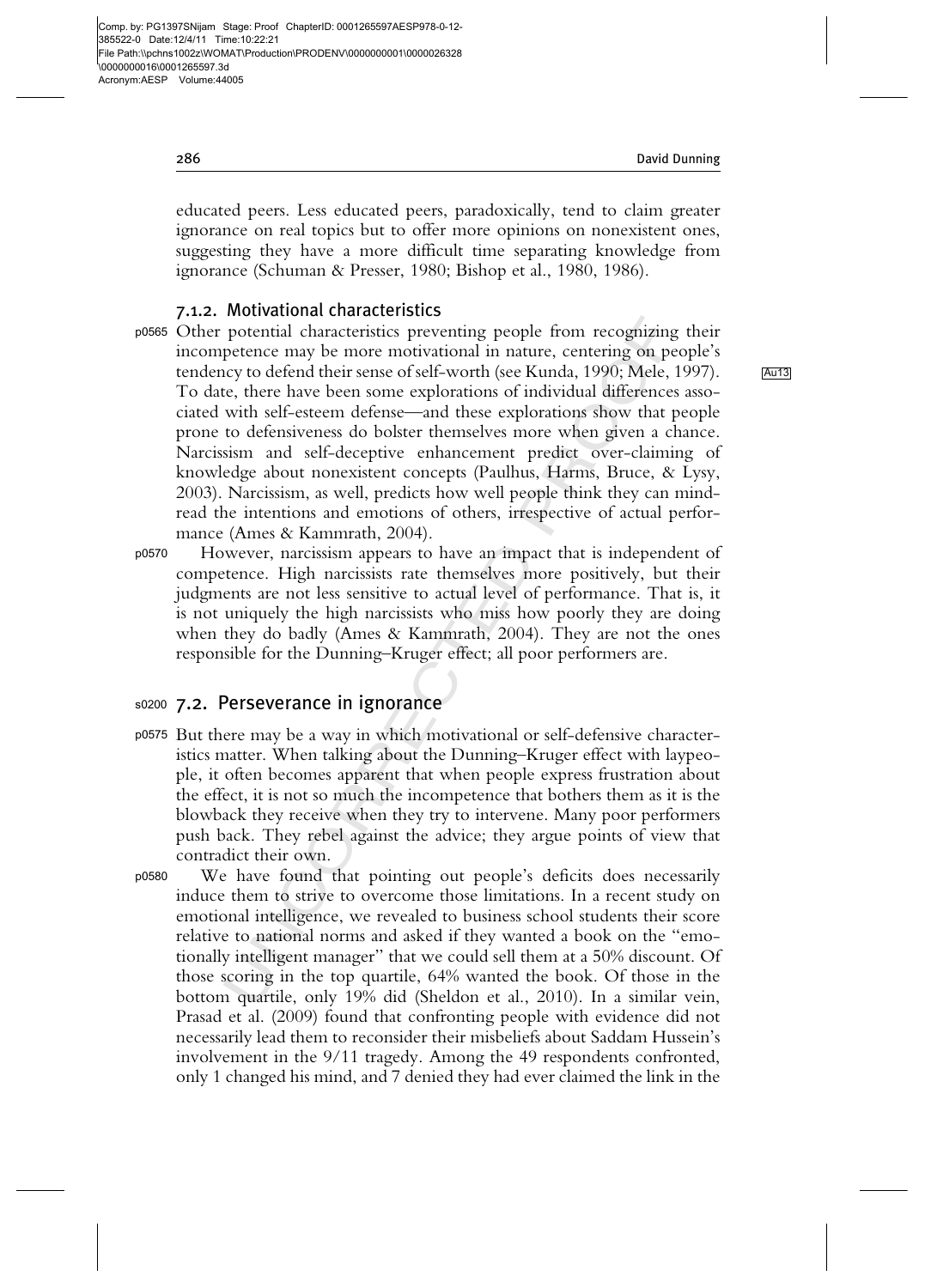first place. The remaining 41 all refused to change their mind, instead either counterarguing the confronter's evidence, refusing to believe in the evidence's validity, bolstering the attitudes they already had, or simply refusing to engage in any discussion on the matter.

became more accurated<br>test to test, low performistic about how well<br>n, & Rakow, 2000), a<br>raduate economics c<br>pple's resistance to recorrect feedback? Motives<br>y very well be behind<br>eople's central world p0585 Other work has shown that people do not necessarily learn to anticipate their incompetence even after repeated feedback. Although high performing students in a psychology course became more accurate in predicting their test performance in a class from test to test, low performing students did not—remaining stubbornly optimistic about how well they would do on the next test (Hacker, Bol, Horgan, & Rakow, 2000), a result replicated among students attending undergraduate economics courses (Ferraro, 2010).

ned false claims, such as that the Bush a<br>ms of mass destruction in Iraq during the<br>tion of that false fact into a newspaper art<br>voters but not conservative ones, who we<br>nore. Similarly, when reading about a fa<br>istration h p0590 What processes might be the sources of people's resistance to recognizing their own ignorance even in the face of direct feedback? Motivational defenses aimed at keeping self-esteem high may very well be behind a high level of pushback. Another source may be people's central worldviews. Nyhan and Feifler (2010) presented voters with newspaper articles that  $\overline{Au14}$ contained false claims, such as that the Bush administration had found weapons of mass destruction in Iraq during the Iraq war. Introducing a correction of that false fact into a newspaper article altered the beliefs of liberal voters but not conservative ones, who were known to support the war more. Similarly, when reading about a false claim that the Bush administration had banned stem cell research, the introduction of a correction changed the belief of conservative readers but not of liberal ones, who maintained their belief in the existence of this nonexistent ban. Tying this resistance more directly to self-esteem concerns, Nyhan and Reifler (2009) found that conservatives were more likely to accept facts and arguments about withdrawing the military from Iraq after completing a self-affirmation exercise designed to quell self-esteem concerns.

p0595 But sources of resistance need not all be motivational in nature. Preexisting knowledge itself might be a source of people's pushback. People, for example, counterargue political stances that oppose their own more to the extent that they are politically sophisticated and have more political knowledge (Tabor, Cann, & Kucsova, 2009). Knowledge may make it more difficult for people to assimilate new arguments and tasks. In a recent study, London cab drivers were asked to learn about a hypothetical new area that existed in the middle of London. Their prior knowledge of London greatly interfered with their ability to learn routes through this new district, and they underperformed matched controls (Woollett & Maguire, 2010).

p0600 To date, when researchers have looked at how preexisting knowledge might lead to resistance in learning, they have looked at accurate knowledge. One might presume that resistance may be promoted by "knowledge" that is inaccurate in nature as well. That is, if a person has a mistaken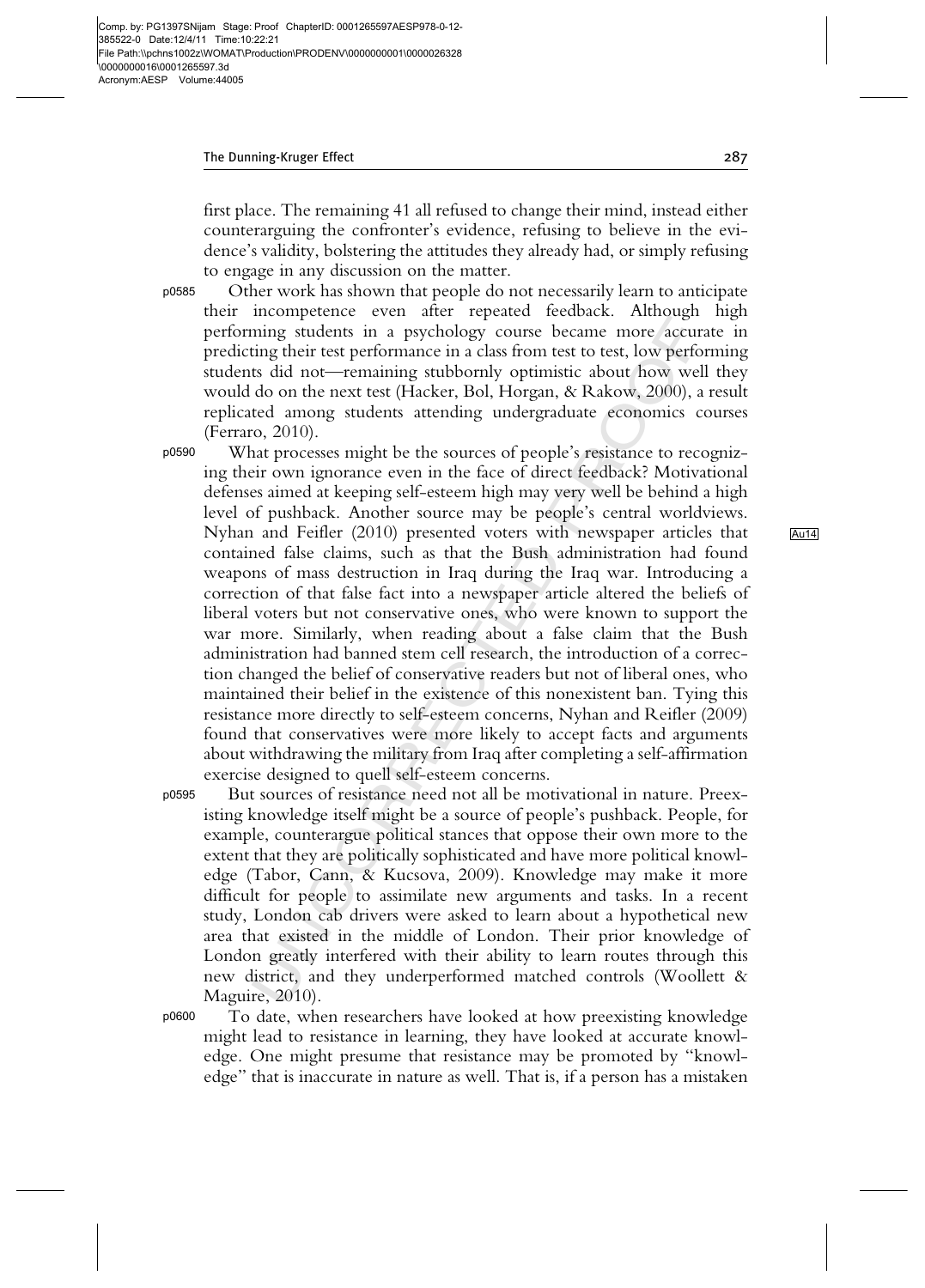idea of how streets are laid out in London, would that prevent him or her from learning the correct layout? To date, no work has been completed on this issue, but one can predict that any sort of knowledge—accurate or erroneous—may interfere with people's ability to update that knowledge. Once people believe something, for better or worse, it may be more difficult to alter that belief than if the person knew nothing at all.

# s0205 7.3. Boundary conditions to the invisibility of incompetence

- lity of incompetend<br>frem the expertise nee<br>e needed to act expertly<br>ne same expertise to<br>nose instances be exce<br>tent at spotting their in<br>evaluate one's free<br>pair of eyes) are quite d<br>rows (e g = good har p0605 Key to the analysis guiding this chapter is that often the expertise needed to evaluate knowledge is exactly the same expertise needed to act expertly. But sometimes, one does not have to rely on the same expertise to judge performance as one does to attain it. Could those instances be exceptions to the rule, when people become quite competent at spotting their incompetence? For example, the skills needed to evaluate one's free throw shooting ability in basketball (e.g., an adequate pair of eyes) are quite distinct from those needed to produce good free throws (e.g., good hand-eye coordination and proper technique).
- nation and proper technique).<br>
t work tends to show that evaluations of pe<br>
with reality in those areas in which the<br>
mance are clearly different from those ne<br>
. When it comes to athletic tasks, for<br>
en perception and rea p0610 Past work tends to show that evaluations of performance correlate more highly with reality in those areas in which the skills needed to evaluate performance are clearly different from those needed to produce performance. When it comes to athletic tasks, for example, the correlation between perception and reality of performance tends to hover around 0.47. However, as one moves to domains that are more knowledgebased, the correlation tends to dissolve—to 0.33 for skilled technical knowledge, 0.17 for medical related tasks, 0.28 for job interview skills, 0.20 for general mechanical expertise, 0.17 for interpersonal ability, and 0.04 for managerial skills (Mabe & West, 1982). In one illustrative study, varsity college football players did not differ from their coaches in how they evaluated their strength, speed, and size—arguably because the manner in which players evaluated those qualities differed from the way that strength, speed, and size were produced. However, when it came to traits in which one could argue that the same skills were needed to produce and evaluate performance—such as mental toughness, coordination, and "football sense"—varsity players tended to rate themselves more favorably than did their coaches (Felson, 1981).

### s0210 7.4. Can ignorance be bliss?

p0615 We can also rely on the discussion above to address one enduring and unsettled dispute—whether the optimism and overconfidence that people so often exhibit is beneficial or costly to them (Colvin & Block, 1994; Dunning, 2005; Kurt & Paulhus, 2008; Taylor & Brown, 1988). Often, overconfidence is taken to be an energizer that spurs people on to their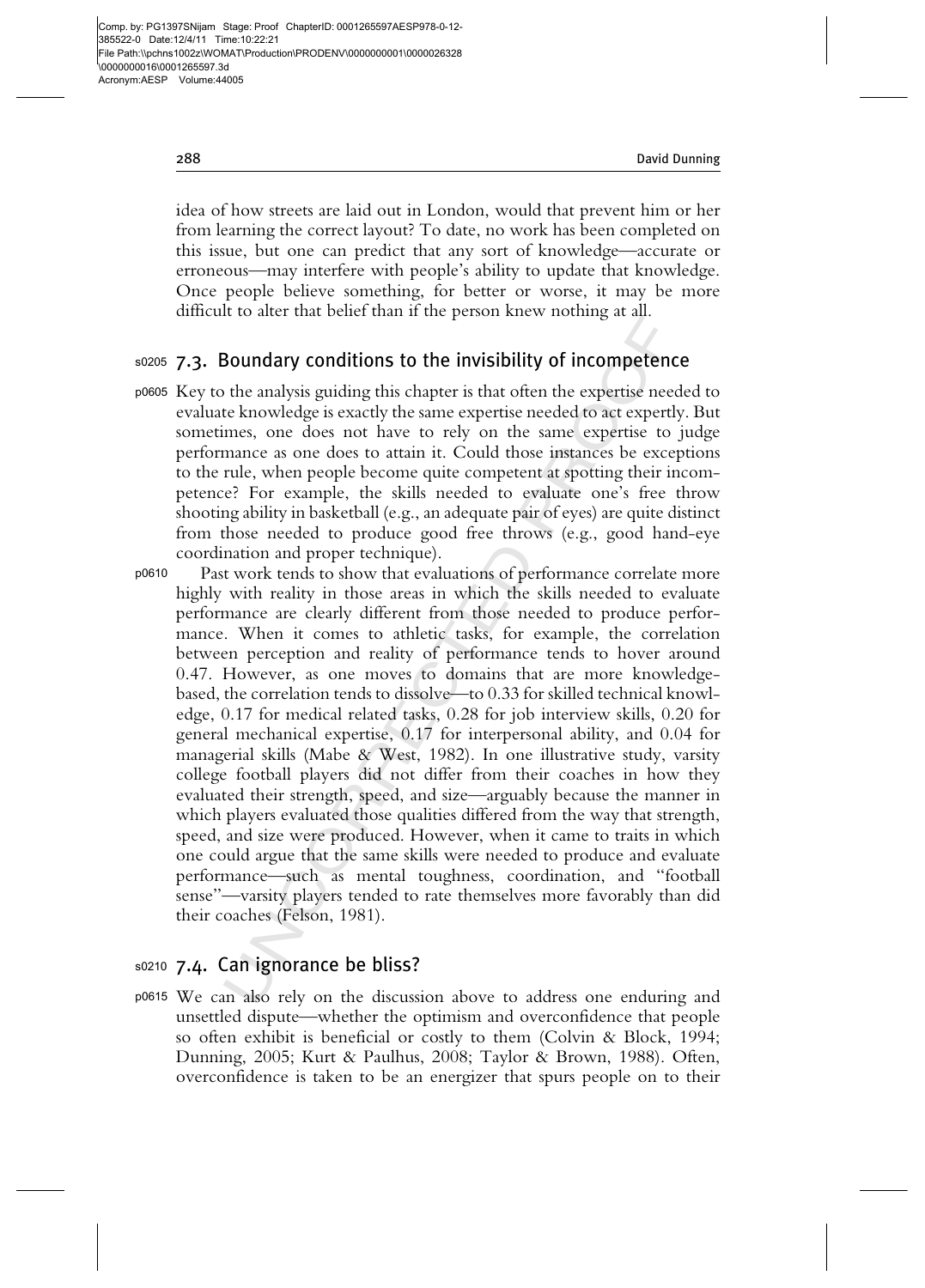goals, helping them to achieve even unrealistic ones (e.g., Taylor & Brown, 1988). Perhaps meta-ignorance—not knowing all the obstacles and complications along the path to one's goal—is an advantage. That is, at the moment when people need to motivate themselves to action, it may just be folly to be wise.

may be beneficial or<br>The first is a plannir<br>nut how they can reacl<br>an. Overconfidence n<br>otentially must energia<br>be deadly in the first<br>general to incite his<br>battle arrives. Howeve<br>ent or overconfident<br>One would not war<br>nee p0620 Perhaps, it may be important to make a distinction about when ignorance—and the overconfidence it engenders—may be beneficial or costly. The road to a goal often contains two phases. The first is a planning and preparation phase, in which people must map out how they can reach their goal. The second is the actual execution of a plan. Overconfidence may be beneficial in the second phase, when people potentially must energize and persevere to press on to their goals, but it may be deadly in the first phase.

p0625 For example, it may be appropriate for a general to incite his or her troops to supreme confidence when the day of battle arrives. However, one would not want that general to be incompetent or overconfident in the weeks of planning leading up to that battle. One would not want that general to deny that more reserve troops are needed, or that protective gear is not necessary, or that the troops have enough ordnance. One would want to make sure that the general has thought out all the contingencies of battle, so that he or she can change plans if the circumstances of engagement change. Thus, it is possible for ignorance and overconfidence to be both an advantage and a disadvantage, depending on whether one is talking about planning and preparation versus execution.

# s0215 8. CONCLUDING REMARKS

not necessary, or that the troops have enous<br>o make sure that the general has thought of<br>so that he or she can change plans if the circ<br>e. Thus, it is possible for ignorance and ove-<br>age and a disadvantage, depending on wh p0630 Plato, in his enduring classic, Apology, describes a puzzle that his mentor Socrates once had to solve. Socrates's friend, Chaerephon, had gone to the Oracle of Delphi and asked whether there was anyone wiser than Socrates, to which the Oracle had replied that there was no one else. This both surprised and vexed Socrates, who felt that there were many more citizens who knew more than he did, and so he went out on a search to find the one wiser person that he could bring to the Oracle as a counterexample. He interviewed the politicians, poets, and artisans of Athens, and although he found them all knowledgeable and quite skilled, he also found them to be supremely confident in their expertise and unwilling to acknowledge when their intelligence was either faulty or valueless. In this, Socrates discovered what the Oracle had been talking about. He, alone among all other citizens, recognized that his knowledge and wisdom was trivial next to that of the gods. He knew of his limits, and this insight gained him the slightest of advantages in wisdom over others.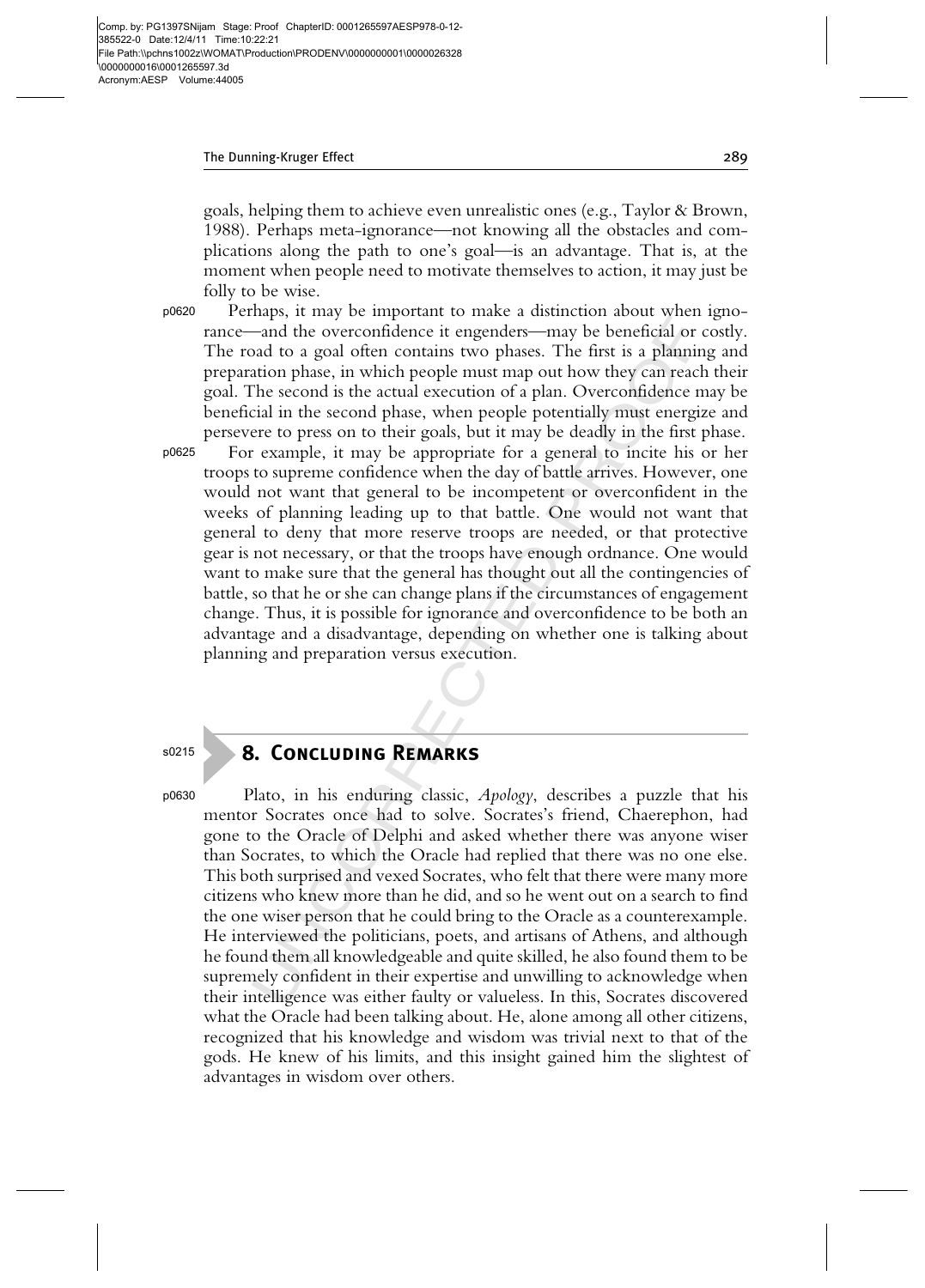290 David Dunning

interior control of the period of the period of the period of the period of the period of the search described the initial series of studies p0635 In this chapter, I have asserted the inevitability of each individual's ignorance—and have argued that when this ignorance visits people's decisions and actions, they are likely not to know it. Nowhere is this blindness more perceptible than in the impressions that incompetent performers have of their own intellectual and social achievements, and it is a cautionary tale for the rest of us, because, at times, we are the ones who exchange roles with them. Ignorance makes a habit of sly and artful invisibility. But, perhaps, once we know of the trick, we become a little bit wiser in how to look out for and deal with this mischievous, significant, and hopefully not-too-frequent companion.

# **ACKNOWLEDGMENTS**

- p0640 I acknowledge the many and essential contributions of coauthors on previous chapters, cited throughout this chapter, who helped breathe life into much of the research described herein. Special thanks go to Justin Kruger, who collaborated on the initial series of studies upon which this review is based.
- p0645 The writing of this chapter was supported by National Science Foundation Grant 0745806. The views expressed in this chapter do not necessarily reflect those of the Foundation.

# REFERENCES Au15

- nis review is based.<br>
ting of this chapter was supported by National Sciencity reflect<br>
ws expressed in this chapter do not necessarily reflect<br>
M. D., & Govorun, O. (2005). The better-than-av.<br>
Dunning, & J. I. Krueger (E Alicke, M. D., & Govorun, O. (2005). The better-than-average effect. In M. D. Alicke, D. A. Dunning, & J. I. Krueger (Eds.), The self in social judgment (pp. 85–106). New York: Psychology Press.
- Alter, A. L., Oppenheimer, D. M., & Zemla, J. C. (2010). Missing the trees for the forest: A construal level account of the illusion of explanatory depth. Journal of Personality and Social Psychology, 99, 436–451.
- Ames, D. R., & Kammrath, L. K. (2004). Mind-reading and metacognition: Narcissism, not actual competence, predicts self-estimated ability. Journal of Nonverbal Behavior, 28, 187–209.
- Ariely, D., & Norton, M. I. (2007). Psychology and experimental economics: A gap in abstraction. Current Directions in Psychological Science, 16, 336–339.
- Arkes, H. R., Boehm, L. E., & Xu, G. (1991). Determinants of judged validity. Journal of Experimental Social Psychology, 27, 576–605.
- Austin, Z., Gregory, P. A. M., & Galli, M. (2008). "I just don't know what I'm supposed to know": Evaluating self-assessment skills of international pharmacy graduates in Canada. Administrative Pharmacy, 4, 115–124.
- Barnsley, L., Lyon, P., Ralson, S., Hibbert, E., Cunningham, I., Gordon, F., et al. (2004). Clinical skills in junior medical officers: A comparison of self-reported confidence and observed competence. Medical Education, 38, 358–367.
- Ben-Zeev, T. (1995). The nature and origin of rational errors in arithmetic thinking: Induction from examples and prior knowledge. Cognitive Science, 19, 341–376.
- Ben-Zeev, T. (1998). Rational errors and the mathematical mind. Review of General Psychology, 2, 366–383.
- Bishop, G. F., Oldendick, R. W., Tuchbarber, A. J., & Bennett, S. E. (1980). Pseudo-opinions on public affairs. Public Opinion Quarterly, 44, 198–209.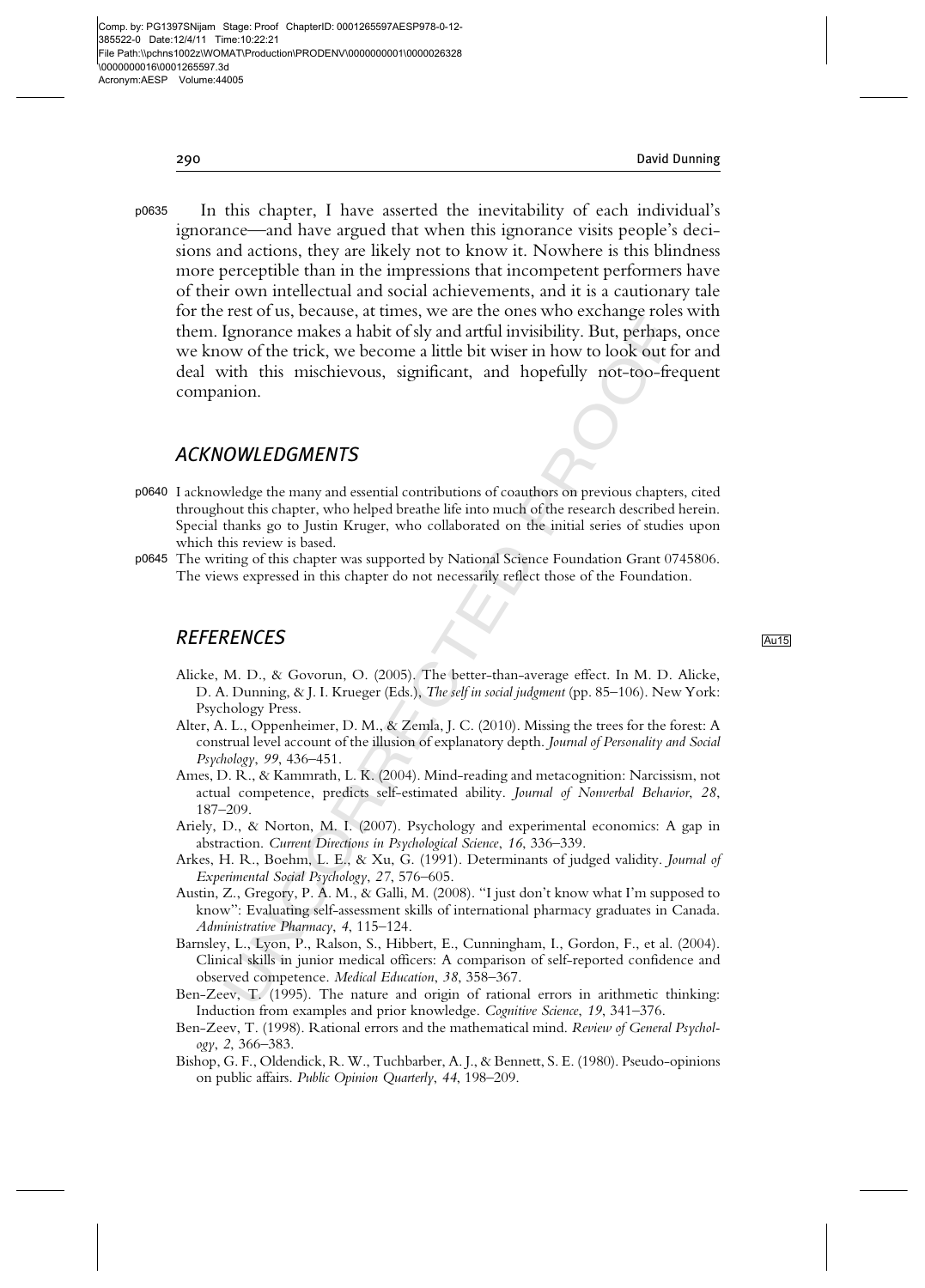- Bishop, G. F., Tuchfarber, A. J., & Oldendick, R. W. (1986). Opinions on fictitious issues: The pressure to answer survey questions. Public Opinion Quarterly, 50, 240–250.
- Bloomfield, R. J., Libby, R., & Nelson, M. W. (1999). Confidence and the welfare of lessinformed investors. Accounting, Organizations and Society, 24, 623–647.
- Burson, K. A., Larrick, R. P., & Klayman, J. (2006). Skilled or unskilled, but still unaware of it: How perceptions of difficulty drive miscalibration in relative comparisons. Journal of Personality and Social Psychology, 90, 60-77.
- Camerer, C., & Hogarth, R. (1999). The effects of financial incentives in experiments: A review and capital-labor production framework. Journal of Risk and Uncertainty, 19, 7–42.
- Caputo, D. D., & Dunning, D. (2005). What you don't know: The role played by errors of omission in imperfect self-assessments. Journal of Experimental Social Psychology, 41, 488–505.
- ncial incentives in experim<br>al of Risk and Uncertainty, 1:<br>now: The role played by experimental Social Psycholo<br>nent: Why evaluating one<br>nent: Why evaluating one<br>pertise, and cognitive com<br>pertise, and cognitive com<br>66.<br>pr Carter, T. J., & Dunning, D. (2008). Faulty self-assessment: Why evaluating one's own competence is an intrinsically difficult task. Personality and Social Psychology Compass, 2, 346–360.
- Ceci, S. J., & Liker, J. (1986). A day at the races: IQ, expertise, and cognitive complexity. Journal of Experimental Psychology: General, 115, 255–266.
- Chi, M. T. H., Glaser, R., & Rees, E. (1982). Expertise in problem solving. In R. Sternberg (Ed.), Advances in the psychological of human intelligence (Vol. 1, pp. 17–76). Hillsdale, NJ: Erlbaum.
- Chiu, M. M., & Klassen, R. M. (2010). Relations of mathematics self-concept and its calibration with mathematics achievement: Cultural differences among fifteen-yearolds in 34 countries. Learning and Instruction, 20, 2–17.
- Colvin, C. R., & Block, J. (1994). Do positive illusions foster mental health? An examination of the Taylor and Brown formulation. Psychological Bulletin, 116, 3–20.
- Critcher, C. R., & Dunning, D. (2009). How chronic self-views influence (and mislead) self-evaluations of performance: Self-views shape bottom-up experiences with the task. Journal of Personality and Social Psychology, 97, 931–945.
- Davis, D. A., Mazmanian, P. E., Fordis, M., Harrison, R. V., Thorpe, K. E., & Perrier, L. (2006). Accuracy of physician self-assessment compared with observed measures of competence. JAMA, 296, 1094–1102.
- Downs, A. (1957). An economic theory of democracy. New York: Harper & Brothers.
- Dunning, D. (2005). Self-insight: Roadblocks and detours on the path to knowing thyself. New York: Psychology Press.
- Dunning, D., Heath, C., & Suls, J. (2004). Flawed self-assessment: Implications for health, education, and the workplace. Psychological Science in the Public Interest, 5, 69-106.
- Dunning, D., Johnson, K., Ehrlinger, J., & Kruger, J. (2003). Why people fail to recognize their own competence. Current Directions in Psychological Science, 12, 83-87.
- Dunning, D., Meyerowitz, J. A., & Holzberg, A. D. (1989). Ambiguity and self-evaluation: The role of idiosyncratic trait definitions in self-serving assessments of ability. Journal of Personality and Social Psychology, 57, 1082-1090.
- A. M., & Klassen, R. M. (2010). Relations of mation with mathematics achievement: Cultural d<br>in 34 countries. *Learning and Instruction*, 20, 2–17.<br>C. R., & Block, J. (1994). Do positive illusions foster<br>e Taylor and Brown Dunning, D., & Perretta, S. F. (2002). Automaticity and eyewitness accuracy: A 10- to 12 second rule for distinguishing accurate from erroneous positive identifications. The Journal of Applied Psychology, 87, 951–962.
- Dunning, D., & Stern, L. B. (1994). Distinguishing accurate from inaccurate eyewitness identifications via inquiries about decision processes. Journal of Personality and Social Psychology, 67, 818–835.
- Eccles, J. S. (1987). Gender roles and women's achievement-related decisions. Psychology of Women Quarterly, 18, 585–609.
- Edwards, R. K., Kellner, K. R., Sistrom, C. L., & Magyari, E. J. (2003). Medical student self-assessment of performance on an obstetrics and gynecology clerkship. American Journal of Obstetrics and Gynecology, 188, 1078–1082.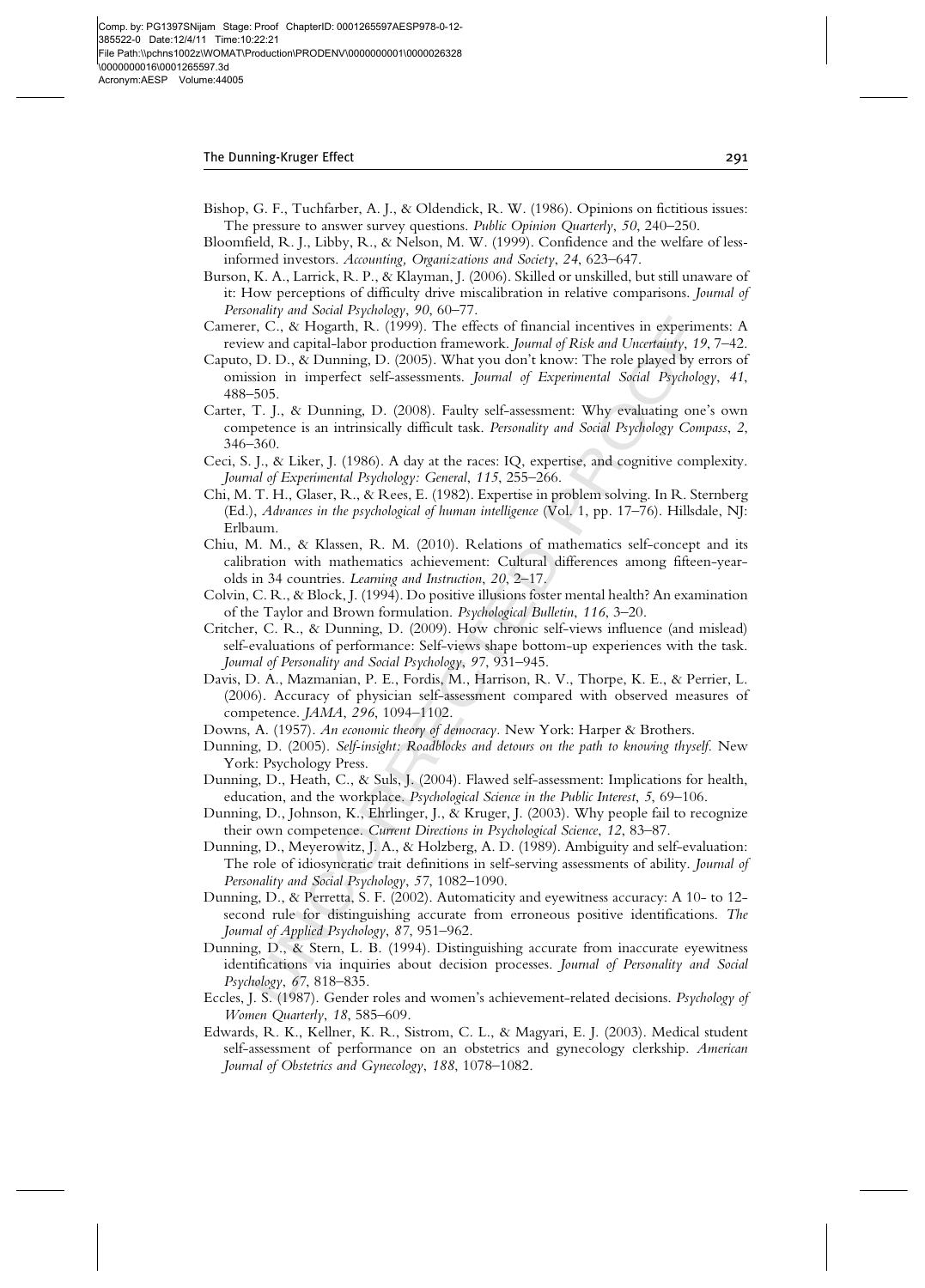- Ehrlinger, J., & Dunning, D. (2003). How chronic self-views influence (and potentially mislead) assessments of performance. Journal of Personality and Social Psychology, 84, 5–17.
- Ehrlinger, J., Johnson, K., Banner, M., Dunning, D., & Kruger, J. (2008). Why the unskilled are unaware? Further explorations of (lack of) self-insight among the incompetent. Organizational Behavior and Human Decision Processes, 105, 98–121.
- Epstein, W., Glenberg, A. M., & Bradley, M. (1984). Coactivation and comprehension: Contribution of text variables to the illusion of knowing. Memory & Cognition, 12, 355–360.
- Everson, H. T., & Tobias, S. (1998). The ability to estimate knowledge and performance in college: A metacognitive analysis. Instructional Science, 26, 65–79.
- Felson, R. B. (1981). Ambiguity and bias in the self-concept. Social Psychology Quarterly, 44, 64–69.
- Ferraro, P. J. (2010). Know thyself: Competence and self-awareness. Atlantic Economic Journal, 38, 183–196.
- The knowledge and perform<br>26, 65–79.<br>ept. *Social Psychology Quart.*<br>self-awareness. *Atlantic I*<br>outcome knowledge on ju<br>Juman Perception and Perform<br>Journal of Experimental Ps<sub>)</sub><br>in estimates of others' kno Fischhoff, B. (1975). Hindsight  $\neq$  foresight: The effect of outcome knowledge on judgment under uncertainty. Journal of Experimental Psychology. Human Perception and Performance, 1, 288–299.
- Fischhoff, B. (1977). Perceived informativeness of facts. Journal of Experimental Psychology. Human Perception and Performance, 3, 349–358.
- Fussell, S. R., & Krauss, R. M. (1991). Accuracy and bias in estimates of others' knowledge. European Journal of Social Psychology, 21, 445–454.
- Fussell, S. R., & Krauss, R. M. (1992). Coordination of knowledge in communication: Effects of speakers' assumptions about what others know. Journal of Personality and Social Psychology, 62, 378–391.
- Garb, H. N. (1989). Clinical judgment, clinical training, and professional experience. Psychological Bulletin, 105, 387–396.
- Glenberg, A. M., & Epstein, W. (1987). Inexpert calibration of comprehension. Memory & Cognition, 15, 84–93.
- Glenberg, A. M., Wilkinson, A., & Epstein, W. (1982). The illusion of knowing: Failure in the self-assessment of comprehension. Memory & Cognition, 10, 597–602.
- Graeff, T. R. (2003). Exploring consumers' answers to survey questions: Are uninformed responses truly uninformed? Psychology & Marketing, 20, 643–667.
- Griffin, T. D., Jee, B. D., & Wiley, J. (2009). The effects of domain knowledge on metacomprehension accuracy. Memory & Cognition, 37, 1001–1013.
- Hacker, D. J., Bol, L., Horgan, D. D., & Rakow, E. A. (2000). Test prediction and performance in a classroom context. Journal of Educational Psychology, 92, 160–170.
- Halpern, J. Y., & Rego, L. C. (2006). Extensive games with possibly unaware players. Proceedings of the fifth international joint conference on autonomous agents and multiagent systems. (pp. 744–751). New York: Association for Computing Machinery.
- Hansford, B. C., & Hattie, J. A. (1982). The relationship between self and achievement/ performance measures. Review of Educational Research, 52, 123–142.
- Harris, M. M., & Schaubroeck, J. (1988). A meta-analysis of self-supervisor, self-peer, and peer-supervisor ratings. Personnel Psychology, 41, 43–62.
- Haun, D. E., Zeringue, A., Leach, A., & Foley, A. (2000). Assessing the competence of specimen-processing personnel. Laboratory Medicine, 31, 633–637.
- S. R., & Krauss, R. M. (1992). Coordination of Its of speakers' assumptions about what others know<br>the sty of greaters' assumptions about what others know<br>i.e., R. (1989). Clinical judgment, clinical training<br>indigital Bul Heath, C., Larrick, R. P., & Klayman, J. (1998). Cognitive repairs: How organizational practices can compensate for individual shortcomings. In B. M. Staw & L. L. Cummings (Eds.), Research in Organizational Behavior (Vol. 20, pp. 1–37).
- Hertwig, R., & Ortmann, A. (2001). Experimental practices in economics: A methodological challenge for psychologists? The Behavioral and Brain Sciences, 25, 383–403.
- Hodges, B., Regehr, G., & Martin, D. (2001). Difficulties in recognizing one's own incompetence: Novice physicians who are unskilled and unaware of it. Academic Medicine, 76, S87–S89.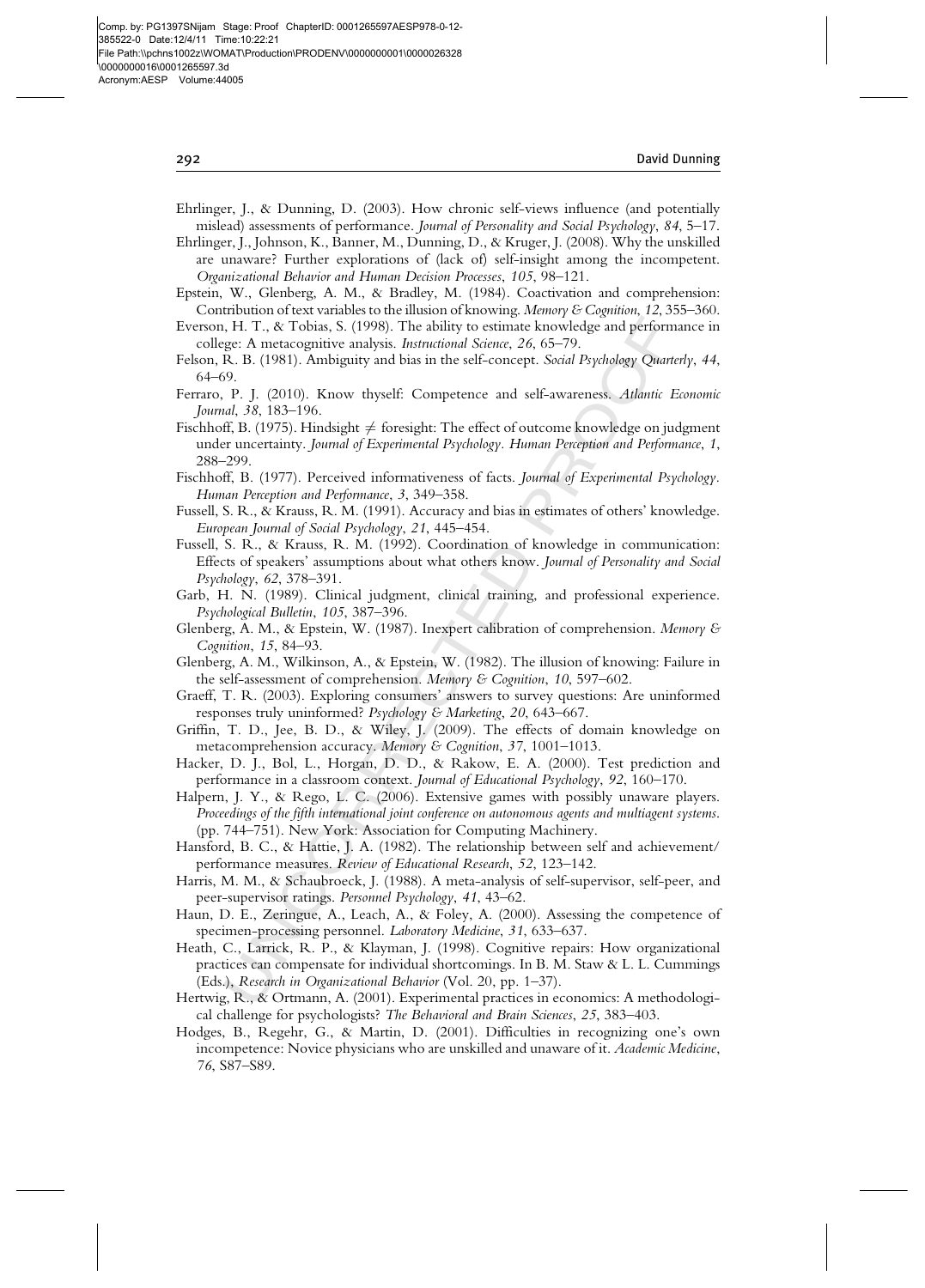- Intercollegiate Studies Institute (2008). The diverging influences of the college degree  $\mathcal E$  civic learning on American beliefs. Wilmington, DE: Intercollegiate Studies Institute.
- Kamen, A. (2002). Tent rent: \$10 a day. Washington Post, A25.
- Kelley, C. M., & Lindsay, D. S. (1993). Remembering mistaken for knowing—ease of retrieval as a basis for confidence in answers to general knowledge questions. Journal of Memory and Language, 32, 1–24.
- Koriat, A. (2008a). Subjective confidence in one's answers: The consensuality principle. Journal of Experimental Psychology. Learning, Memory, and Cognition, 34, 945–959.
- Koriat, A. (2008b). When confidence in a choice is independent of which choice is made. Psychonomic Bulletin & Review, 15, 997–1001.
- *nd Cognition, 34, 945–959.*<br>pendent of which choice i<br>e intricate relationships b<br>for the cause-and-effect<br>of Experimental Psychology:<br>?: Principles and practice. Nev<br>are, or both? The contributelf-enhancement biases. Jou Koriat, A., Ma'ayan, H., & Nussinson, R. (2006). The intricate relationships between monitoring and control in metacognition: Lessons for the cause-and-effect relation between subjective experience and behavior. Journal of Experimental Psychology: General, 135, 36–69.
- Kossiakoff, A., & Sweet, W. N. (2003). Systems engineering: Principles and practice. New York: Wiley.
- Krueger, J., & Mueller, R. A. (2002). Unskilled, unaware, or both? The contribution of social-perceptual skills and statistical regression to self-enhancement biases. Journal of Personality and Social Psychology, 82, 180–188.
- Kruger, J. M., & Dunning, D. (1999). Unskilled and unaware of it: How difficulties in recognizing one's own incompetence lead to inflated self-assessments. Journal of Personality and Social Psychology, 77, 1121–1134.
- Kruger, J., & Dunning, D. (2002). Unskilled and unaware—but why? A reply to Krueger and Mueller. Journal of Personality and Social Psychology, 82, 189–192.
- Kuklinski, J. H., Quirk, P. J., Jerit, J., Schwieder, D., & Rich, R. F. (2000). Misinformation and the currency of democratic citizenship. Journal of Politics, 62, 79–816.
- Kunda, Z. (1990). The case for motivated reasoning. Psychological Bulletin, 108, 480–498.
- gnizing one's own incompetence lead to inflated self<br>*d Social Psychology*, 77, 1121–1134.<br>J., & Dunning, D. (2002). Unskilled and unaware-<br>J., R. Dunning, D. (2002). Unskilled and unaware-<br>J., R. Purming, D. (2002). Unski Kurt, A., & Paulhus, D. L. (2008). Moderators of the adaptiveness of self-enhancement: Operationalization, motivational domain, adjustment facet, and evaluator. Journal of Research in Personality, 42, 839–853.
- Leamy, E., & Weber, V. (2009). Homeowners beware of DIY repair dangers: Do-it-yourself home projects often lead to injuries and increased costs. http://abcnews.go.com/GMA/ story?id=8373975(accessed February 2, 2011).
- Lerner, J. S., & Tetlock, P. E. (1999). Accounting for the effects of accountability. Psychological Bulletin, 125, 255–275.
- Levenberg, S. B. (1975). Professional training, psychodiagnostic skill, and kinetic family drawings. Journal of Personality Assessment, 39, 389–393.
- Levin, D. T., & Banaji, M. R. (2006). Distortions in the perceived lightness of faces: The role of race categories. Journal of Experimental Psychology: General, 135, 501–512.
- Lichtenstein, S., & Fischhoff, B. (1977). Do those who know more also know more about how much they know? Organizational Behavior and Human Performance, 20, 159–183.
- Lusardi, A., & Mitchell, O. S. (2009). How ordinary consumers make complex economic decisions: Financial literacy and retirement reactions. Dartmouth College: Unpublished manuscript.
- Mabe, P. A. III, & West, S. G. (1982). Validity of self-evaluation of ability: A review and meta-analysis. The Journal of Applied Psychology, 67, 280–286.
- Maki, R. H., & Berry, S. L. (1984). Metacomprehension of text material. Journal of Experimental Psychology. Learning, Memory, and Cognition, 10, 663–679.
- Maki, R. H., Jonas, D., & Kallod, M. (1994). The relationship between comprehension and metacomprehension ability. Psychonomic Bulletin & Review, 1, 126–129.
- McPherson, S. L., & Thomas, J. R. (1989). Relation of knowledge and performance in boys' tennis: Age and expertise. Journal of Experimental Child Psychology, 48, 190–211.
- Mele, A. R. (1997). Real self-deception. The Behavioral and Brain Sciences, 20, 91–136.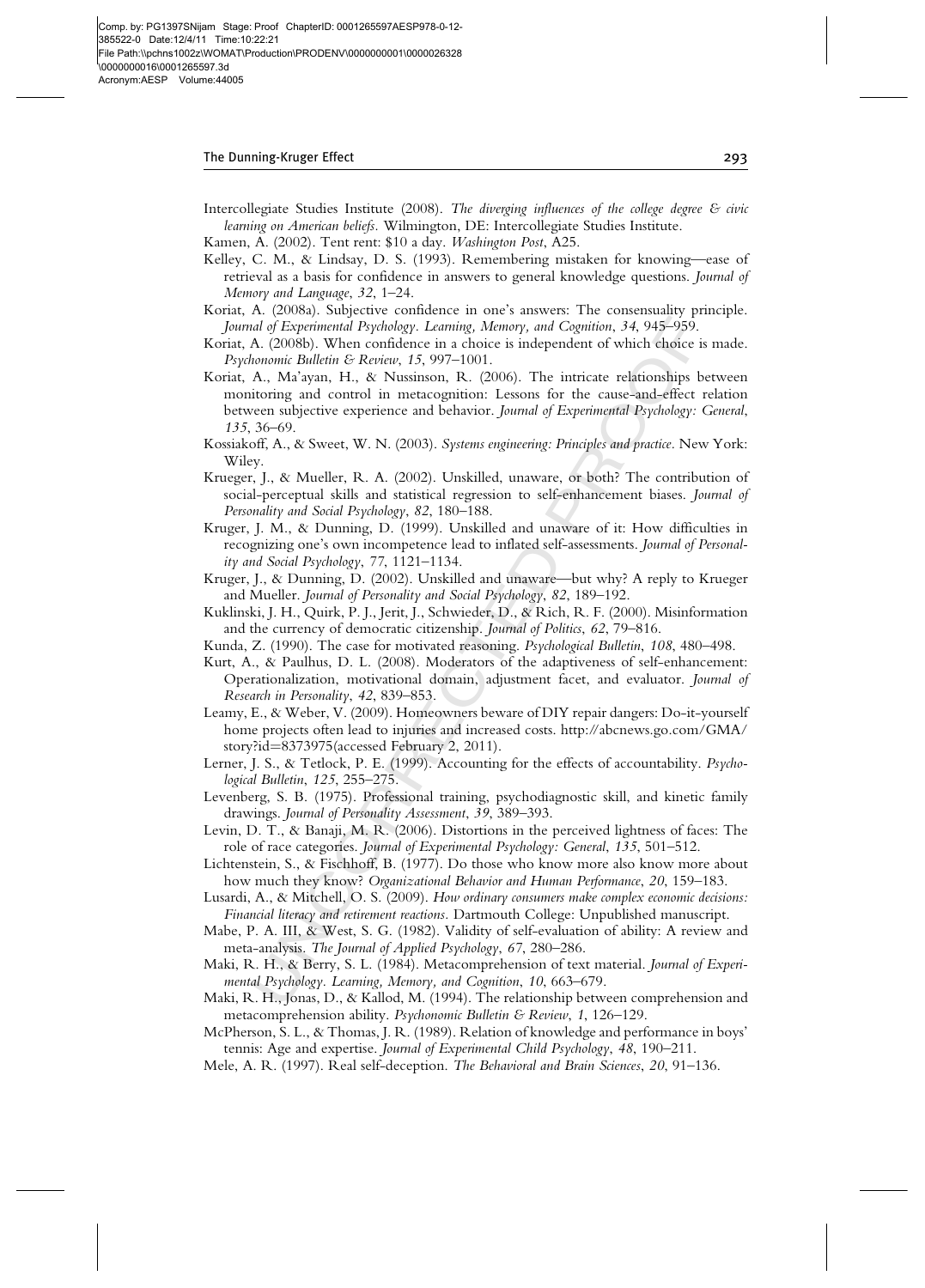- Miller, J. D. (1998). The measurement of civic scientific literacy. Public Understanding of Science, 7, 203–223.
- Mynttinsen, S., Sundstrom, A., Vissers, J., Koivukoski, M., Hakuli, K., & Keskinen, E. (2009). Self-assessed driver competence among novice drivers: A comparison of driving test candidate assessments and examiner assessments in a Dutch and Finnish sample. Journal of Safety Research, 40, 301–309.
- National Science Board (2010). Science and engineering indicators 2010. Washington, DC: National Science Foundation.
- National Science Foundation (2000). Women, minorities, and persons with disabilities in science and engineering. Arlington, VA: National Science Foundation.
- and persons with disabilities in<br>dation.<br>
). Are people's estimates elves know? Acta Psycholog<br>
elves know? Acta Psycholog<br>
104). Health literacy: A prescription<br>
The persistence of politic<br>
ind: Self-affirmation and infq<br> Nickerson, R. S., Baddeley, A., & Freeman, B. (1987). Are people's estimates of what other people know influenced by what they themselves know? Acta Psychologica, 64, 245–259.
- Nielsen-Bohlman, L., Panzer, A. M., & Kindig, D. A. (2004). Health literacy: A prescription to end confusion. Washington, DC: Institute of Medicine.
- Nyhan, B., & Feifler, J. (2010). When corrections fail: The persistence of political misconceptions. Political Behavior, 32, 303–330.
- Nyhan, B., & Reifler, J. (2009). Opening the partisan mind: Self-affirmation and information processing about the surge in Iraq. Unpublished manuscript, University of Michigan.
- Park, Y.-J., & Santos-Pinto, L. (2010). Overconfidence in tournaments: Evidence from the field. Theory and Decision, 69, 143–166.
- Paulhus, D. L., Harms, P. D., Bruce, M. N., & Lysy, D. C. (2003). The over-claiming technique: Measuring self-enhancement independent of ability. Journal of Personality and Social Psychology, 84, 890–904.
- . Theory and Decision, 69, 143–166.<br>
D. L., Harms, P. D., Bruce, M. N., & Lysy, D.<br>
Inique: Measuring self-enhancement independent of<br>
il Psychology, 84, 890–904.<br>
I. H., O'Doherty, J., Shiv, B., & Rangel, A. (2008). I<br>
a Plassman, H., O'Doherty, J., Shiv, B., & Rangel, A. (2008). Marketing actions can modulate neural representations of experienced pleasantness. Proceedings of the National Academy of Science United States of America, 105, 1050-1054.
- Prasad, M., Perrin, A., Bezila, K., Hoffman, S., Kindleberger, K., Manturuk, K., et al. (2009). There must be a reason: Osama, Saddam, and inferred justification. Sociological Inquiry, 79, 142–162.
- Proffitt, D. R. (1999). Naive physics. In R. Wilson & F. Keil (Eds.), The MIT encyclopedia of the cognitive sciences (pp. 577–579). Cambridge, MA: MIT Press.
- Reyna, V. F., Nelson, W. L., Han, P. K., & Dieckmann, N. F. (2009). How numeracy influences risk comprehension and medical decision making. Psychological Bulletin, 135, 943–973.
- Ross, L. D., Greene, D., & House, P. (1977). The "false consensus effect": An egocentric bias in social perception and attribution processes. Journal of Experimental Social Psychology, 13, 279–301.
- Rozenblit, L., & Keil, F. C. (2002). The misunderstood limits of folk science: An illusion of explanatory depth. Cognitive Science, 26, 521-562.
- Schipper, B. C. (2010). The unawareness bibliography. http://www.econ.ucdavis.edu/ faculty/schipper/unaw.htm, (accessed November 30, 2010).
- Schuman, H., & Presser, S. (1980). Public opinion and public ignorance: The fine line between attitudes and nonattitudes. The American Journal of Sociology, 85, 1214–1225.
- Schwartz, B. L., & Metcalfe, J. (1992). Cue familiarity but not target retrievability enhances feeling-of-knowing judgments. Journal of Experimental Psychology. Learning, Memory, and Cognition, 18, 1074–1083.
- Schwarz, N. (2004). Metacognitive experiences in consumer judgment and decision making. Journal of Consumer Psychology, 14, 332–348.
- Seymour, E. (1992). Undergraduate problems with teaching and advising in SME majors: Explaining gender differences in attribution rates. Journal of College Science Teaching, 21, 284–292.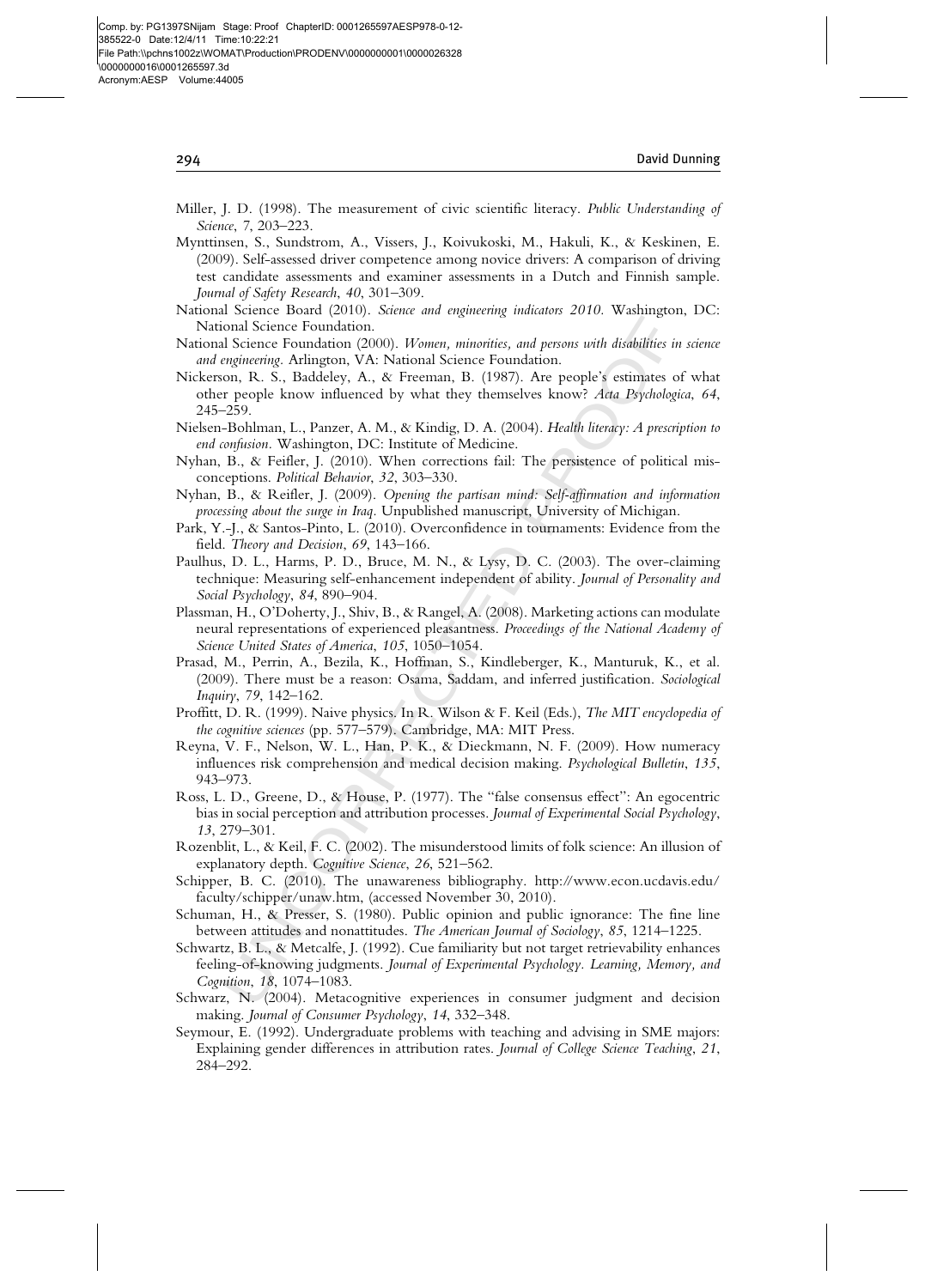- Shaughnessy, J. J. (1979). Confidence judgment accuracy as a predictor of test performance. Journal of Research in Personality, 13, 505–514.
- Sheldon, O., Ames, D., & Dunning, D. (2010). Self-assessments of emotional intelligence. Unpublished data, Rutgers University.
- Sinkavich, F. J. (1995). Performance and metamemory: Do students know what they don't know? Instructional Psychology, 22, 77–87.
- Song, H., & Schwarz, N. (2008). If it's hard to read, it's hard to do: Processing fluency affects effort prediction and motivation. Psychological Science, 19, 986–988.
- Stajkovic, A. D., & Luchins, F. (1998). Self-efficacy and work-related performance: A metaanalysis. Psychological Bulletin, 124, 240–261.
- Tabor, C. S., Cann, D., & Kucsova, S. (2009). The motivated processing of political arguments. Political Behavior, 31, 137–155.
- 19, 986–988.<br>
rork-related performance: *1*<br>
motivated processing of 1<br>
rell-being: A social psych<br>
3, 193–210.<br>
NJ: Princeton University<br>
idgment processes in a per<br>
gy, 52, 700–709.<br>
PEFA global monitoring report<br>
ficien Taylor, S. E., & Brown, J. D. (1988). Illusion and well-being: A social psychological perspective on mental health. Psychological Bulletin, 103, 193–210.
- Tetlock, P. E. (2005). Expert political judgment. Princeton, NJ: Princeton University Press.
- Tetlock, P. E., & Kim, J. I. (1987). Accountability and judgment processes in a personality prediction task. Journal of Personality and Social Psychology, 52, 700–709.
- UNESCO, J. I. (2002). Education for all: Is the world on track? EFA global monitoring report. Paris: UNESCO.
- Vnuk, A., Owen, H., & Plummer, J. (2006). Assessing proficiency in adult basic life support: Student and expert assessment and the impact of video recording. Medical Teacher, 28, 429–434.
- Wagenaar, W. A., & Keren, G. B. (1985). Calibration of probability assessments by professional blackjack dealers, statistical experts, and lay people. Organizational Behavior and Human Decision Processes, 36, 406–416.
- Wardle, J., & Solomons, W. (1994). Naughty but nice: A laboratory study of health information and food preferences in a community sample. Health Psychology, 13, 180–183.
- Wason, P. C. (1966). Reasoning. In B. M. Foss (Ed.), New horizons in psychology (pp. 135–151). Baltimore: Penguin Press.
- Watts, W. E., Rush, K., & Wright, M. (2009). Evaluating first-year nursing students' ability to self-assess psychomotor skills using video. Nursing Education Perspectives, 30, 214–219.
- Weinstein, N. D. (1980). Unrealistic optimism about future life events. Journal of Personality and Social Psychology, 58, 806–820.
- Williams, N. V., Baker, D. W., Honig, E. G., Lee, T. M., & Nowlan, A. (1998). Inadequate literacy is a barrier to asthma knowledge and self-care. Chest, 114, 1008–1015.
- Williams, E., & Dunning, D. (2010). From formulae to faith: A consistency heuristic underlies mistaken confidence in self-performance. University of Florida, Manuscript under review.
- Wilson, T. D., & Gilbert, D. T. (2003). Affective forecasting. In M. P. Zanna (Ed.), Advances in experimental social psychology (Vol. 35, pp. 345–411). San Diego: Academic Press.
- ent and expert assessment and the impact of video<br>434.<br>434.<br>434.<br>434. W. A., & Keren, G. B. (1985). Calibration of pracession Processes, 36, 406–416.<br>J., & Solomons, W. (1994). Naughty but nice:<br>7163.<br>P. C. (1966). Reasoni Winship, C., & Korenman, S. (1997). Does staying in school make you smarter? The effect of education on IQ. In B. Devlin, S. E. Fienberg, D. Resnick, & K. Roeder (Eds.), Intelligence and success: Is it all in the genes? Scientists respond to the bell curve (pp. 215–234). New York: Springer-Verlag.
- Winship, C., & Morgan, S. L. (2000). The estimation of causal effects from observational data. Annual Review of Sociology, 25, 659–706.
- Woodzicka, J. A., & LaFrance, M. (2001). Real versus imagined gender harassment. Journal of Social Issues, 57, 15–30.
- Woollett, K., & Maguire, E. (2010). The effect of navigational expertise on wayfinding in new environments. Journal of Environmental Psychology, 30, 565–573.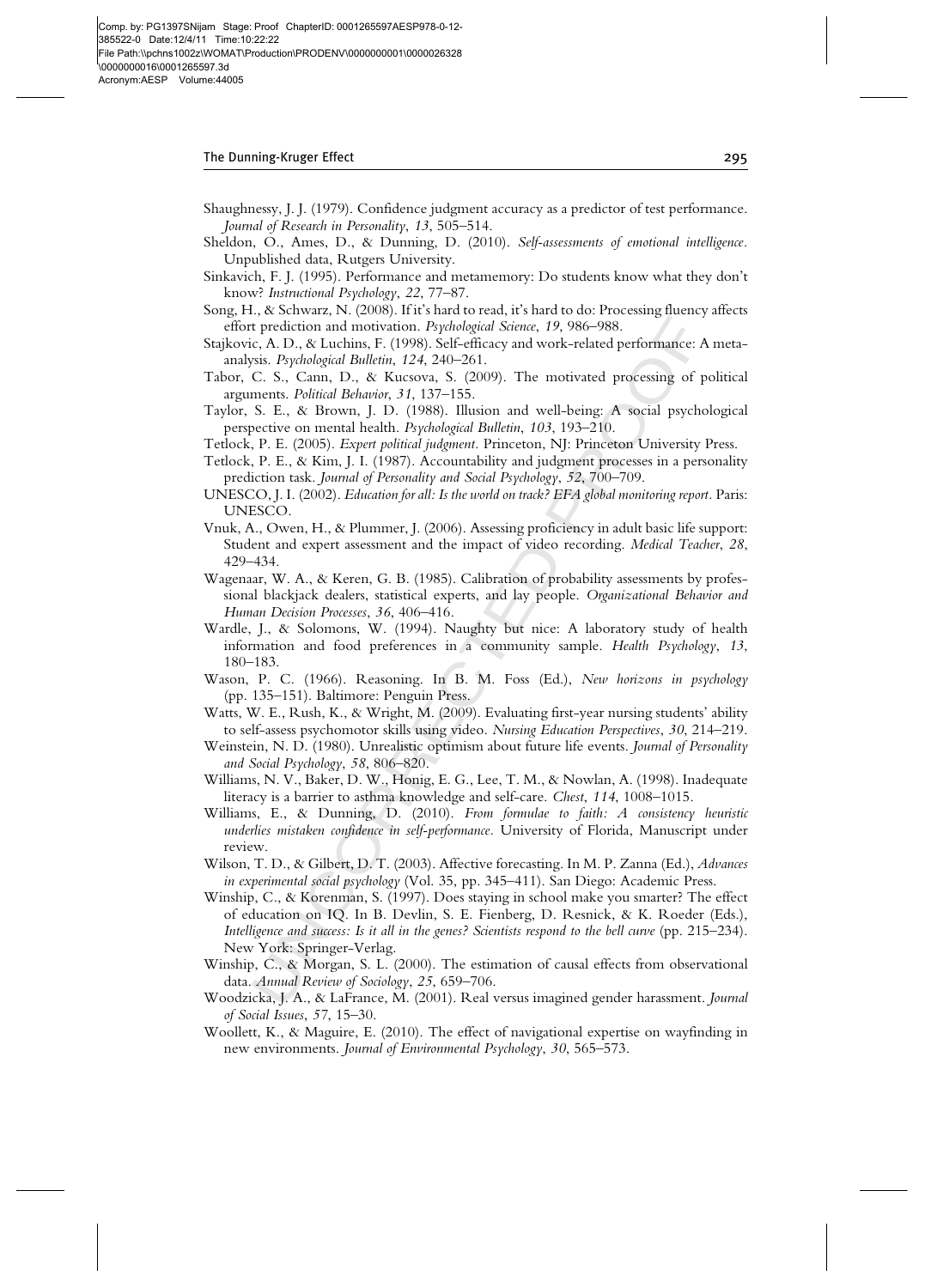- Yamagishi, T., & Hill, C. T. (1983). Initial information versus missing information as explanations of the set-size effect. Journal of Personality and Social Psychology, 44, 942–951.
- Zenger, T. R. (1992). Why do employers only reward extreme performance? Examining the relationships among performance, pay, and turnover. Administrative Science Quarterly, 37, 198–219.
- Zizek, S. (2004). Iraq's false promise. Foreign Affairs, 42–49, January/February.

NCORRECTE PROOF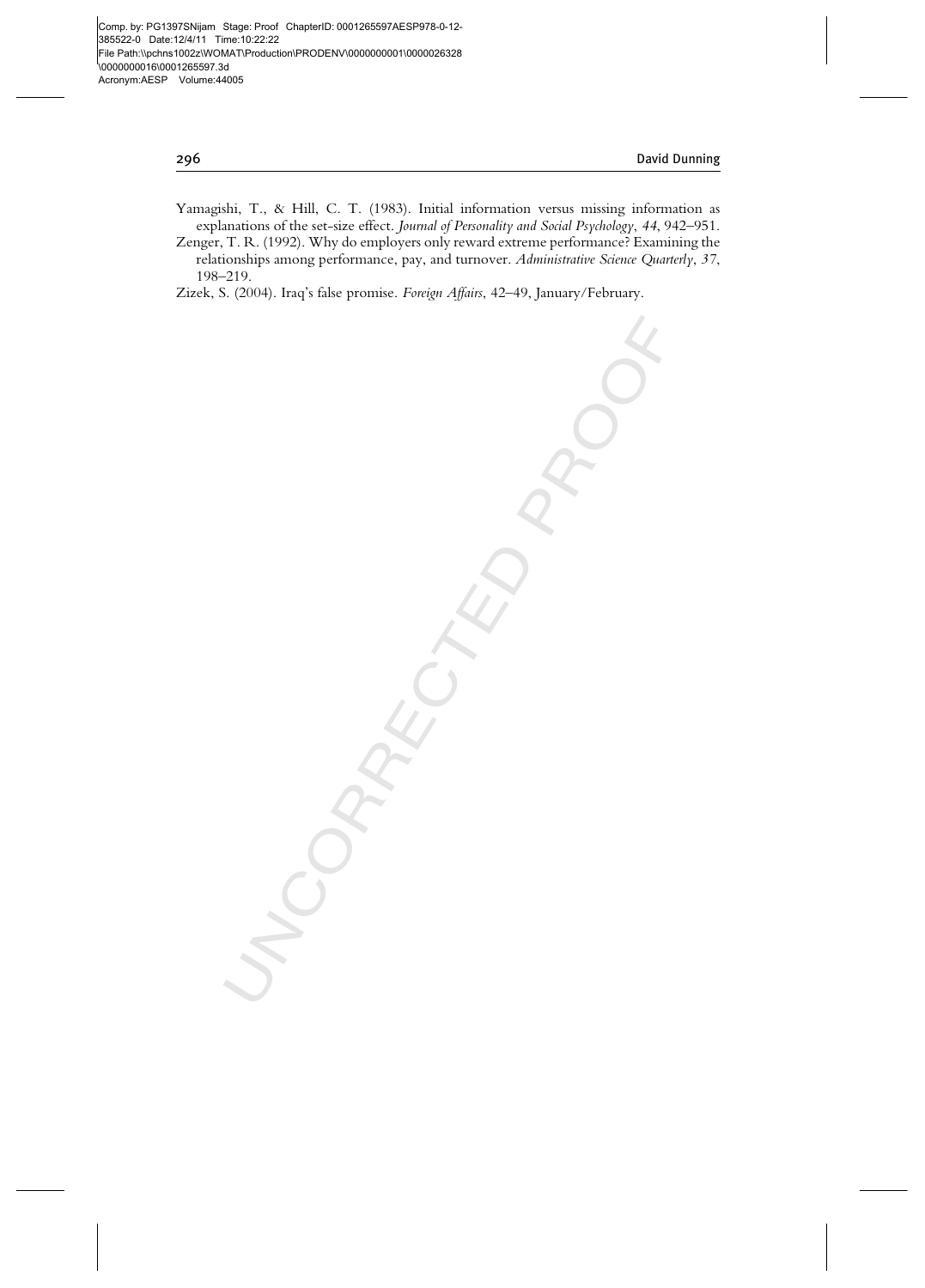# Non-Print Items

UNCORRECTED

**PROPERTY** Keywords: Ignorance, Self-evaluation, Known knowns, Known unknowns, Au3 Unknown unknowns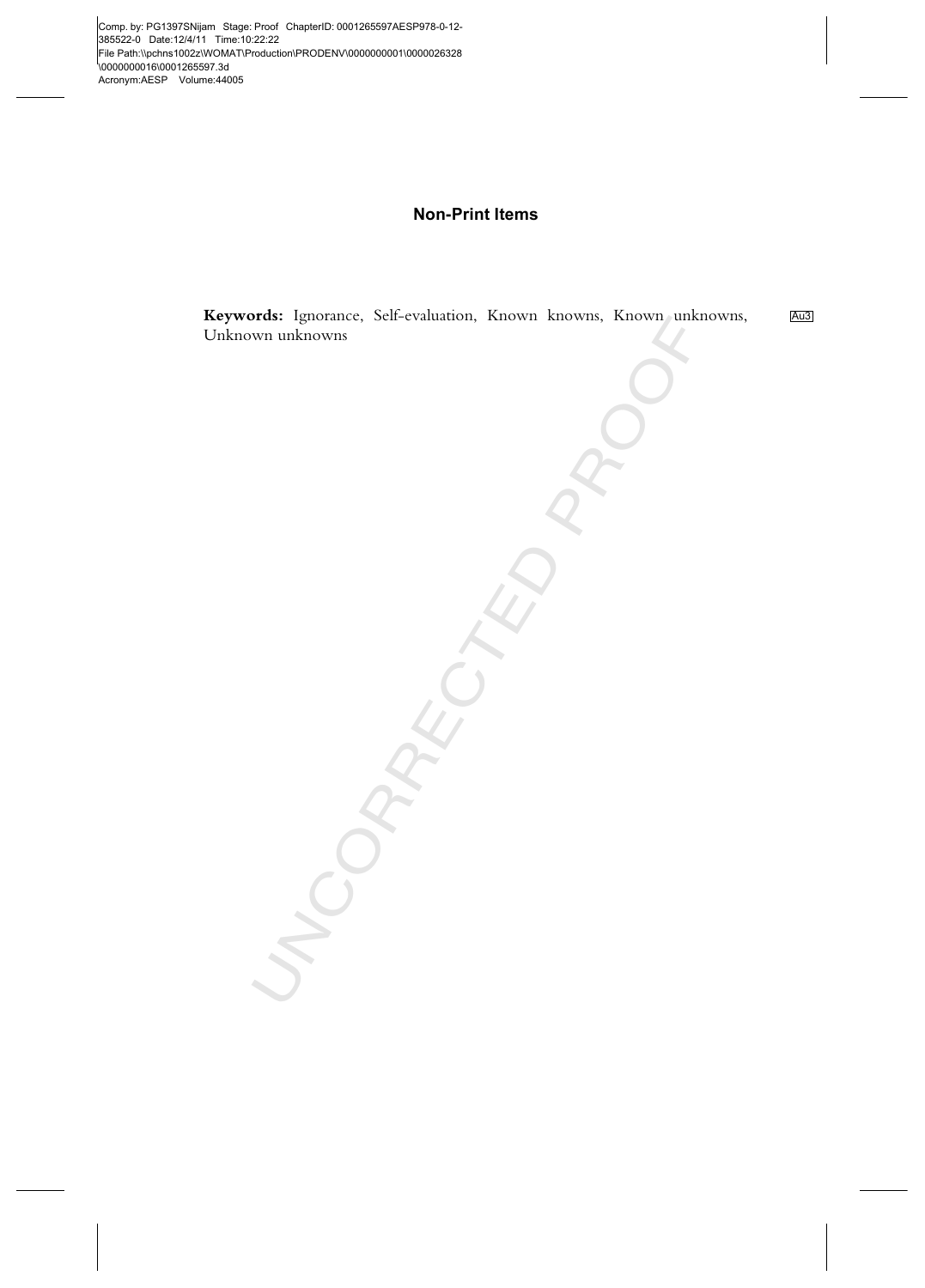# Author Query Form



Book Series: Advances in Experimental Social Psychology, 44 Chapter 05

#### Dear Author,

During the preparation of your manuscript for typesetting some questions have arisen. These are listed below. Please check your typeset proof carefully and mark any corrections in the margin of the proof or compile them as a separate list. This form should then be returned with your marked proof/list of corrections to Elsevier Science.

#### Disk use

In some instances we may be unable to process the electronic file of your article and/or artwork. In that case we have, for efficiency reasons, proceeded by using the hard copy of your manuscript. If this is the case the reasons are indicated below:

| $\Box$ Disk damaged   | $\Box$ Incompatible file format                                                                      | $\Box$ LaTeX file for non- |
|-----------------------|------------------------------------------------------------------------------------------------------|----------------------------|
|                       |                                                                                                      | LaTeX iournal              |
| $\Box$ Virus infected | $\Box$ Discrepancies between electronic file and (peer-reviewed,<br>therefore definitive) hard copy. |                            |

¨ Other: ...................................................

We have proceeded as follows:

 $\square$  Manuscript scanned  $\square$  Manuscript keyed in  $\square$  Artwork scanned

¨ Files only partly used (parts processed differently:......................................................)

#### Bibliography

If discrepancies were noted between the literature list and the text references, the following may apply:

- $\square$  The references listed below were noted in the text but appear to be missing from your literature list. Please complete the list or remove the references from the text.
- $\square$  Uncited references: This section comprises references which occur in the reference list but not in the body of the text. Please position each reference in the text or, alternatively, delete it. Any reference not dealt with will be retained in this section.

| Query<br>Refs.  | <b>Details Required</b>                                                                                                                                                                                                                       | Author's<br>response |
|-----------------|-----------------------------------------------------------------------------------------------------------------------------------------------------------------------------------------------------------------------------------------------|----------------------|
| Au1             | Please check whether the page range is correct.                                                                                                                                                                                               |                      |
| Au <sub>2</sub> | Please check the author's affiliation.                                                                                                                                                                                                        |                      |
| Au3             | Please check the generated keywords.                                                                                                                                                                                                          |                      |
| Au4             | The citation Glenberg and Epstein (1982) has been changed<br>as Glenberg, Wilkinson, and Epstein (1982) to match the<br>author name/date in the reference list. Please check here<br>and in subsequent occurrences, and correct if necessary. |                      |
| Au5             | Citation "Caputo & Dunning, 2010" has not been found in the<br>reference list. Please supply full details for this reference.                                                                                                                 |                      |
| Au6             | Citation "Kaiser, Jonides & Alexander, 1986" has not been<br>found in the reference list. Please supply full details for this<br>reference.                                                                                                   |                      |